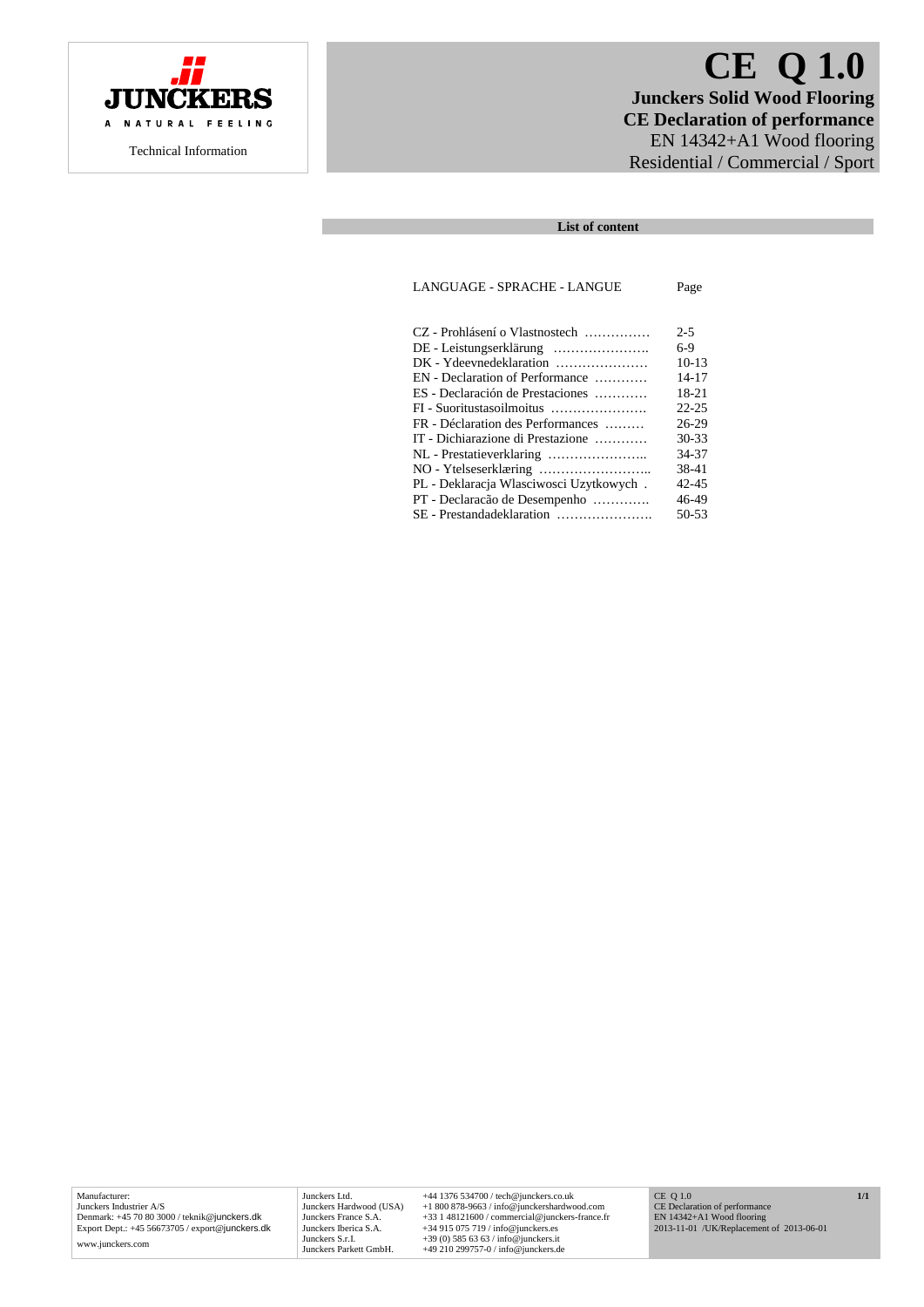

# **CE Q 1.0 (CZ) Junckers Solid Wood Flooring CE Prohláseni o Vlastnostech**  EN 14342+A1 Drevené podlahoviny Residential / Commercial / Sport

# **1. Jedinečný identifikační kód typu výrobku:**

Q 1.0

**2. Typ, série nebo sériové číslo nebo jakýkoli jiný prvek umožňující identifikaci stavebních výrobků podle čl. 11 odst. 4:** 

# Logo: **JUNCKERS**

#### **Podrobnosti vytištěno na obalu výrobku:**

Číslo položky - Dřevo specie - Povrch - (1) Vzhled - (2) Rozměry.

#### **Tisknout na spodní straně výrobku:**

Původ dat, Výrobní kód, Identifikace výrobku.

## **(1) Vzhled /** S**tupeň:**

Classic, Harmony, Variation, Rustical, Champion, Premium, Club, SylvaColor, Soul+Collection, Nordic, Manhatten, Upper East Side, Queens, Soho.

#### **(2) Rozměry, Tloušťka:**

14 + 22 mm: EN 13629 Dřevěné podlahoviny - Individuální a spojované dílce z rostlého listnatého dřeva.

15 + 20,5 mm: EN 13226 Dřevěné podlahoviny - Parketové vlysy s perem a/nebo drážkou.

# **3. Zamýšlené použití nebo zamýšlená použití stavebního výrobku v souladu s příslušnou harmonizovanou technickou specifikací podle předpokladu výrobce:**

Dřevěné podlahy, povrchově upravené nebo neupravené, montované v interiéru, montáž na nosníky nebo substrátu\*, s nebo bez vzduchové mezery, buď s hřebíky/šrouby (20,5-22mm), Junckers Clips (14-15-20,5-22 mm) nebo lepidlo (14-15-20,5-22 mm).

#### **\* Substrátu:**

JunckersFoam nebo Junckers PolyFoam.

**4. Jméno, firma nebo registrovaná obchodní známka a kontaktní adresa výrobce podle čl. 11 odst. 5:** 

Junckers Industrier A/S; Værftsvej 4; DK-4600 Køge; Danmark; www.junckers.com

#### **5. Případně jméno a kontaktní adresa zplnomocněného zástupce, jehož plná moc se vztahuje na úkoly uvedené v čl. 12 odst. 2:**

NA.

#### **6. Systém nebo systémy posuzování a ověřování stálosti vlastností stavebních výrobků, jak je uvedeno v příloze V:**

Systému 3.

#### **7. V případě prohlášení o vlastnostech týkajících se stavebního výrobku, na který se vztahuje harmonizovaná norma:**

MPA-NRW; NB 0432: provedl: EN 13501-1 Reaction to fire; podle systému 3; a vydal: Report nr. 230005508-2-3; 2012.07.02 + 230006996-2-1; 2010.01.07.

IHD; NB 0766: provedl: EN 16000-3 Emission of formaldehyde; podle systému 3; a vydal: Report nr. 271225/2012; 2013.01.23.

Junckers Industrier A/S; provedl: EN 1533 Breaking strength; podle systému 3; a vydal: JI Rapport Styrketest CO/JI; 2006.03.28.

# **8. V případě prohlášení o vlastnostech týkajících se stavebního výrobku, pro který bylo vydáno evropské technické posouzení:**

NA.

| Manufacturer:                                               |
|-------------------------------------------------------------|
| Junckers Industrier A/S                                     |
| Denmark: +45 56651895 / teknik@junckers.dk                  |
| Export Dept.: $+45\,56673705$ / export $\omega$ junckers.dk |
|                                                             |

www.junckers.com

Junckers Ltd. +44 1376 534700 / tech@junckers.co.uk<br>Junckers Hardwood (USA) +1 800 878-9663 / info@junckershardwo Junckers Hardwood (USA) +1 800 878-9663 / info@junckershardwood.com Junckers France S.A. +33 1 48121600 / commercial@junckers-france.fr<br>Junckers Iberica S.A. +34 915 075 719 / info@junckers.es Junckers Iberica S.A.  $+34915075719 / info@junckers.$ <br>Junckers S r I  $+39(0)5856363 / info@junckers.$ Junckers S.r.I. +39 (0) 585 63 63 / info@junckers.it<br>Junckers Parkett GmbH. +49 210 299757-0 / info@junckers d  $+49$  210 299757-0 / info@junckers.de

CE Q 1.0 (CZ) CE Prohláseni o Vlastnostech EN 14342+A1 Drevené podlahoviny 2013-06-01 /UK/Replacement of 2009-03-02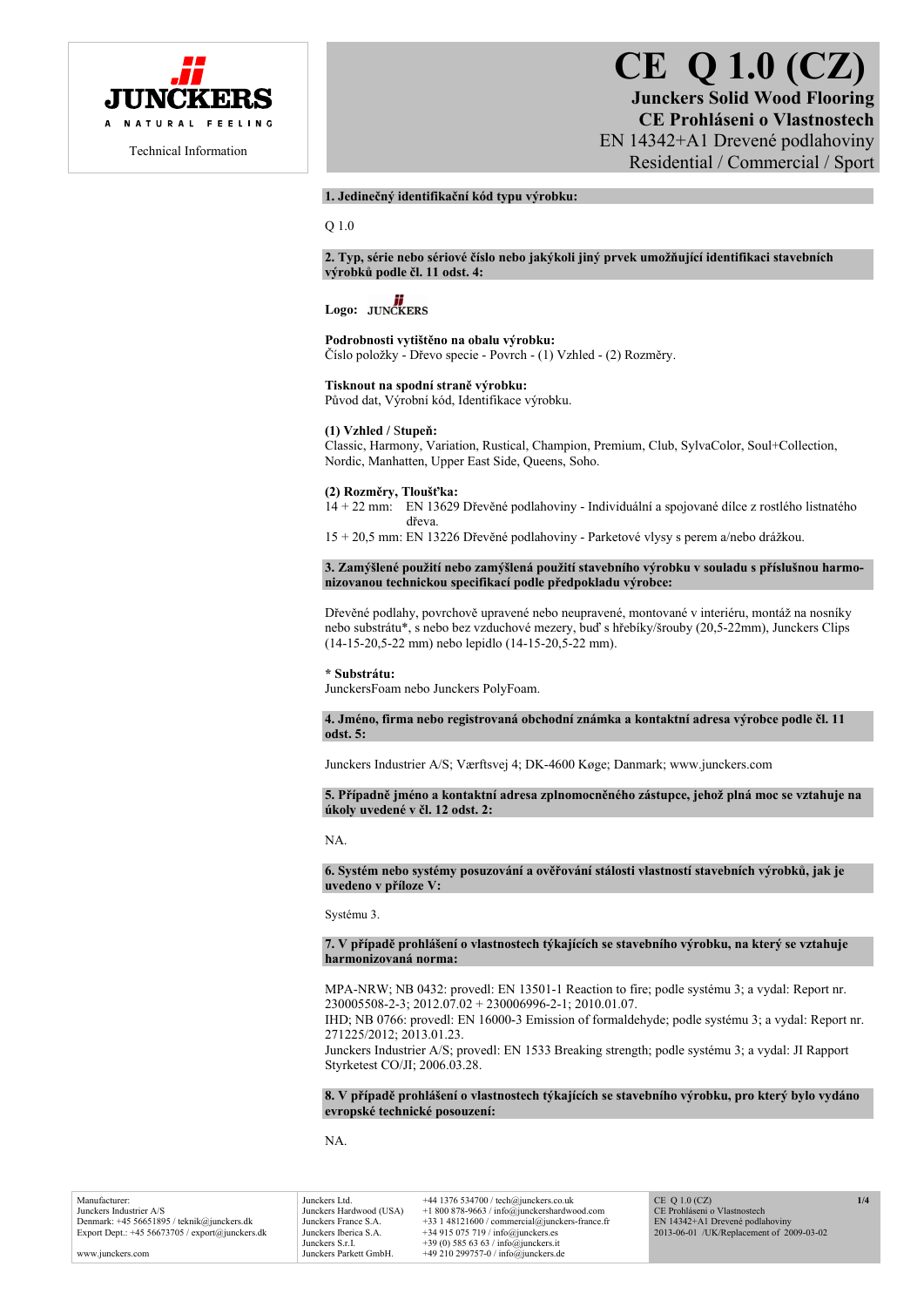

# **9. Vlastnosti uvedené v prohlášení:**

# **22 mm - Lak:**

| 44 HHL - LAN.                   |                  |                                      |  |
|---------------------------------|------------------|--------------------------------------|--|
| Základní charakteristiky        | <b>Vlastnost</b> | Harmonizované technické specifikace  |  |
| Reaction to fire.               | $Cfl - s1$       | EN $13501-1$ ;                       |  |
|                                 |                  | NB 0432 Report no. 230005508-2-3;    |  |
|                                 |                  | 2012.07.02                           |  |
| Emission of formaldehyde        | E1               | EN 16000-3:                          |  |
|                                 |                  | NB 0766 Report nr. 271225/2012;      |  |
|                                 |                  | 2013.01.23                           |  |
| <b>Breaking Strength</b>        | 3500 N; 600 mm   | EN 1533;                             |  |
|                                 |                  | Junckers Industrier A/S              |  |
|                                 |                  | Rapport Styrketest/CO/JI; 2006.03.28 |  |
| Slipperiness                    | 88               |                                      |  |
| Thermal Conductivity, $\lambda$ | $0.17$ W/m K     |                                      |  |
| <b>Biological Durability</b>    | Class 1          |                                      |  |

# **22 mm - Olej:**

| Základní charakteristiky        | <b>Vlastnost</b> | Harmonizované technické specifikace  |
|---------------------------------|------------------|--------------------------------------|
| Reaction to fire.               | $Cfl - s1$       | EN 13501-1;                          |
|                                 |                  | NB 0432 Report no. 230005508-2-3;    |
|                                 |                  | 2012.07.02                           |
| Emission of formaldehyde        | E1               | EN 16000-3:                          |
|                                 |                  | NB 0766 Report nr. 271225/2012;      |
|                                 |                  | 2013.01.23                           |
| <b>Breaking Strength</b>        | 3500 N; 600 mm   | EN 1533:                             |
|                                 |                  | Junckers Industrier A/S              |
|                                 |                  | Rapport Styrketest/CO/JI; 2006.03.28 |
| Slipperiness                    | <b>NPD</b>       |                                      |
| Thermal Conductivity, $\lambda$ | $0.17$ W/m K     |                                      |
| <b>Biological Durability</b>    | Class 1          |                                      |

# **22 mm - Neléčená:**

| Základní charakteristiky        | <b>Vlastnost</b> | Harmonizované technické specifikace  |
|---------------------------------|------------------|--------------------------------------|
| Reaction to fire.               | $Dfl - s1$       | EN $13501-1$ ;                       |
|                                 |                  | NB 0432 Report no. 230006996-2-1;    |
|                                 |                  | 2010.01.07                           |
| Emission of formaldehyde        | E1               | EN 16000-3:                          |
|                                 |                  | NB 0766 Report nr. 271225/2012;      |
|                                 |                  | 2013.01.23                           |
| <b>Breaking Strength</b>        | 3500 N; 600 mm   | EN 1533:                             |
|                                 |                  | Junckers Industrier A/S              |
|                                 |                  | Rapport Styrketest/CO/JI; 2006.03.28 |
| Slipperiness                    | <b>NPD</b>       |                                      |
| Thermal Conductivity, $\lambda$ | $0.17$ W/m K     |                                      |
| <b>Biological Durability</b>    | Class 1          |                                      |

## **20,5 mm - Lak:**

| Základní charakteristiky        | <b>Vlastnost</b> | Harmonizované technické specifikace  |
|---------------------------------|------------------|--------------------------------------|
| Reaction to fire.               | $Cfl - s1$       | EN 13501-1;                          |
|                                 |                  | NB 0432 Report no. 230005508-2-3;    |
|                                 |                  | 2012.07.02                           |
| Emission of formaldehyde        | E1               | EN 16000-3:                          |
|                                 |                  | NB 0766 Report nr. 271225/2012;      |
|                                 |                  | 2013.01.23                           |
| <b>Breaking Strength</b>        | 3500 N; 500 mm   | EN 1533:                             |
|                                 |                  | Junckers Industrier A/S              |
|                                 |                  | Rapport Styrketest/CO/JI: 2006.03.28 |
| Slipperiness                    | 88               |                                      |
| Thermal Conductivity, $\lambda$ | $0.17$ W/m K     |                                      |
| <b>Biological Durability</b>    | Class 1          |                                      |

Manufacturer: Junckers Industrier A/S Denmark: +45 56651895 / teknik@junckers.dk Export Dept.: +45 56673705 / export@junckers.dk www.junckers.com

Junckers Ltd. +44 1376 534700 / tech@junckers.co.uk<br>Junckers Hardwood (USA) +1 800 878-9663 / info@junckershardwo<br>Junckers France S.A. +33 1 48121600 / commercial@junckers.<br>Junckers Iberica S.A. +34 915 075 719 / info@junc Junckers Hardwood (USA) +1 800 878-9663 / info@junckershardwood.com<br>Junckers Iberica S.A. +33 1 48121600 / commercial@junckers-france.fr<br>Junckers Iberica S.A. +34 915 075 719 / info@junckers.est<br>Junckers S.r.I. +39 (0) 585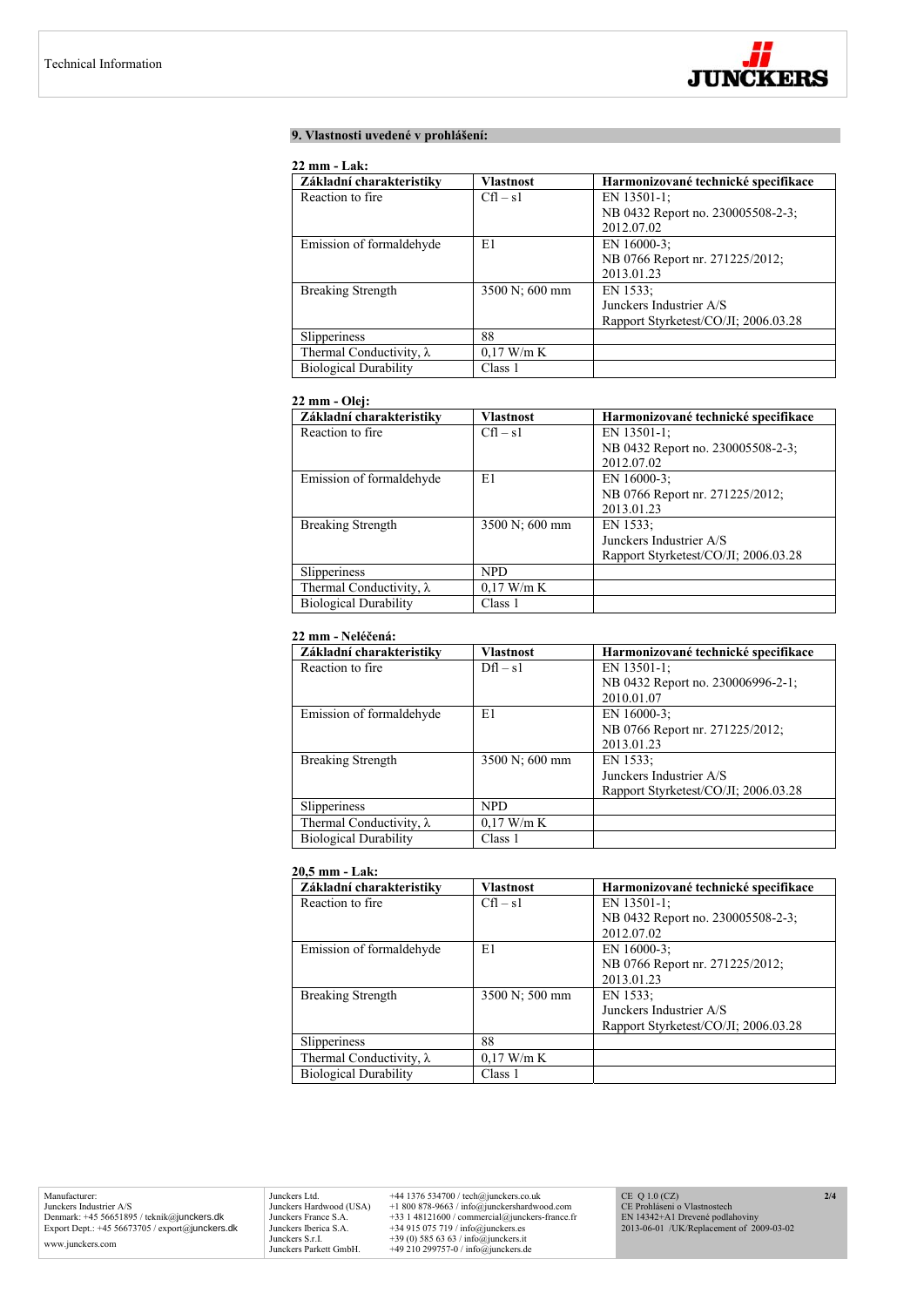

# **9. Vlastnosti uvedené v prohlášení - pokračování:**

## **20,5 mm - Olej:**

| Základní charakteristiky        | Vlastnost      | Harmonizované technické specifikace  |
|---------------------------------|----------------|--------------------------------------|
| Reaction to fire.               | $Cfl - s1$     | EN 13501-1;                          |
|                                 |                | NB 0432 Report no. 230005508-2-3;    |
|                                 |                | 2012.07.02                           |
| Emission of formaldehyde        | E1             | EN 16000-3:                          |
|                                 |                | NB 0766 Report nr. 271225/2012;      |
|                                 |                | 2013.01.23                           |
| <b>Breaking Strength</b>        | 3500 N; 500 mm | EN 1533:                             |
|                                 |                | Junckers Industrier A/S              |
|                                 |                | Rapport Styrketest/CO/JI; 2006.03.28 |
| Slipperiness                    | NPD.           |                                      |
| Thermal Conductivity, $\lambda$ | $0.17$ W/m K   |                                      |
| <b>Biological Durability</b>    | Class 1        |                                      |

# **20,5 mm - Neléčená:**

| Základní charakteristiky        | <b>Vlastnost</b> | Harmonizované technické specifikace  |
|---------------------------------|------------------|--------------------------------------|
| Reaction to fire.               | $Dfl - s1$       | EN 13501-1:                          |
|                                 |                  | NB 0432 Report no. 230006996-2-1;    |
|                                 |                  | 2010.01.07                           |
| Emission of formaldehyde        | E1               | EN 16000-3:                          |
|                                 |                  | NB 0766 Report nr. 271225/2012;      |
|                                 |                  | 2013.01.23                           |
| Breaking Strength               | 3500 N; 500 mm   | EN 1533:                             |
|                                 |                  | Junckers Industrier A/S              |
|                                 |                  | Rapport Styrketest/CO/JI; 2006.03.28 |
| Slipperiness                    | <b>NPD</b>       |                                      |
| Thermal Conductivity, $\lambda$ | $0.17$ W/m K     |                                      |
| <b>Biological Durability</b>    | Class 1          |                                      |

# **14 + 15 mm - Lak:**

| Základní charakteristiky        | <b>Vlastnost</b> | Harmonizované technické specifikace |
|---------------------------------|------------------|-------------------------------------|
| Reaction to fire.               | $Cfl - s1$       | EN $13501-1$ ;                      |
|                                 |                  | NB 0432 Report no. 230005508-2-3;   |
|                                 |                  | 2012.07.02                          |
| Emission of formaldehyde        | E1               | EN 16000-3:                         |
|                                 |                  | NB 0766 Report nr. 271225/2012;     |
|                                 |                  | 2013.01.23                          |
| <b>Breaking Strength</b>        | <b>NPD</b>       |                                     |
| Slipperiness                    | 88               |                                     |
| Thermal Conductivity, $\lambda$ | $0.17$ W/m K     |                                     |
| <b>Biological Durability</b>    | Class 1          |                                     |

# **14 + 15 mm - Olej:**

| Základní charakteristiky        | Vlastnost    | Harmonizované technické specifikace |
|---------------------------------|--------------|-------------------------------------|
| Reaction to fire.               | $Cfl - s1$   | EN 13501-1:                         |
|                                 |              | NB 0432 Report no. 230005508-2-3;   |
|                                 |              | 2012.07.02                          |
| Emission of formaldehyde        | E1           | EN 16000-3:                         |
|                                 |              | NB 0766 Report nr. 271225/2012;     |
|                                 |              | 2013.01.23                          |
| <b>Breaking Strength</b>        | <b>NPD</b>   |                                     |
| Slipperiness                    | <b>NPD</b>   |                                     |
| Thermal Conductivity, $\lambda$ | $0.17$ W/m K |                                     |
| <b>Biological Durability</b>    | Class 1      |                                     |

Junckers Ltd.  $+44$  1376 534700 / tech@junckers.co.uk<br>Junckers Hardwood (USA)  $+18008789.63$  / info@junckershardwood.com<br>Junckers France S.A.  $+33$  148121600 / commercial@junckers-france.fr<br>Junckers Berica S.A.  $+34915075$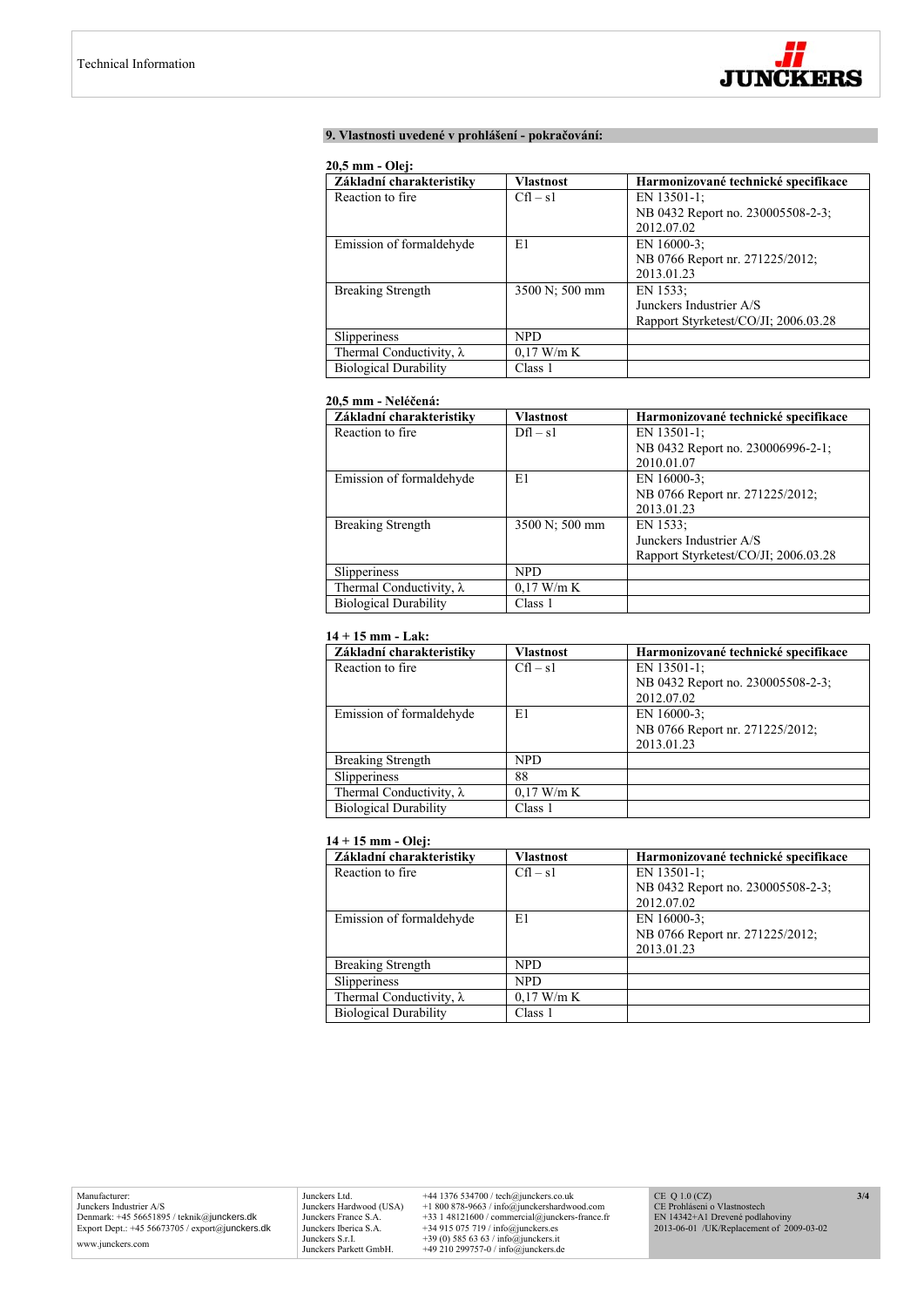

# **9. Vlastnosti uvedené v prohlášení - pokračování:**

# **14 + 15 mm - Neléčená:**

| Základní charakteristiky        | <b>Vlastnost</b> | Harmonizované technické specifikace                               |
|---------------------------------|------------------|-------------------------------------------------------------------|
| Reaction to fire.               | $Dfl - s1$       | EN $13501-1$ ;<br>NB 0432 Report no. 230006996-2-1;<br>2010.01.07 |
| Emission of formaldehyde        | E1               | EN $16000-3$ ;<br>NB 0766 Report nr. 271225/2012;<br>2013.01.23   |
| <b>Breaking Strength</b>        | <b>NPD</b>       |                                                                   |
| Slipperiness                    | <b>NPD</b>       |                                                                   |
| Thermal Conductivity, $\lambda$ | $0.17$ W/m K     |                                                                   |
| <b>Biological Durability</b>    | Class 1          |                                                                   |

# **10. Vlastnost výrobku uvedená v bodě 1 a 2 je ve shodě s vlastností uvedenou v bodě 9.**

Toto prohlášení o vlastnostech se vydává na výhradní odpovědnost výrobce uvedeného v bodě 4. Podepsáno za výrobce a jeho jménem:

Carsten Chabert, Managing Director CEO Køge 2013.06.01

Junckers Ltd. +44 1376 534700 / tech@junckers.co.uk<br>Junckers Hardwood (USA) +1 800 878-9663 / info@junckershardwc Junckers Hardwood (USA) +1 800 878-9663 / info@junckershardwood.com<br>Junckers Iberica S.A. +33 1 48121600 / commercial@junckers-france.fr<br>Junckers Iberica S.A. +34 915 075 719 / info@junckers.est<br>Junckers S.r.I. +39 (0) 585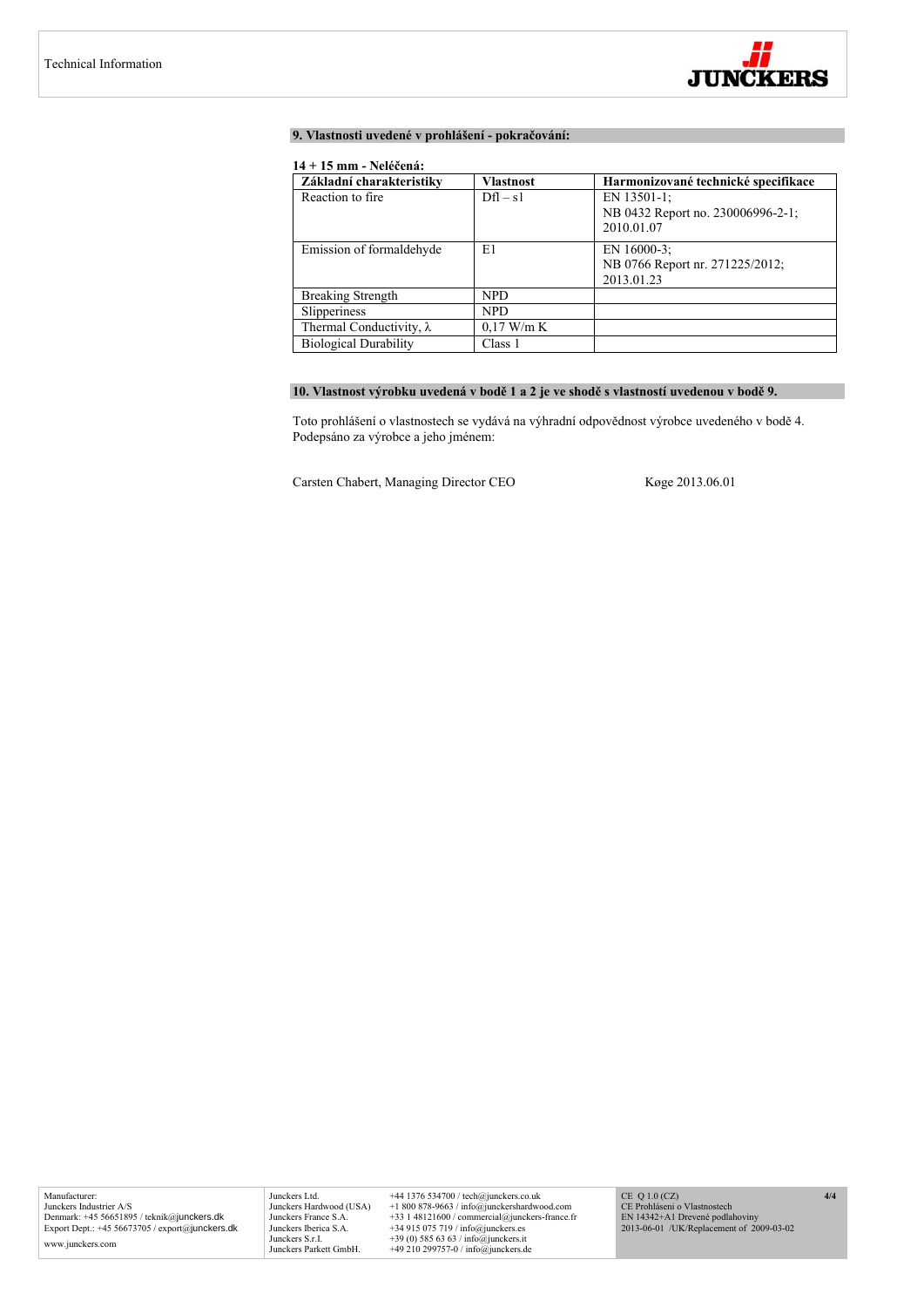

# **CE Q 1.0 (DE)**

# **Junckers Solid Wood Flooring CE Leistungserklärung**  EN 14342+A1 Parkett und Holzfussböden Residential / Commercial / Sport

## **1. Eindeutiger Kenncode des Produkttyps:**

Q 1.0

#### **2. Typen-, Chargen- oder Seriennummer oder ein anderes Kennzeichen zur Identifikation des Bauprodukts gemäß Artikel 11 Absatz 4:**

# Logo: **JUNCKERS**

# **Informationen auf der Verpackung:**

Artikelnummer - Holzart - Oberfläche - (1) Aussehen - (2) Abmessungen.

# **Einträge auf der unteren Seite des Produkts:**

Herkunft Daten, Fertigungscode, Produkt-identifikation.

# **(1) Aussehen/Grade:**

Classic, Harmony, Variation, Rustical, Champion, Premium, Club, SylvaColor, Soul+Collection, Nordic, Manhatten, Upper East Side, Queens, Soho.

#### **(2) Abmessungen, dicke:**

14 + 22 mm: EN 13629 Holzfußböden - Massive Laubholzdielen und zusammengesetzte massive Laubholzdielen-Elemente.

15 + 20,5 mm: EN 13226 Holzfußböden - Massivholz-Elemente mit Nut und/oder Feder.

**3. Vom Hersteller vorgesehener Verwendungszweck oder vorgesehene Verwendungszwecke des Bauprodukts gemäß der anwendbaren harmonisierten technischen Spezifikation::** 

Hartholz-Böden, Oberflächen behandelt oder unbehandelt, montiert in Innenräumen auf Balken oder Unterlage\* mit oder ohne Luftspalt, entweder mit Nägeln/Schrauben (20,5-22mm), Juncker Clips (14- 15-20,5-22 mm) oder Kleber (14-15-20,5-22 mm).

#### **\*Unterlage:**

JunckersFoam eller Junckers PolyFoam.

**4. Name, eingetragener Handelsname oder eingetragene Marke und Kontaktanschrift des Herstellers gemäß Artikel 11 Absatz 5:** 

Junckers Industrier A/S; Værftsvej 4; DK-4600 Køge; Danmark; www.junckers.com

# **5. Gegebenenfalls Name und Kontaktanschrift des Bevollmächtigten, der mit den Aufgaben gemäß Artikel 12 Absatz 2 beauftragt ist:**

NA.

#### **6. System oder Systeme zur Bewertung und Überprüfung der Leistungsbeständigkeit des Bauprodukts gemäß Anhang V:**

System 3.

## **7. Im Falle der Leistungserklärung, die ein Bauprodukt betrifft, das von einer harmonisierten Norm erfasst wird:**

MPA-NRW; NB 0432: hat: EN 13501-1 Reaction to fire; nach dem System 3 vorgenommen; und Folgendes ausgestellt: Report nr. 230005508-2-3; 2012.07.02 + 230006996-2-1; 2010.01.07. IHD; NB 0766: hat: EN 16000-3 Emission of formaldehyde; nach dem System 3 vorgenommen; und Folgendes ausgestellt: Report nr. 271225/2012; 2013.01.23. Junckers Industrier A/S; hat: EN 1533 Breaking strength; nach dem System 3 vorgenommen; und

Folgendes ausgestellt: JI Rapport Styrketest CO/JI; 2006.03.28. CST-Global; UKAS 2264; hat: EN 13036-4 Friction; nach dem System 3 vorgenommen; und Folgendes ausgestellt: Report no. AB-0105-3; 2007.02.09.

#### **8. Im Falle der Leistungserklärung, die ein Bauprodukt betrifft, für das eine Europäische Technische Bewertung ausgestellt worden ist:**

NA.

| Manufacturer:                                  | Junckers Ltd.           | $+44$ 1376 534700 / tech@junckers.co.uk          | $CE$ O 1.0 (DE)                          | 1/4 |
|------------------------------------------------|-------------------------|--------------------------------------------------|------------------------------------------|-----|
| Junckers Industrier A/S                        | Junckers Hardwood (USA) | $+1800878-9663$ / info@junckershardwood.com      | CE Leistungserklärung                    |     |
| Denmark: $+45$ 70 80 3000 / teknik@junckers.dk | Junckers France S.A.    | $+33$ 1 48121600 / commercial@junckers-france.fr | EN 14342+A1 Parkett und Holzfussböden    |     |
|                                                | Junckers Iberica S.A.   | $+34915075719/$ info@junckers.es                 | 2013-11-01 /UK/Replacement of 2013-06-01 |     |
| www.junckers.com                               | Junckers S.r.I.         | +39 (0) 585 63 63 / info@junckers.it             |                                          |     |
|                                                | Junckers Parkett GmbH.  | +49 210 299757-0 / info@junckers.de              |                                          |     |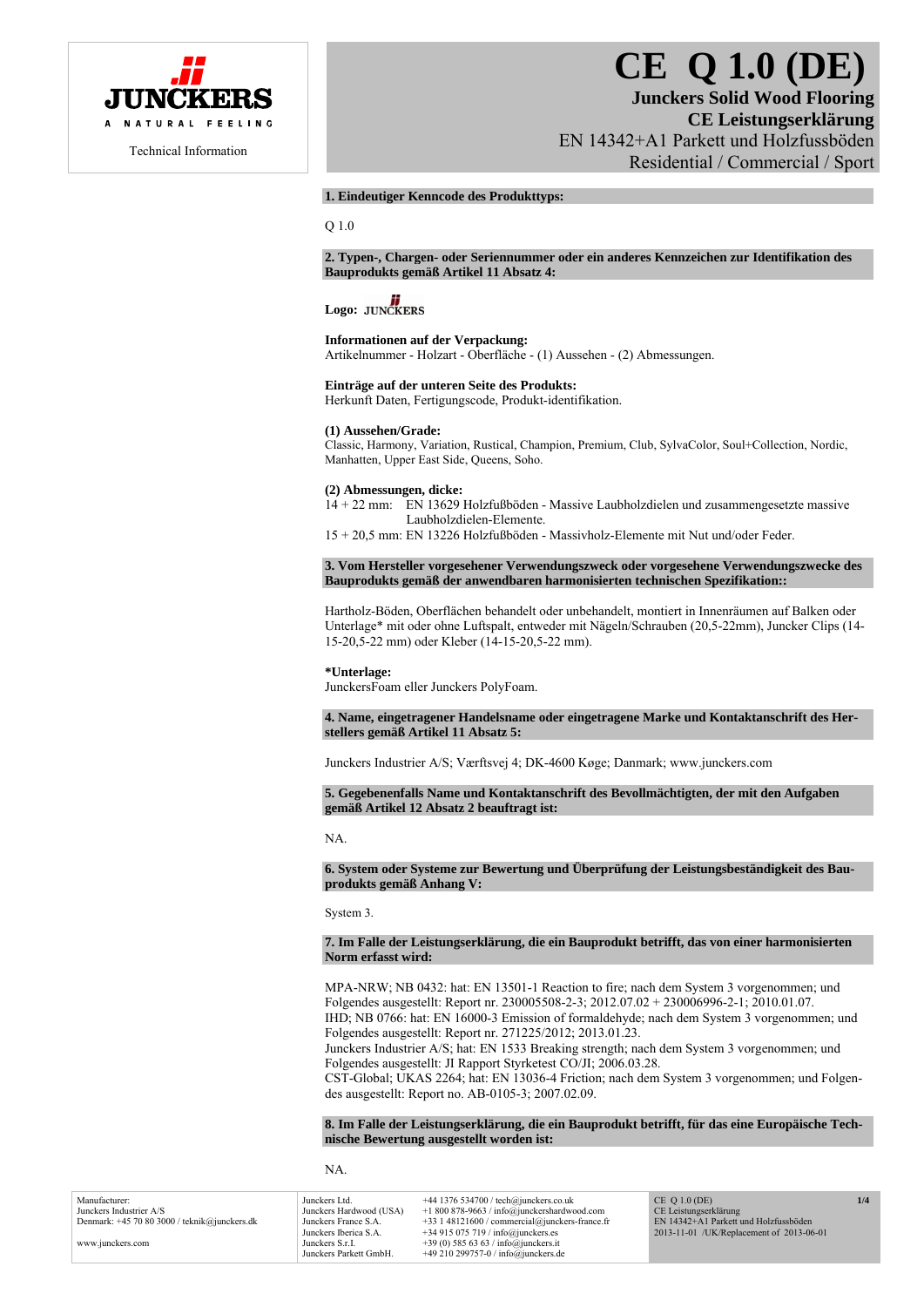

# **9. Erklärte Leistung:**

# **22 mm - Lackiert:**

| <b>Wesentliche Merkmale</b>     | Leistung       | <b>Harmonisierte technische Spezifikation</b> |
|---------------------------------|----------------|-----------------------------------------------|
| Reaction to fire.               | $Cfl - s1$     | EN 13501-1:                                   |
|                                 |                | NB 0432 Report no. 230005508-2-3;             |
|                                 |                | 2012.07.02                                    |
| Emission of formaldehyde        | E1             | EN 16000-3;                                   |
|                                 |                | NB 0766 Report nr. 271225/2012;               |
|                                 |                | 2013.01.23                                    |
| Breaking strength               | 3500 N; 600 mm | EN 1533:                                      |
|                                 |                | Junckers Industrier A/S                       |
|                                 |                | Rapport Styrketest/CO/JI; 2006.03.28          |
| Friction/Slipperiness, PTV      | 88             | EN 13036-4:                                   |
|                                 |                | CST-Global; UKAS 2264;                        |
|                                 |                | Report no. AB-0105-3; 2007.02.09              |
| Thermal conductivity, $\lambda$ | $0.17$ W/mK    | EN 14342+A1; Table 2. Solid wood              |
| Biological durability           | Class 1        | EN 335-2; Table 1                             |

# **22 mm - Geölt:**

| <b>Wesentliche Merkmale</b>     | Leistung       | Harmonisierte technische Spezifikation |
|---------------------------------|----------------|----------------------------------------|
| Reaction to fire.               | $Cfl - s1$     | EN 13501-1;                            |
|                                 |                | NB 0432 Report no. 230005508-2-3;      |
|                                 |                | 2012.07.02                             |
| Emission of formaldehyde        | E1             | EN 16000-3:                            |
|                                 |                | NB 0766 Report nr. 271225/2012;        |
|                                 |                | 2013.01.23                             |
| Breaking strength               | 3500 N; 600 mm | EN 1533:                               |
|                                 |                | Junckers Industrier A/S                |
|                                 |                | Rapport Styrketest/CO/JI: 2006.03.28   |
| Friction/Slipperiness, PTV      | NPD.           |                                        |
| Thermal conductivity, $\lambda$ | 0.17 W/mK      | EN 14342+A1; Table 2. Solid wood       |
| Biological durability           | Class 1        | EN 335-2; Table 1                      |

# **22 mm - Unbehandelt:**

| <b>Wesentliche Merkmale</b>     | Leistung       | Harmonisierte technische Spezifikation |
|---------------------------------|----------------|----------------------------------------|
| Reaction to fire.               | $Dfl - s1$     | EN 13501-1;                            |
|                                 |                | NB 0432 Report no. 230006996-2-1;      |
|                                 |                | 2010.01.07                             |
| Emission of formaldehyde        | E1             | EN 16000-3;                            |
|                                 |                | NB 0766 Report nr. 271225/2012;        |
|                                 |                | 2013.01.23                             |
| Breaking strength               | 3500 N; 600 mm | EN 1533:                               |
|                                 |                | Junckers Industrier A/S                |
|                                 |                | Rapport Styrketest/CO/JI; 2006.03.28   |
| Friction/Slipperiness, PTV      | <b>NPD</b>     |                                        |
| Thermal conductivity, $\lambda$ | $0.17$ W/mK    | EN 14342+A1; Table 2. Solid wood       |
| Biological durability           | Class 1        | EN 335-2; Table 1                      |

#### **20,5 mm - Lackiert:**

| <b>Wesentliche Merkmale</b>     | Leistung       | Harmonisierte technische Spezifikation |
|---------------------------------|----------------|----------------------------------------|
| Reaction to fire.               | $Cfl - s1$     | EN 13501-1;                            |
|                                 |                | NB 0432 Report no. 230005508-2-3;      |
|                                 |                | 2012.07.02                             |
| Emission of formaldehyde        | E1             | EN $16000-3$ :                         |
|                                 |                | NB 0766 Report nr. 271225/2012;        |
|                                 |                | 2013.01.23                             |
| Breaking strength               | 3500 N; 500 mm | EN 1533:                               |
|                                 |                | Junckers Industrier A/S                |
|                                 |                | Rapport Styrketest/CO/JI; 2006.03.28   |
| Friction/Slipperiness, PTV      | 88             | EN 13036-4:                            |
|                                 |                | CST-Global: UKAS 2264;                 |
|                                 |                | Report no. AB-0105-3; 2007.02.09       |
| Thermal conductivity, $\lambda$ | 0.17 W/mK      | EN 14342+A1; Table 2. Solid wood       |
| Biological durability           | Class 1        | EN 335-2; Table 1                      |

Manufacturer: Junckers Industrier A/S Denmark: +45 70 80 3000 / teknik@junckers.dk www.junckers.com

Junckers Ltd. +44 1376 534700 / tech@junckers.co.uk<br>Junckers Hardwood (USA) +1 800 878-9663 / info@junckershardword<br>Junckers France S.A. +33 1 48121600 / commercial@junckers.<br>Junckers Iberica S.A. +34 915 075 719 / info@ju Junckers Hardwood (USA) +1 800 878-9663 / info@junckershardwood.com<br>Junckers Iberica S.A. +33 1 48121600 / commercial@junckers-france.fr<br>Junckers Iberica S.A. +34 915 075 719 / info@junckers.est<br>Junckers S.r.I. +39 (0) 585 CE Q 1.0 (DE) CE Leistungserklärung EN 14342+A1 Parkett und Holzfussböden 2013-11-01 /UK/Replacement of 2013-06-01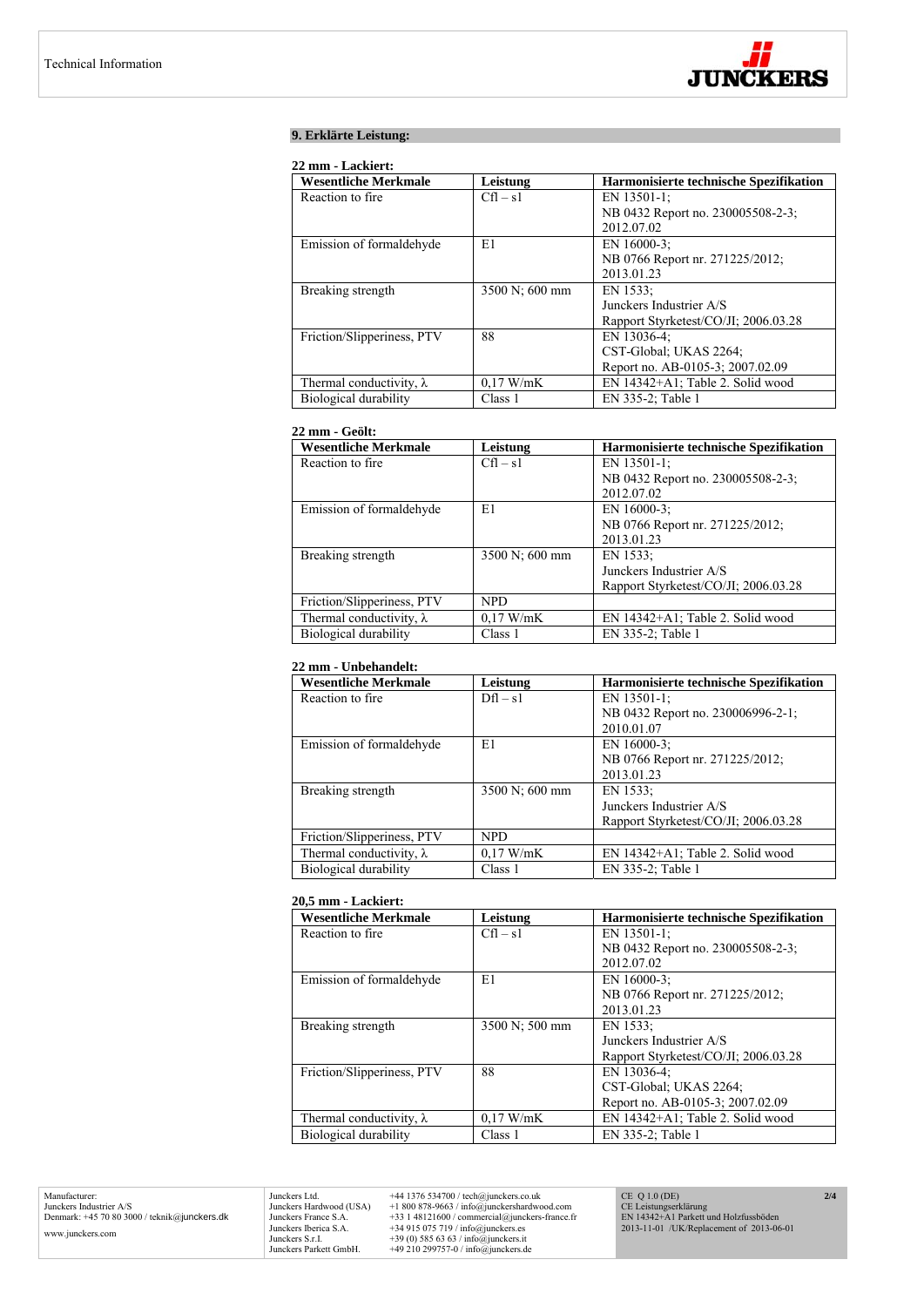

# **9. Erklärte Leistung - Fortsetzung:**

#### **20,5 mm - Geölt:**

| <b>Wesentliche Merkmale</b>     | Leistung       | Harmonisierte technische Spezifikation |
|---------------------------------|----------------|----------------------------------------|
| Reaction to fire.               | $Cfl - s1$     | EN 13501-1:                            |
|                                 |                | NB 0432 Report no. 230005508-2-3;      |
|                                 |                | 2012.07.02                             |
| Emission of formaldehyde        | E1             | EN 16000-3:                            |
|                                 |                | NB 0766 Report nr. 271225/2012;        |
|                                 |                | 2013.01.23                             |
| Breaking strength               | 3500 N; 500 mm | EN 1533:                               |
|                                 |                | Junckers Industrier A/S                |
|                                 |                | Rapport Styrketest/CO/JI; 2006.03.28   |
| Friction/Slipperiness, PTV      | NPD.           |                                        |
| Thermal conductivity, $\lambda$ | 0.17 W/mK      | EN 14342+A1; Table 2. Solid wood       |
| Biological durability           | Class 1        | EN 335-2; Table 1                      |

# **20,5 mm - Unbehandelt:**

| <b>Wesentliche Merkmale</b>     | Leistung       | Harmonisierte technische Spezifikation |
|---------------------------------|----------------|----------------------------------------|
| Reaction to fire.               | $Dfl - s1$     | EN 13501-1:                            |
|                                 |                | NB 0432 Report no. 230006996-2-1;      |
|                                 |                | 2010.01.07                             |
| Emission of formaldehyde        | E1             | EN $16000-3$ ;                         |
|                                 |                | NB 0766 Report nr. 271225/2012;        |
|                                 |                | 2013.01.23                             |
| Breaking strength               | 3500 N; 500 mm | EN 1533:                               |
|                                 |                | Junckers Industrier A/S                |
|                                 |                | Rapport Styrketest/CO/JI; 2006.03.28   |
| Friction/Slipperiness, PTV      | <b>NPD</b>     |                                        |
| Thermal conductivity, $\lambda$ | $0.17$ W/mK    | EN 14342+A1; Table 2. Solid wood       |
| Biological durability           | Class 1        | EN 335-2; Table 1                      |

# **14 und 15 mm - Lackiert:**

| <b>Wesentliche Merkmale</b>     | Leistung    | Harmonisierte technische Spezifikation |
|---------------------------------|-------------|----------------------------------------|
| Reaction to fire.               | $Cfl - s1$  | EN 13501-1:                            |
|                                 |             | NB 0432 Report no. 230005508-2-3;      |
|                                 |             | 2012.07.02                             |
| Emission of formaldehyde        | E1          | EN $16000-3$ ;                         |
|                                 |             | NB 0766 Report nr. 271225/2012;        |
|                                 |             | 2013.01.23                             |
| Breaking strength               | <b>NPD</b>  |                                        |
| Friction/Slipperiness, PTV      | 88          | EN 13036-4;                            |
|                                 |             | CST-Global; UKAS 2264;                 |
|                                 |             | Report no. AB-0105-3; 2007.02.09       |
| Thermal conductivity, $\lambda$ | $0.17$ W/mK | EN 14342+A1; Table 2. Solid wood       |
| Biological durability           | Class 1     | EN 335-2; Table 1                      |

#### **14 und 15 mm - Geölt:**

| <b>Wesentliche Merkmale</b>     | Leistung    | <b>Harmonisierte technische Spezifikation</b> |
|---------------------------------|-------------|-----------------------------------------------|
| Reaction to fire.               | $Cfl - s1$  | EN 13501-1;                                   |
|                                 |             | NB 0432 Report no. 230005508-2-3;             |
|                                 |             | 2012.07.02                                    |
| Emission of formaldehyde        | E1          | EN 16000-3:                                   |
|                                 |             | NB 0766 Report nr. 271225/2012;               |
|                                 |             | 2013.01.23                                    |
| Breaking strength               | NPD.        |                                               |
| Friction/Slipperiness, PTV      | <b>NPD</b>  |                                               |
| Thermal conductivity, $\lambda$ | $0.17$ W/mK | EN 14342+A1; Table 2. Solid wood              |
| Biological durability           | Class 1     | EN 335-2; Table 1                             |

Manufacturer: Junckers Industrier A/S Denmark: +45 70 80 3000 / teknik@junckers.dk www.junckers.com

Junckers Ltd.  $+44$  1376 534700 / tech@junckers.co.uk<br>Junckers Hardwood (USA)  $+18008789.63$  / info@junckershardwood.com<br>Junckers France S.A.  $+33$  148121600 / commercial@junckers-france.fr<br>Junckers Berica S.A.  $+34915075$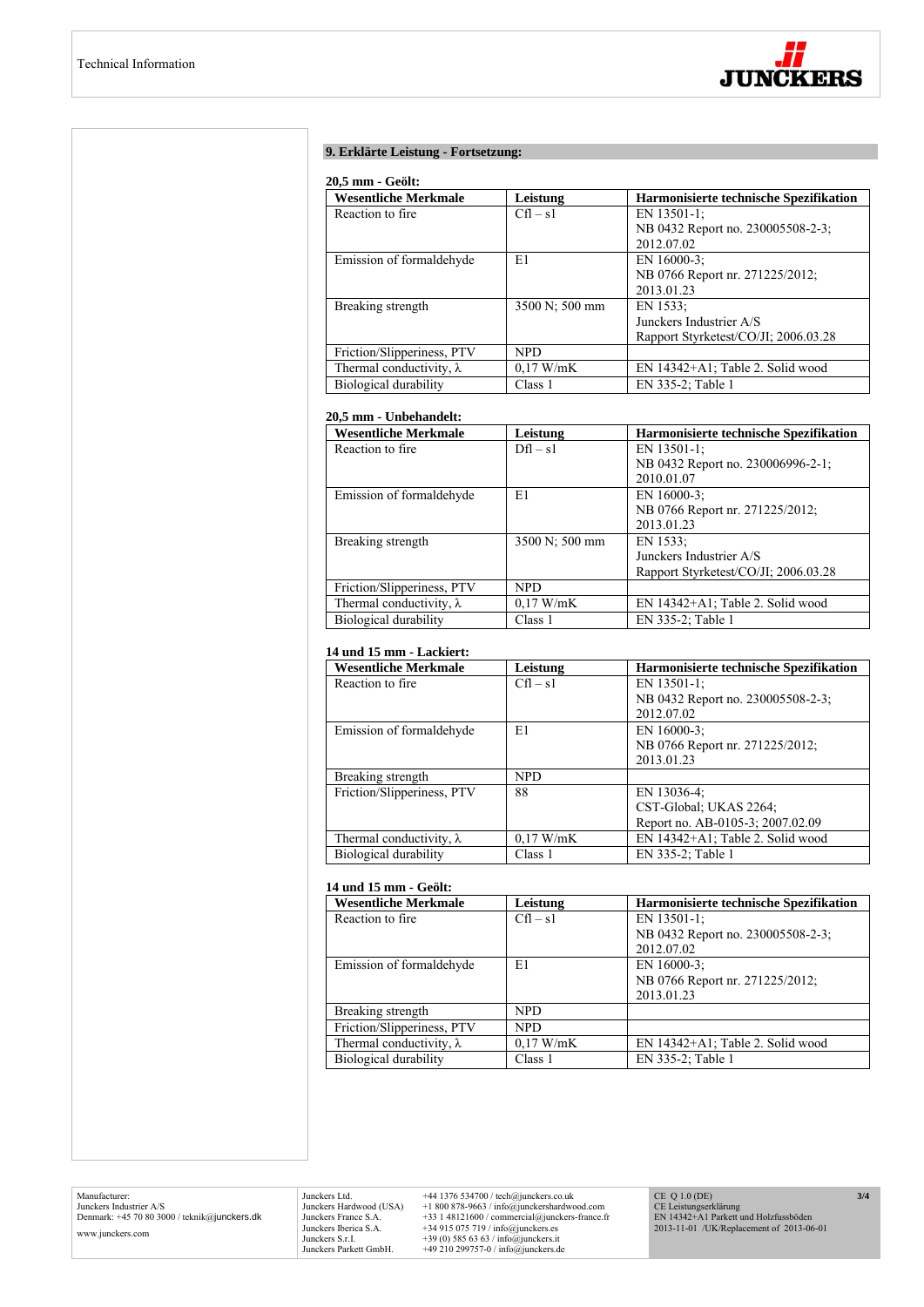

# **9. Erklärte Leistung - Fortsetzung:**

## **14 und 15 mm - Unbehandelt:**

| <b>Wesentliche Merkmale</b>     | Leistung    | Harmonisierte technische Spezifikation |
|---------------------------------|-------------|----------------------------------------|
| Reaction to fire.               | $Dfl - s1$  | EN 13501-1;                            |
|                                 |             | NB 0432 Report no. 230006996-2-1;      |
|                                 |             | 2010.01.07                             |
| Emission of formaldehyde        | E1          | EN 16000-3:                            |
|                                 |             | NB 0766 Report nr. 271225/2012;        |
|                                 |             | 2013.01.23                             |
| Breaking strength               | NPD.        |                                        |
| Friction/Slipperiness, PTV      | <b>NPD</b>  |                                        |
| Thermal conductivity, $\lambda$ | $0.17$ W/mK | EN 14342+A1; Table 2. Solid wood       |
| Biological durability           | Class 1     | EN 335-2; Table 1                      |

# **10. Die Leistung des Produkts gemäß den Nummern 1 und 2 entspricht der erklärten Leistung nach Nummer 9.**

Verantwortlich für die Erstellung dieser Leistungserklärung ist allein der Hersteller gemäß Nummer 4. Unterzeichnet für den Hersteller und im Namen des Herstellers von:

Carsten Chabert, Managing Director CEO Køge 2013.11.01

Manufacturer: Junckers Industrier A/S Denmark: +45 70 80 3000 / teknik@junckers.dk www.junckers.com

Junckers Ltd. +44 1376 534700 / tech@junckers.co.uk<br>Junckers Hardwood (USA) +1 800 878-9663 / info@junckershardwc Junckers Hardwood (USA) +1 800 878-9663 / info@junckershardwood.com<br>Junckers Iberica S.A. +33 1 48121600 / commercial@junckers-france.fr<br>Junckers Iberica S.A. +34 915 075 719 / info@junckers.est<br>Junckers S.r.I. +39 (0) 585 CE Q 1.0 (DE) CE Leistungserklärung EN 14342+A1 Parkett und Holzfussböden 2013-11-01 /UK/Replacement of 2013-06-01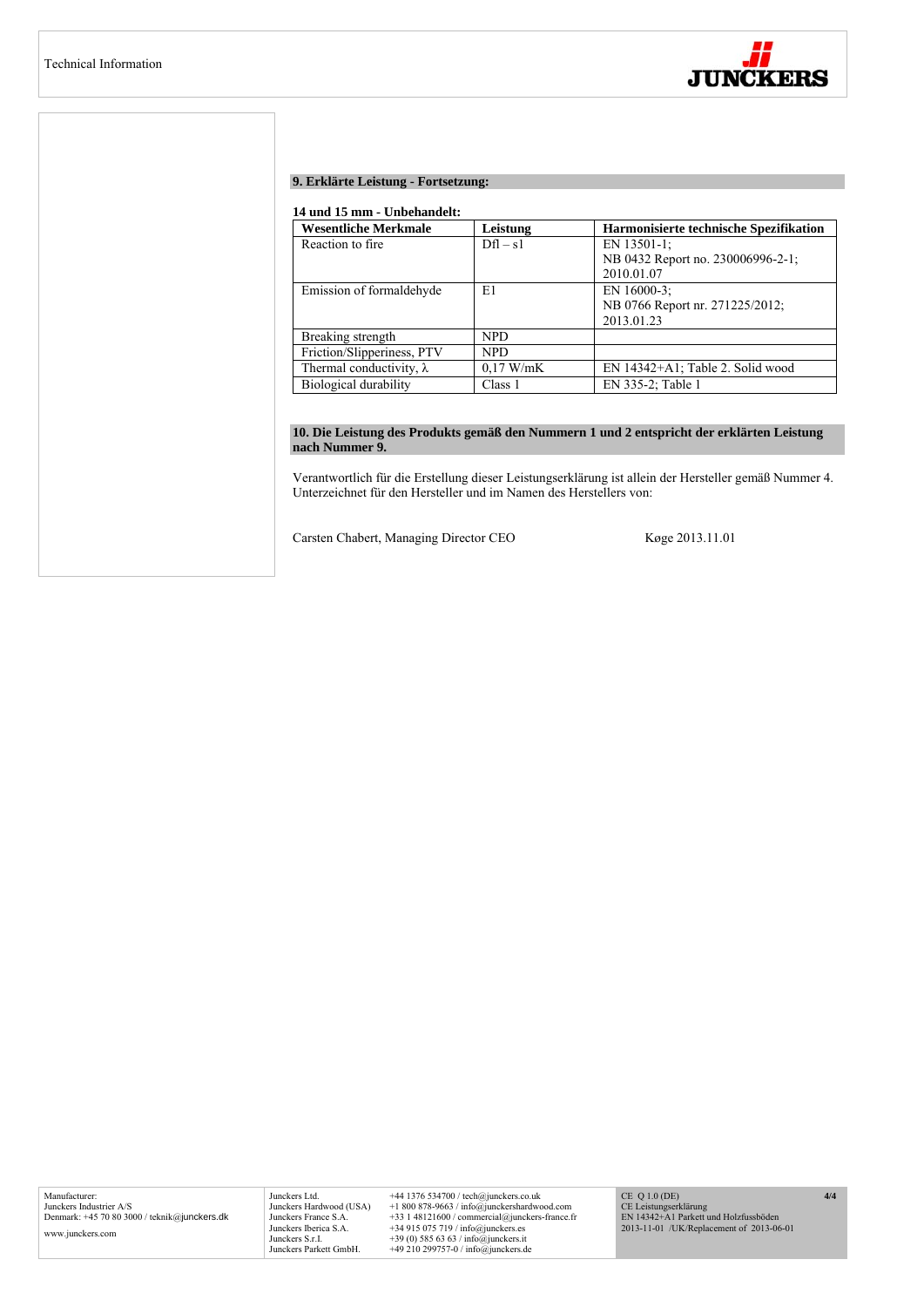

Teknisk information

# **CE Q 1.0 (DK)**

**Junckers Massive Trægulve CE Ydeevnedeklaration**  EN 14342+A1 Trægulve Residential / Commercial / Sport

# **1. Varetypens unikke identifikationskode**

Q 1.0

**2. Type-, parti- eller serienummer eller en anden form for angivelse, ved hjælp af hvilken byggevaren kan identificeres som krævet i henhold til artikel 11, stk. 4** 

# Logo: **JUNCKERS**

# **Angivelser på produktets indpakning:**

Varenummer - Træsort - Overflade - (1)Udseende - (2)Dimensioner.

# **Angivelser på produktets underside:**

Oprindelsesdata, produktionskode og vareidentifikation.

## **(1) Udseende/Grade:**

Classic, Harmony, Variation, Rustical, Champion, Premium, Club, SylvaColor, Soul+Collection, Nordic, Manhatten, Upper East Side, Queens, Soho.

# **(2) Dimensioner, tykkelse:**

14 + 22 mm: EN 13629 Trægulve - Massive individuelle og præsamlede brædder af løvtræ 15 + 20,5 mm: EN 13226 Trægulve - Massive træparketelementer med fer og/eller not

**3. Byggevarens tilsigtede anvendelse eller anvendelser i overensstemmelse med den gældende harmoniserede tekniske specifikation som påtænkt af fabrikanten** 

Trægulve, overfladebehandlede eller ubehandlede, monterede indendørs, på strøer eller underlag\* med eller uden luftmellemrum, med enten søm/skruer (20,5-22mm), Junckers bøjler (14-15-20,5-22 mm) eller lim (14-15-20,5-22 mm).

# **\*Underlag:**

JunckersFoam eller Junckers PolyFoam.

**4. Fabrikantens navn, registrerede firmabetegnelse eller registrerede varemærke og kontaktadresse som krævet i henhold til artikel 11, stk. 5:** 

Junckers Industrier A/S; Værftsvej 4; DK-4600 Køge; Danmark; www.junckers.com

**5. I givet fald navn og kontaktadresse på den bemyndigede repræsentant, hvis mandat omfatter opgaverne i artikel 12, stk. 2:** 

# NA.

**6. Systemet eller systemerne til vurdering og kontrol af konstansen af byggevarens ydeevne, jf. bilag V:** 

System 3.

**7. Hvis ydeevnedeklarationen vedrører en byggevare, der er omfattet af en harmoniseret standard:** 

MPA-NRW; NB 0432: Udførte: EN 13501-1 Reaction to fire; efter system 3; og udstedte: Report nr. 230005508-2-3; 2012.07.02 + 230006996-2-1; 2010.01.07.

IHD; NB 0766: Udførte: EN 16000-3 Emission of formaldehyde; efter system 3; og udstedte: Report nr. 271225/2012; 2013.01.23.

Junckers Industrier A/S; Udførte: EN 1533 Breaking strength; efter system 3; og udstedte: JI Rapport Styrketest CO/JI; 2006.03.28.

CST-Global; UKAS 2264; Udførte: EN 13036-4 Friction; efter system 3; og udstedte: Report no. AB-0105-3; 2007.02.09.

# **8. Hvis ydeevnedeklarationen vedrører en byggevare, for hvilken der er udstedt en europæisk teknisk vurdering:**

NA.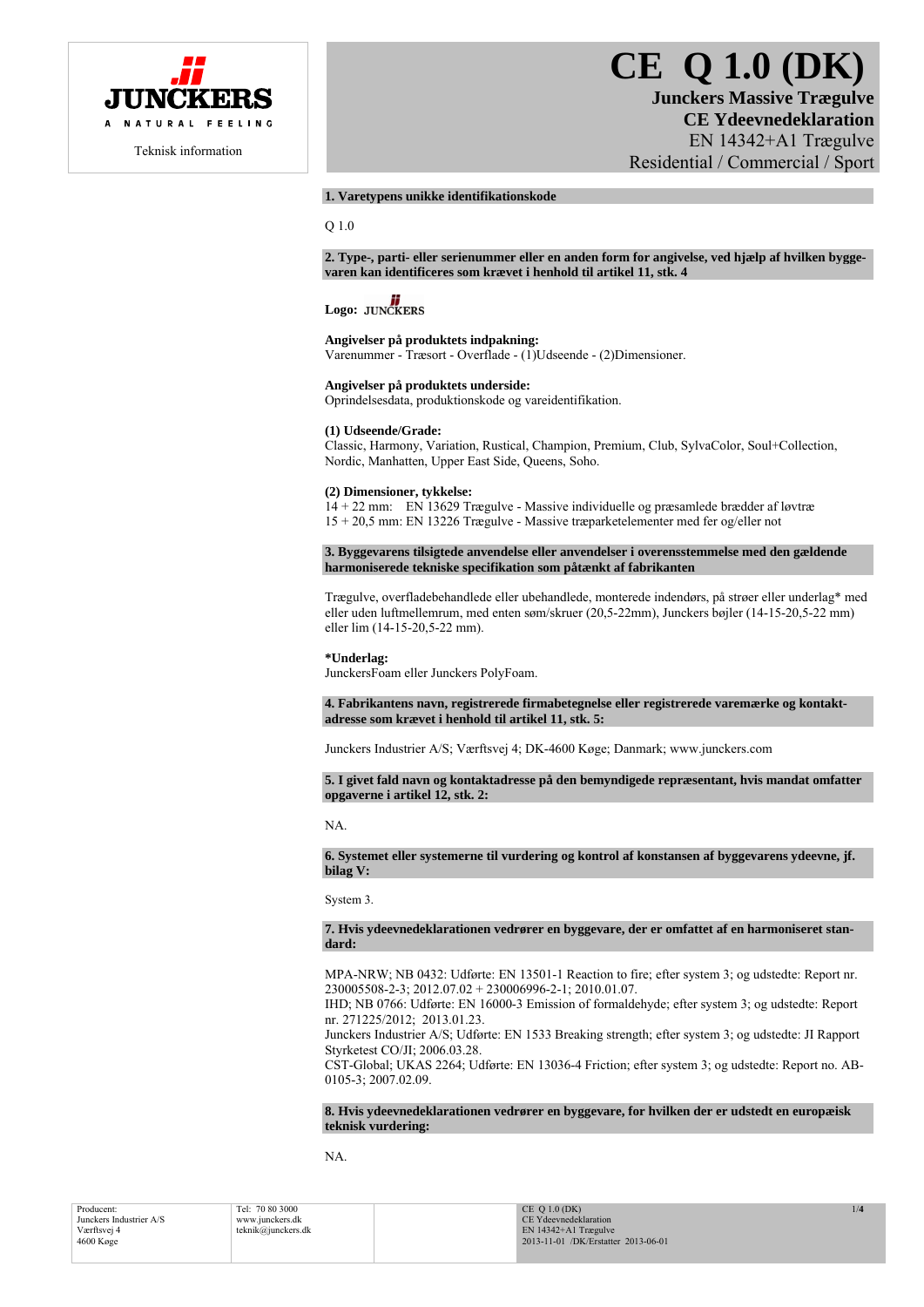

# **9. Deklareret ydeevne:**

# **22 mm - Lakeret:**

| Væsentlige egenskaber           | Ydeevne        | Harmoniserede tekniske specifikationer |
|---------------------------------|----------------|----------------------------------------|
| Reaction to fire.               | $Cfl - s1$     | EN 13501-1:                            |
|                                 |                | NB 0432 Report no. 230005508-2-3;      |
|                                 |                | 2012.07.02                             |
| Emission of formaldehyde        | E1             | EN $16000-3$ ;                         |
|                                 |                | NB 0766 Report nr. 271225/2012;        |
|                                 |                | 2013.01.23                             |
| Breaking strength               | 3500 N; 600 mm | EN 1533;                               |
|                                 |                | Junckers Industrier A/S                |
|                                 |                | Rapport Styrketest/CO/JI; 2006.03.28   |
| Friction/Slipperiness, PTV      | 88             | EN 13036-4:                            |
|                                 |                | CST-Global; UKAS 2264;                 |
|                                 |                | Report no. AB-0105-3; 2007.02.09       |
| Thermal conductivity, $\lambda$ | $0.17$ W/m K   | EN 14342+A1; Table 2. Solid wood       |
| Biological durability           | Class 1        | EN 335-2; Table 1                      |

# **22 mm - Olieret:**

| Væsentlige egenskaber           | Ydeevne        | Harmoniserede tekniske specifikationer |
|---------------------------------|----------------|----------------------------------------|
| Reaction to fire.               | $Cfl - s1$     | EN 13501-1;                            |
|                                 |                | NB 0432 Report no. 230005508-2-3;      |
|                                 |                | 2012.07.02                             |
| Emission of formaldehyde        | E1             | EN 16000-3;                            |
|                                 |                | NB 0766 Report nr. 271225/2012;        |
|                                 |                | 2013.01.23                             |
| Breaking strength               | 3500 N; 600 mm | EN 1533:                               |
|                                 |                | Junckers Industrier A/S                |
|                                 |                | Rapport Styrketest/CO/JI; 2006.03.28   |
| Friction/Slipperiness, PTV      | <b>NPD</b>     |                                        |
| Thermal conductivity, $\lambda$ | $0.17$ W/m K   | EN 14342+A1; Table 2. Solid wood       |
| Biological durability           | Class 1        | EN 335-2; Table 1                      |

# **22 mm - Ubehandlet:**

| Væsentlige egenskaber           | Ydeevne        | Harmoniserede tekniske specifikationer |
|---------------------------------|----------------|----------------------------------------|
| Reaction to fire                | $Df1 - s1$     | EN 13501-1;                            |
|                                 |                | NB 0432 Report no. 230006996-2-1;      |
|                                 |                | 2010.01.07                             |
| Emission of formaldehyde        | E1             | EN 16000-3;                            |
|                                 |                | NB 0766 Report nr. 271225/2012;        |
|                                 |                | 2013.01.23                             |
| Breaking strength               | 3500 N; 600 mm | EN 1533:                               |
|                                 |                | Junckers Industrier A/S                |
|                                 |                | Rapport Styrketest/CO/JI; 2006.03.28   |
| Friction/Slipperiness, PTV      | <b>NPD</b>     |                                        |
| Thermal conductivity, $\lambda$ | $0.17$ W/m K   | EN 14342+A1; Table 2. Solid wood       |
| Biological durability           | Class 1        | EN 335-2; Table 1                      |

## **20,5 mm - Lakeret:**

| Væsentlige egenskaber           | Ydeevne        | Harmoniserede tekniske specifikationer |
|---------------------------------|----------------|----------------------------------------|
| Reaction to fire                | $Cfl - s1$     | EN 13501-1;                            |
|                                 |                | NB 0432 Report no. 230005508-2-3;      |
|                                 |                | 2012.07.02                             |
| Emission of formaldehyde        | E1             | EN 16000-3:                            |
|                                 |                | NB 0766 Report nr. 271225/2012;        |
|                                 |                | 2013.01.23                             |
| Breaking strength               | 3500 N; 500 mm | EN 1533:                               |
|                                 |                | Junckers Industrier A/S                |
|                                 |                | Rapport Styrketest/CO/JI; 2006.03.28   |
| Friction/Slipperiness, PTV      | 88             | EN 13036-4;                            |
|                                 |                | CST-Global; UKAS 2264;                 |
|                                 |                | Report no. AB-0105-3; 2007.02.09       |
| Thermal conductivity, $\lambda$ | $0.17$ W/m K   | EN 14342+A1; Table 2. Solid wood       |
| Biological durability           | Class 1        | EN 335-2; Table 1                      |

Producent: Junckers Industrier A/S Værftsvej 4 4600 Køge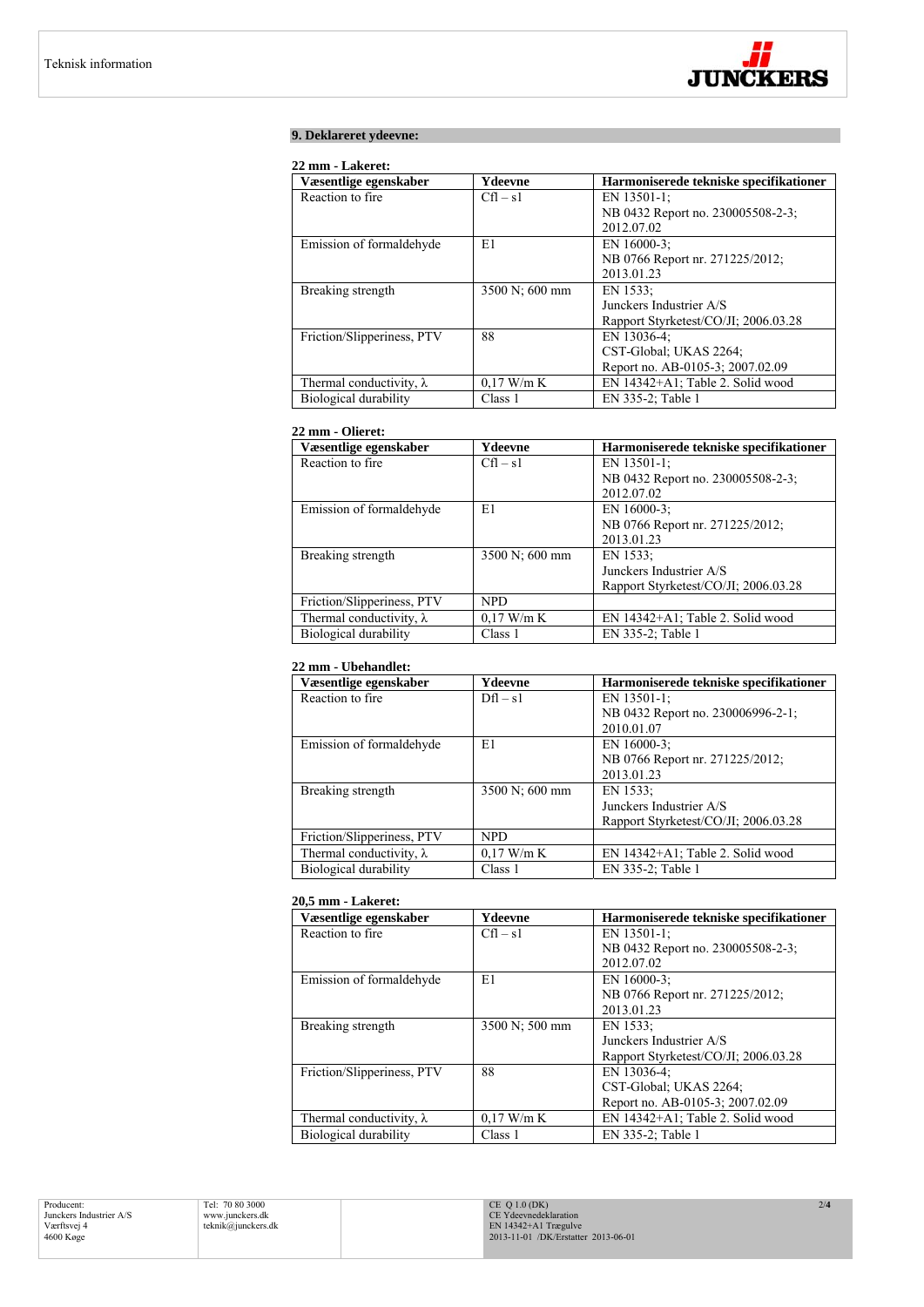

# **9. Deklareret ydeevne - fortsat:**

## **20,5 mm - Olieret:**

| Væsentlige egenskaber           | Ydeevne        | Harmoniserede tekniske specifikationer |
|---------------------------------|----------------|----------------------------------------|
| Reaction to fire.               | $Cfl - s1$     | EN 13501-1:                            |
|                                 |                | NB 0432 Report no. 230005508-2-3;      |
|                                 |                | 2012.07.02                             |
| Emission of formaldehyde        | E1             | EN 16000-3:                            |
|                                 |                | NB 0766 Report nr. 271225/2012;        |
|                                 |                | 2013.01.23                             |
| Breaking strength               | 3500 N; 500 mm | EN 1533:                               |
|                                 |                | Junckers Industrier A/S                |
|                                 |                | Rapport Styrketest/CO/JI; 2006.03.28   |
| Friction/Slipperiness, PTV      | <b>NPD</b>     |                                        |
| Thermal conductivity, $\lambda$ | $0.17$ W/m K   | EN 14342+A1; Table 2. Solid wood       |
| Biological durability           | Class 1        | EN 335-2; Table 1                      |

# **20,5 mm - Ubehandlet:**

| Væsentlige egenskaber           | Ydeevne        | Harmoniserede tekniske specifikationer |
|---------------------------------|----------------|----------------------------------------|
| Reaction to fire                | $Dfl - s1$     | EN 13501-1:                            |
|                                 |                | NB 0432 Report no. 230006996-2-1;      |
|                                 |                | 2010.01.07                             |
| Emission of formaldehyde        | E1             | EN $16000-3$ ;                         |
|                                 |                | NB 0766 Report nr. 271225/2012;        |
|                                 |                | 2013.01.23                             |
| Breaking strength               | 3500 N; 500 mm | EN 1533:                               |
|                                 |                | Junckers Industrier A/S                |
|                                 |                | Rapport Styrketest/CO/JI; 2006.03.28   |
| Friction/Slipperiness, PTV      | <b>NPD</b>     |                                        |
| Thermal conductivity, $\lambda$ | $0.17$ W/m K   | EN 14342+A1; Table 2. Solid wood       |
| Biological durability           | Class 1        | EN 335-2; Table 1                      |

# **14 og 15 mm - Lakeret:**

| Væsentlige egenskaber           | Ydeevne      | Harmoniserede tekniske specifikationer |
|---------------------------------|--------------|----------------------------------------|
| Reaction to fire.               | $Cfl - s1$   | EN $13501-1$ ;                         |
|                                 |              | NB 0432 Report no. 230005508-2-3;      |
|                                 |              | 2012.07.02                             |
| Emission of formaldehyde        | E1           | EN 16000-3:                            |
|                                 |              | NB 0766 Report nr. 271225/2012;        |
|                                 |              | 2013.01.23                             |
| Breaking strength               | <b>NPD</b>   |                                        |
| Friction/Slipperiness, PTV      | 88           | EN 13036-4;                            |
|                                 |              | CST-Global; UKAS 2264;                 |
|                                 |              | Report no. AB-0105-3; 2007.02.09       |
| Thermal conductivity, $\lambda$ | $0.17$ W/m K | EN 14342+A1; Table 2. Solid wood       |
| Biological durability           | Class 1      | EN 335-2; Table 1                      |

# **14 og 15 mm - Olieret:**

| Væsentlige egenskaber           | Ydeevne      | Harmoniserede tekniske specifikationer |
|---------------------------------|--------------|----------------------------------------|
| Reaction to fire.               | $Cfl - s1$   | EN 13501-1;                            |
|                                 |              | NB 0432 Report no. 230005508-2-3;      |
|                                 |              | 2012.07.02                             |
| Emission of formaldehyde        | E1           | EN 16000-3:                            |
|                                 |              | NB 0766 Report nr. 271225/2012;        |
|                                 |              | 2013.01.23                             |
| Breaking strength               | NPD.         |                                        |
| Friction/Slipperiness, PTV      | <b>NPD</b>   |                                        |
| Thermal conductivity, $\lambda$ | $0.17$ W/m K | EN 14342+A1; Table 2. Solid wood       |
| Biological durability           | Class 1      | EN 335-2; Table 1                      |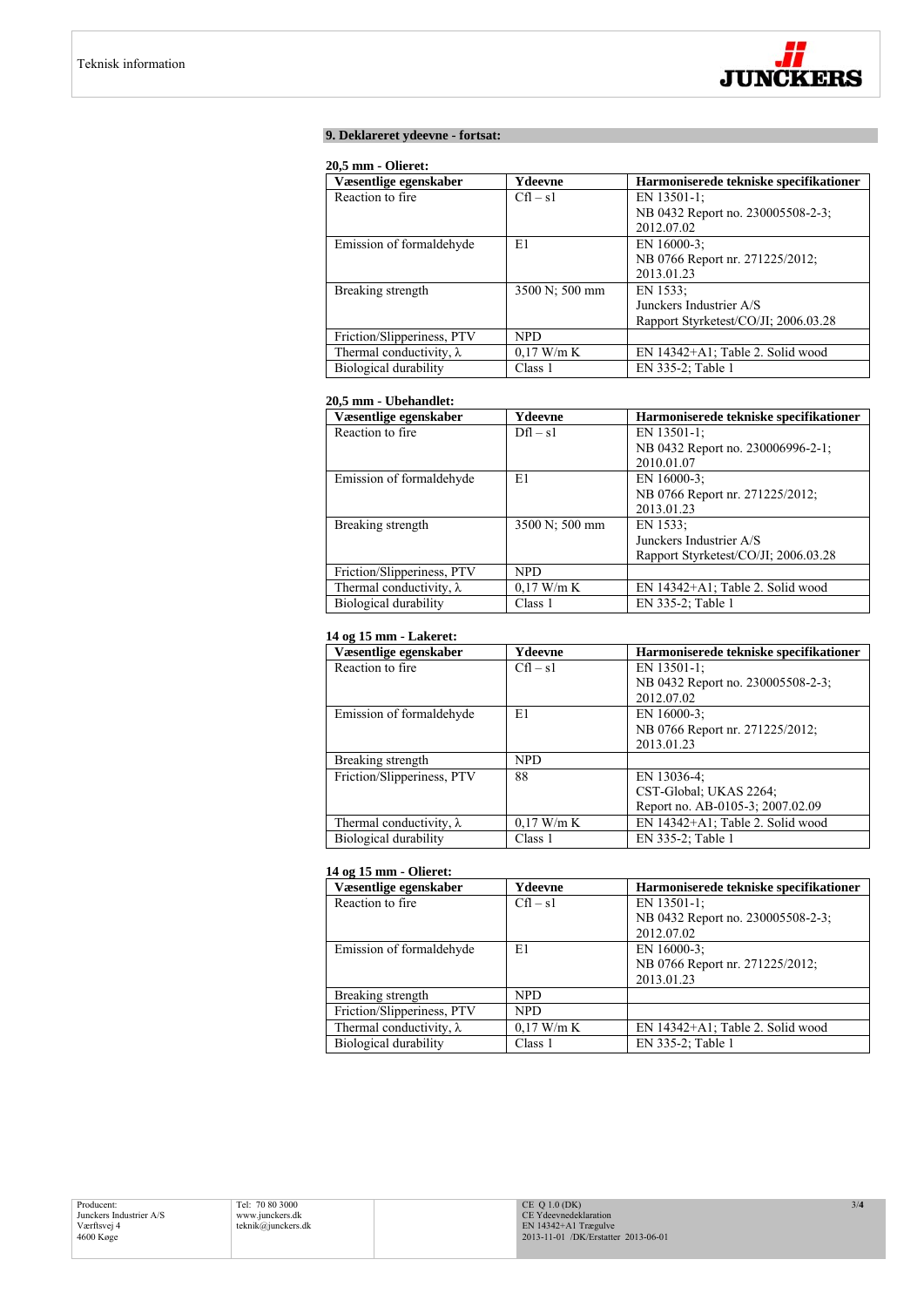

# **9. Deklareret ydeevne - fortsat:**

# **14 og 15 mm - Ubehandlet:**

| Væsentlige egenskaber           | Ydeevne      | Harmoniserede tekniske specifikationer |
|---------------------------------|--------------|----------------------------------------|
| Reaction to fire.               | $Dfl - s1$   | EN 13501-1;                            |
|                                 |              | NB 0432 Report no. 230006996-2-1;      |
|                                 |              | 2010.01.07                             |
| Emission of formaldehyde        | E1           | EN 16000-3:                            |
|                                 |              | NB 0766 Report nr. 271225/2012;        |
|                                 |              | 2013.01.23                             |
| Breaking strength               | <b>NPD</b>   |                                        |
| Friction/Slipperiness, PTV      | <b>NPD</b>   |                                        |
| Thermal conductivity, $\lambda$ | $0.17$ W/m K | EN 14342+A1; Table 2. Solid wood       |
| Biological durability           | Class 1      | EN 335-2; Table 1                      |

# **10. Ydeevnen for den byggevare, der er anført i punkt 1 og 2, er i overensstemmelse med den deklarerede ydeevne i punkt 9.**

Denne ydeevnedeklaration udstedes på eneansvar af den fabrikant, der er anført i punkt 4. Underskrevet for fabrikanten og på dennes vegne af:

Carsten Chabert, Managing Director CEO Køge 2013.06.01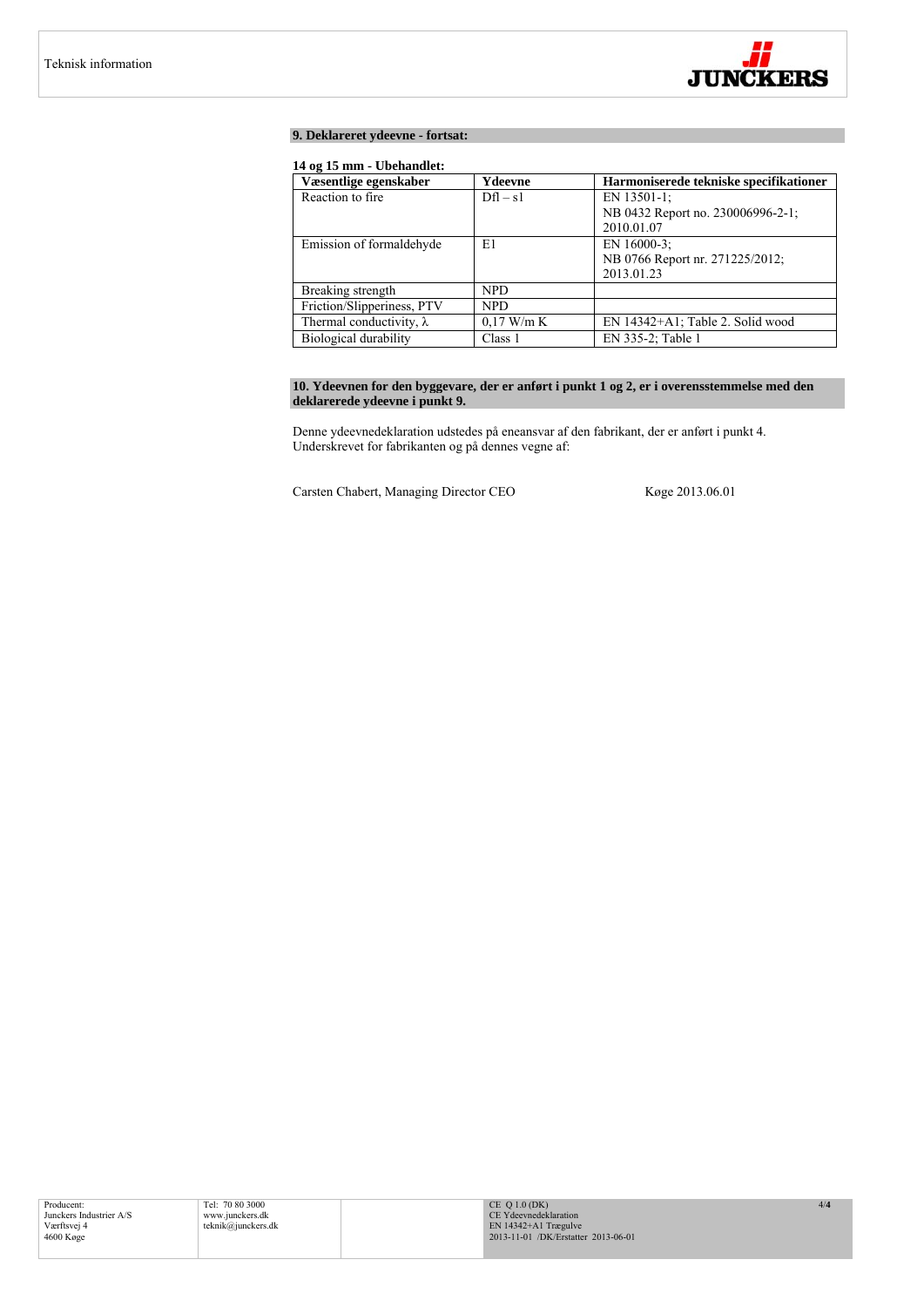

# **CE Q 1.0 (EN) Junckers Solid Wood Flooring CE Declaration of performance**  EN 14342+A1 Wood flooring Residential / Commercial / Sport

# **1. Unique identification code of the product-type:**

Q 1.0

**2. Type, batch or serial number or any other element allowing identification of the construction product as required pursuant to Article 11(4):** 

# Logo: **JUNCKERS**

**Details on the product packaging:** 

Itemnumber - Wood specie - Surface - (1)Appearance - (2)Dimensions.

#### **Entries on the bottom side of the product:**

Origin data, Production code, Product identification.

## **(1) Appearance /Grade:**

Classic, Harmony, Variation, Rustical, Champion, Premium, Club, SylvaColor, Soul+Collection, Nordic, Manhatten, Upper East Side, Queens, Soho.

# **(2) Dimensions, thickness:**

14 + 22 mm: EN 13629 Wood flooring - Solid individual and pre-assembled hardwood boards 15 + 20.5 mm: EN 13226 Wood flooring - Solid parquet elements with grooves and/or tongues

**3. Intended use or uses of the construction product, in accordance with the applicable harmonised technical specification, as foreseen by the manufacturer:** 

Hardwood floors, surface treated or untreated, mounted indoors, on joists or substrate\*, with or without an air gap, with either nails/screws (20.5-22mm), Junckers clips (14-15-20.5-22 mm) or glue (14-15- 20.5-22 mm).

#### **\*Substrates:**

JunckersFoam or Junckers PolyFoam.

**4. Name, registered trade name or registered trade mark and contact address of the manufacturer as required pursuant to Article 11(5):** 

Junckers Industrier A/S; Værftsvej 4; DK-4600 Køge; Danmark; www.junckers.com

**5. Where applicable, name and contact address of the authorised representative whose mandate covers the tasks specified in Article 12(2):** 

#### NA.

**6. System or systems of assessment and verification of constancy of performance of the construction product as set out in Annex V:** 

System 3.

#### **7. In case of the declaration of performance concerning a construction product covered by a harmonised standard:**

MPA-NRW; NB 0432; performed: EN 13501-1 Reaction to fire; under system: 3; and issued: Report no. 230005508-2-3; 2012.07.02 + 230006996-2-1; 2010.01.07.

IHD; NB 0766; performed: EN 16000-3 Emission of formaldehyde; under system: 3; and issued: Report no. 271225/2012; 2013.01.23.

Junckers Industrier A/S; performed: EN 1533 Breaking Strength; under system: 3; and issued: Report Styrketest CO/JI; 2006.03.28.

CST-Global; UKAS 2264; performed: EN 13036-4 Friction; under system: 3; and issued: Report no. AB-0105-3; 2007.02.09.

**8. In case of the declaration of performance concerning a construction product for which a European Technical Assessment has been issued:** 

NA.

| Manufacturer:                              | Junckers Ltd.           | $+44$ 1376 534700 / tech@junckers.co.uk          | $CE$ O 1.0 $(EN)$                        | 1/4 |
|--------------------------------------------|-------------------------|--------------------------------------------------|------------------------------------------|-----|
| Junckers Industrier A/S                    | Junckers Hardwood (USA) | $+1800878-9663$ / info@junckershardwood.com      | CE Declaration of performance            |     |
| Denmark: $+457080300$ / teknik@junckers.dk | Junckers France S.A.    | $+33$ 1 48121600 / commercial@junckers-france.fr | $EN$ 14342+A1 Wood flooring              |     |
|                                            | Junckers Iberica S.A.   | $+34915075719$ / info@junckers.es                | 2013-11-01 /UK/Replacement of 2013-06-01 |     |
| www.junckers.com                           | Junckers S.r.I.         | +39 (0) 585 63 63 / info@junckers.it             |                                          |     |
|                                            | Junckers Parkett GmbH.  | $+49210299757-0$ / info@junckers.de              |                                          |     |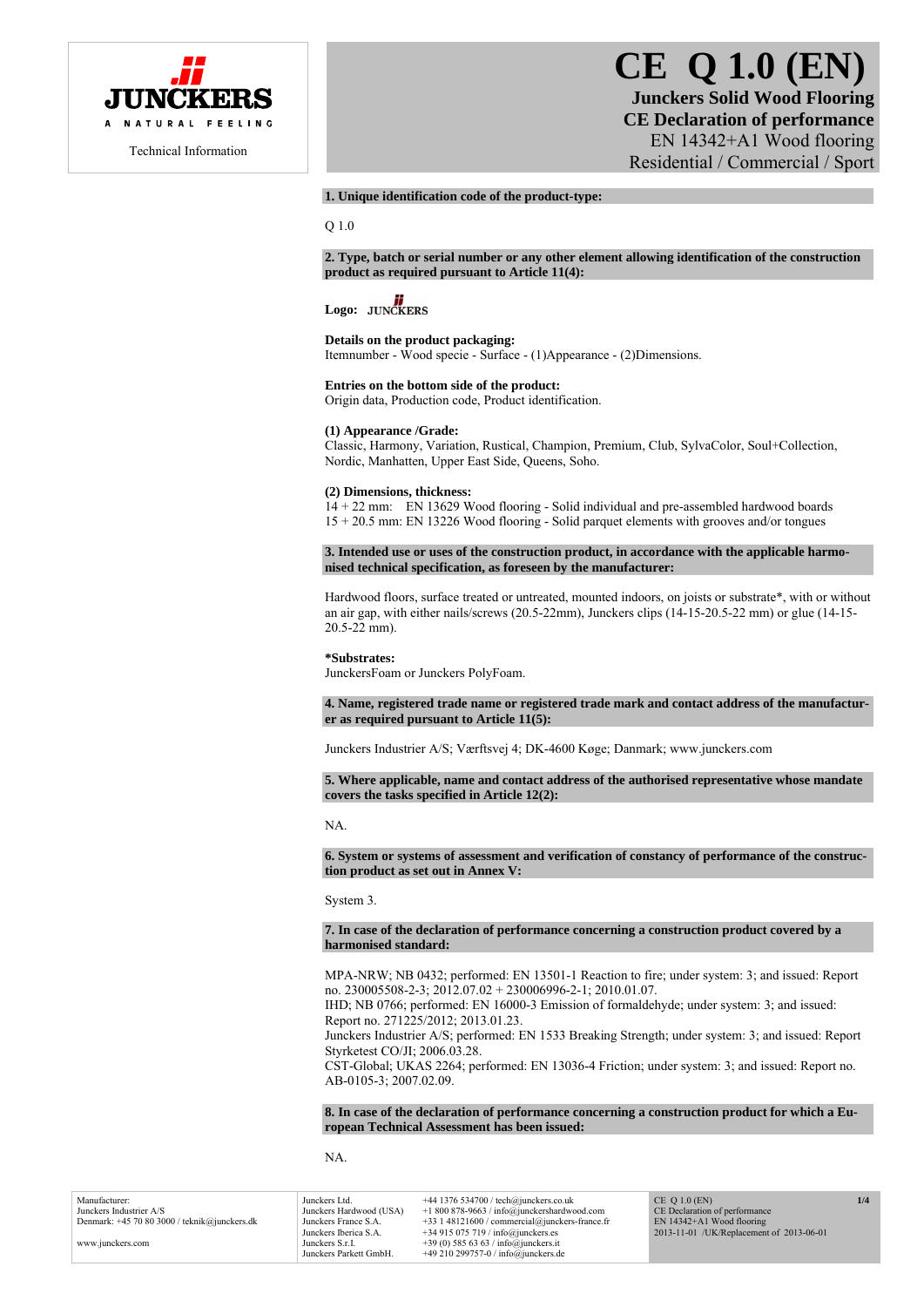

| 9. Declared performance:<br>$22$ mm - Lacquer:                  |                                |                                                                 |  |
|-----------------------------------------------------------------|--------------------------------|-----------------------------------------------------------------|--|
| <b>Essential characteristics</b>                                | <b>Declared</b><br>performance | Harmonised technical specification                              |  |
| Reaction to fire                                                | $Cfl - s1$                     | EN 13501-1;                                                     |  |
|                                                                 |                                | NB 0432 Report no. 230005508-2-3;<br>2012.07.02                 |  |
| Emission of formaldehyde                                        | EN 16000-3;<br>E1              |                                                                 |  |
|                                                                 |                                | NB 0766 Report nr. 271225/2012;<br>2013.01.23                   |  |
| <b>Breaking Strength</b>                                        | 3500 N; 600 mm                 | EN 1533;                                                        |  |
|                                                                 |                                | Junckers Industrier A/S<br>Rapport Styrketest/CO/JI; 2006.03.28 |  |
| Slipperiness                                                    | 88                             | EN 13036-4;                                                     |  |
|                                                                 |                                | CST-Global; UKAS 2264;                                          |  |
|                                                                 |                                | Report no. AB-0105-3; 2007.02.09                                |  |
| Thermal Conductivity, $\lambda$                                 | $0,17$ W/m $\overline{K}$      | EN 14342+A1; Table 2. Solid wood                                |  |
| <b>Biological Durability</b>                                    | Class 1                        | EN 335-2; Table 1                                               |  |
| $22 \text{ mm} - \text{Oil}:$                                   |                                |                                                                 |  |
| <b>Essential characteristics</b>                                | <b>Declared</b><br>performance | <b>Harmonised technical specification</b>                       |  |
| Reaction to fire                                                | $Cfl - s1$                     | EN 13501-1;                                                     |  |
|                                                                 |                                | NB 0432 Report no. 230005508-2-3;                               |  |
|                                                                 |                                | 2012.07.02                                                      |  |
| Emission of formaldehyde                                        | E1                             | EN 16000-3;                                                     |  |
|                                                                 |                                | NB 0766 Report nr. 271225/2012;                                 |  |
|                                                                 |                                | 2013.01.23                                                      |  |
| <b>Breaking Strength</b>                                        | 3500 N; 600 mm                 | EN 1533;                                                        |  |
|                                                                 |                                | Junckers Industrier A/S                                         |  |
|                                                                 |                                | Rapport Styrketest/CO/JI; 2006.03.28                            |  |
| Slipperiness                                                    | <b>NPD</b>                     |                                                                 |  |
| Thermal Conductivity, $\lambda$                                 | $0,17$ W/m K                   | EN 14342+A1; Table 2. Solid wood                                |  |
| <b>Biological Durability</b>                                    | Class 1                        | EN 335-2; Table 1                                               |  |
| 22 mm - Untreated:                                              |                                |                                                                 |  |
| <b>Essential characteristics</b>                                | <b>Declared</b><br>performance | Harmonised technical specification                              |  |
| Reaction to fire                                                | $Dfl - s1$                     | EN 13501-1;                                                     |  |
|                                                                 |                                | NB 0432 Report no. 230006996-2-1;<br>2010.01.07                 |  |
| Emission of formaldehyde                                        | E1                             | EN 16000-3:                                                     |  |
|                                                                 |                                |                                                                 |  |
|                                                                 |                                | NB 0766 Report nr. 271225/2012;                                 |  |
|                                                                 |                                | 2013.01.23                                                      |  |
| <b>Breaking Strength</b>                                        | 3500 N; 600 mm                 | EN 1533;                                                        |  |
|                                                                 |                                | Junckers Industrier A/S                                         |  |
| Slipperiness                                                    | <b>NPD</b>                     | Rapport Styrketest/CO/JI; 2006.03.28                            |  |
|                                                                 | $0,17$ W/m K                   | EN 14342+A1; Table 2. Solid wood                                |  |
| Thermal Conductivity, $\lambda$<br><b>Biological Durability</b> | Class 1                        | EN 335-2; Table 1                                               |  |
|                                                                 |                                |                                                                 |  |
| 20,5 mm - Lacquer:<br><b>Essential characteristics</b>          | <b>Declared</b>                | Harmonised technical specification                              |  |
|                                                                 | performance                    |                                                                 |  |
| Reaction to fire                                                | $Cfl - s1$                     | EN 13501-1;                                                     |  |
|                                                                 |                                | NB 0432 Report no. 230005508-2-3;                               |  |
|                                                                 | E1                             | 2012.07.02<br>EN 16000-3;                                       |  |
| Emission of formaldehyde                                        |                                | NB 0766 Report nr. 271225/2012;<br>2013.01.23                   |  |
|                                                                 | 3500 N; 500 mm                 | EN 1533;                                                        |  |
| <b>Breaking Strength</b>                                        |                                | Junckers Industrier A/S                                         |  |
|                                                                 |                                | Rapport Styrketest/CO/JI; 2006.03.28                            |  |
| Slipperiness                                                    | 88                             | EN 13036-4;                                                     |  |
|                                                                 |                                | CST-Global; UKAS 2264;                                          |  |
|                                                                 |                                | Report no. AB-0105-3; 2007.02.09                                |  |
| Thermal Conductivity, $\lambda$<br><b>Biological Durability</b> | $0,17$ W/m K<br>Class 1        | EN 14342+A1; Table 2. Solid wood<br>EN 335-2; Table 1           |  |

Manufacturer: Junckers Industrier A/S Denmark: +45 70 80 3000 / teknik@junckers.dk www.junckers.com

Junckers Ltd.  $+44$  1376 534700 / tech@junckers co.uk<br>Junckers Hardwood (USA)  $+18008789.63$  / info@junckershardwood.com<br>Junckers France S.A.  $+33$  148121600 / commercial@junckers-france.fr<br>Junckers Berica S.A.  $+34915075$ 

CE Q 1.0 (EN) CE Declaration of performance EN 14342+A1 Wood flooring 2013-11-01 /UK/Replacement of 2013-06-01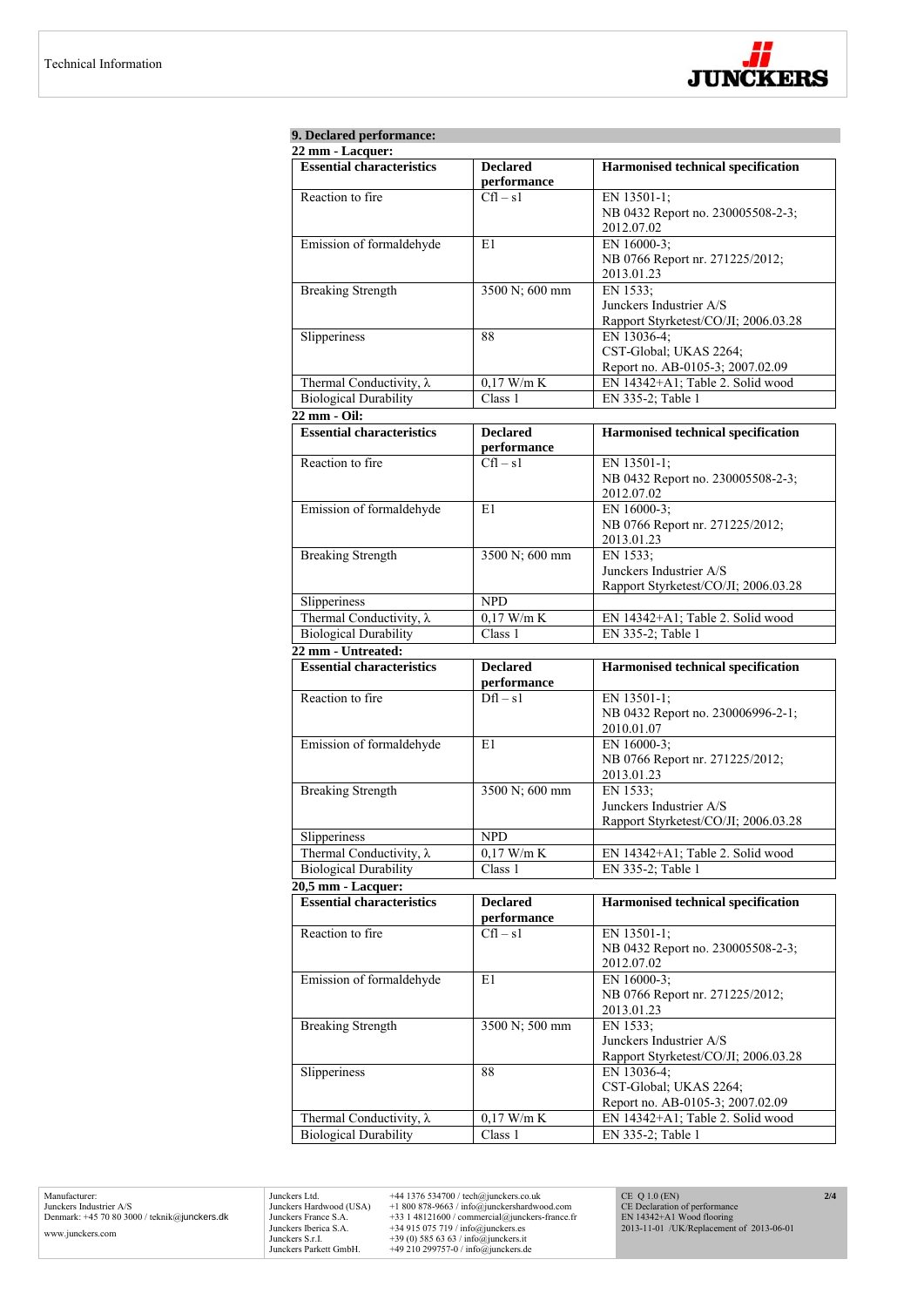

# **9. Declared performance - continued:**

# **20,5 mm - Oil:**

| <b>Essential characteristics</b>                | <b>Declared</b>            | <b>Harmonised technical specification</b>        |
|-------------------------------------------------|----------------------------|--------------------------------------------------|
|                                                 | performance                |                                                  |
| Reaction to fire                                | $Cfl - s1$                 | EN 13501-1;                                      |
|                                                 |                            | NB 0432 Report no. 230005508-2-3;                |
|                                                 |                            | 2012.07.02                                       |
| Emission of formaldehyde                        | E1                         | EN 16000-3;                                      |
|                                                 |                            | NB 0766 Report nr. 271225/2012;                  |
|                                                 |                            | 2013.01.23                                       |
| <b>Breaking Strength</b>                        | 3500 N; 500 mm             | EN 1533:                                         |
|                                                 |                            | Junckers Industrier A/S                          |
|                                                 |                            | Rapport Styrketest/CO/JI; 2006.03.28             |
| Slipperiness                                    | <b>NPD</b>                 |                                                  |
| Thermal Conductivity, $\lambda$                 | $0,17$ W/m K               | EN 14342+A1; Table 2. Solid wood                 |
| <b>Biological Durability</b>                    | Class 1                    | EN 335-2; Table 1                                |
| 20,5 mm - Untreated:                            |                            |                                                  |
| <b>Essential characteristics</b>                | Declared perfor-           | <b>Harmonised technical specification</b>        |
| Reaction to fire                                | mance<br>$Df1 - s1$        |                                                  |
|                                                 |                            | EN 13501-1;<br>NB 0432 Report no. 230006996-2-1; |
|                                                 |                            | 2010.01.07                                       |
| Emission of formaldehyde                        | E1                         | EN 16000-3:                                      |
|                                                 |                            | NB 0766 Report nr. 271225/2012;                  |
|                                                 |                            | 2013.01.23                                       |
| <b>Breaking Strength</b>                        | 3500 N; 500 mm             | EN 1533;                                         |
|                                                 |                            | Junckers Industrier A/S                          |
|                                                 |                            | Rapport Styrketest/CO/JI; 2006.03.28             |
| Slipperiness                                    | <b>NPD</b>                 |                                                  |
| Thermal Conductivity, $\lambda$                 | $0,17$ W/m K               | EN 14342+A1; Table 2. Solid wood                 |
| <b>Biological Durability</b>                    | Class 1                    | EN 335-2; Table 1                                |
| 14 + 15 mm - Lacquer:                           |                            |                                                  |
| <b>Essential characteristics</b>                | <b>Declared</b>            | <b>Harmonised technical specification</b>        |
|                                                 | performance                |                                                  |
| Reaction to fire                                | $Cfl - s1$                 | EN 13501-1;                                      |
|                                                 |                            | NB 0432 Report no. 230005508-2-3;                |
|                                                 |                            | 2012.07.02                                       |
| Emission of formaldehyde                        | E1                         | EN 16000-3:                                      |
|                                                 |                            | NB 0766 Report nr. 271225/2012;<br>2013.01.23    |
| <b>Breaking Strength</b>                        | <b>NPD</b>                 |                                                  |
| Slipperiness                                    | 88                         | EN 13036-4;                                      |
|                                                 |                            | CST-Global; UKAS 2264;                           |
|                                                 |                            | Report no. AB-0105-3; 2007.02.09                 |
| Thermal Conductivity, $\lambda$                 | $0,17$ W/m K               | EN 14342+A1; Table 2. Solid wood                 |
| <b>Biological Durability</b>                    | Class 1                    | EN 335-2; Table 1                                |
| $14 + 15$ mm - Oil:                             |                            |                                                  |
| <b>Essential characteristics</b>                | <b>Declared</b>            | <b>Harmonised technical specification</b>        |
|                                                 | performance                |                                                  |
| Reaction to fire                                | $Cfl - s1$                 | EN 13501-1;                                      |
|                                                 |                            | NB 0432 Report no. 230005508-2-3;                |
|                                                 |                            | 2012.07.02                                       |
| Emission of formaldehyde                        | E1                         | EN 16000-3;                                      |
|                                                 |                            | NB 0766 Report nr. 271225/2012;                  |
|                                                 |                            | 2013.01.23                                       |
| <b>Breaking Strength</b>                        | <b>NPD</b>                 |                                                  |
| Slipperiness<br>Thermal Conductivity, $\lambda$ | <b>NPD</b><br>$0,17$ W/m K | EN 14342+A1; Table 2. Solid wood                 |
|                                                 |                            |                                                  |
| <b>Biological Durability</b>                    | Class 1                    | EN 335-2; Table 1                                |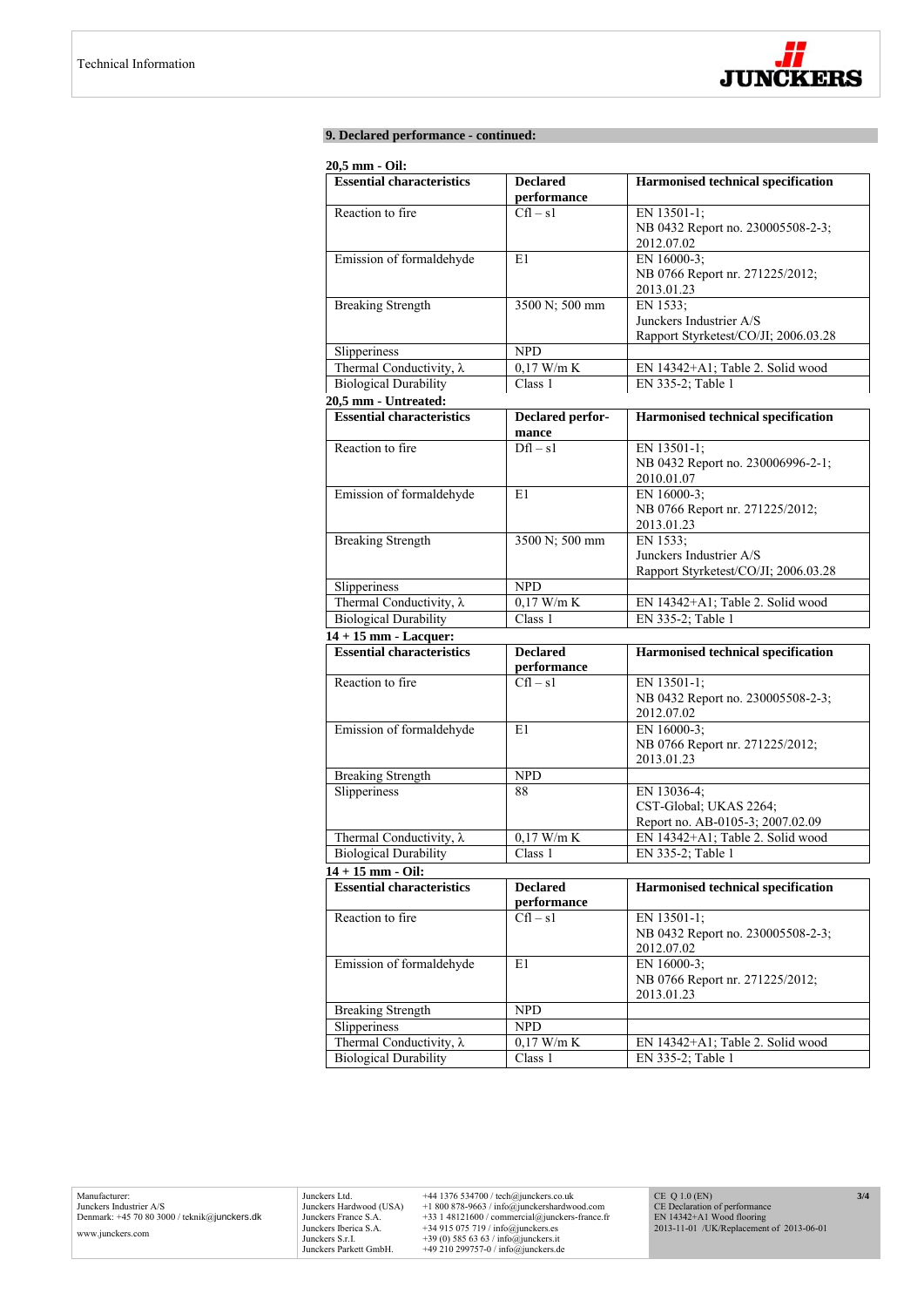

# **9. Declared performance - continued:**

# **14 + 15 mm - Untreated:**

| <b>Essential characteristics</b> | <b>Declared</b> | Harmonised technical specification |
|----------------------------------|-----------------|------------------------------------|
|                                  | performance     |                                    |
| Reaction to fire.                | $Dfl - s1$      | EN 13501-1;                        |
|                                  |                 | NB 0432 Report no. 230006996-2-1;  |
|                                  |                 | 2010.01.07                         |
| Emission of formaldehyde         | E1              | EN 16000-3:                        |
|                                  |                 | NB 0766 Report nr. 271225/2012;    |
|                                  |                 | 2013.01.23                         |
| <b>Breaking Strength</b>         | <b>NPD</b>      |                                    |
| Slipperiness                     | <b>NPD</b>      |                                    |
| Thermal Conductivity, $\lambda$  | $0.17$ W/m K    | EN 14342+A1; Table 2. Solid wood   |
| <b>Biological Durability</b>     | Class 1         | EN 335-2; Table 1                  |

# **10. The performance of the product identified in points 1 and 2 is in conformity with the declared performance in point 9.**

This declaration of performance is issued under the sole responsibility of the manufacturer identified in point 4.

Signed for and on behalf of the manufacturer by:

Carsten Chabert, Managing Director CEO Køge 2013.11.01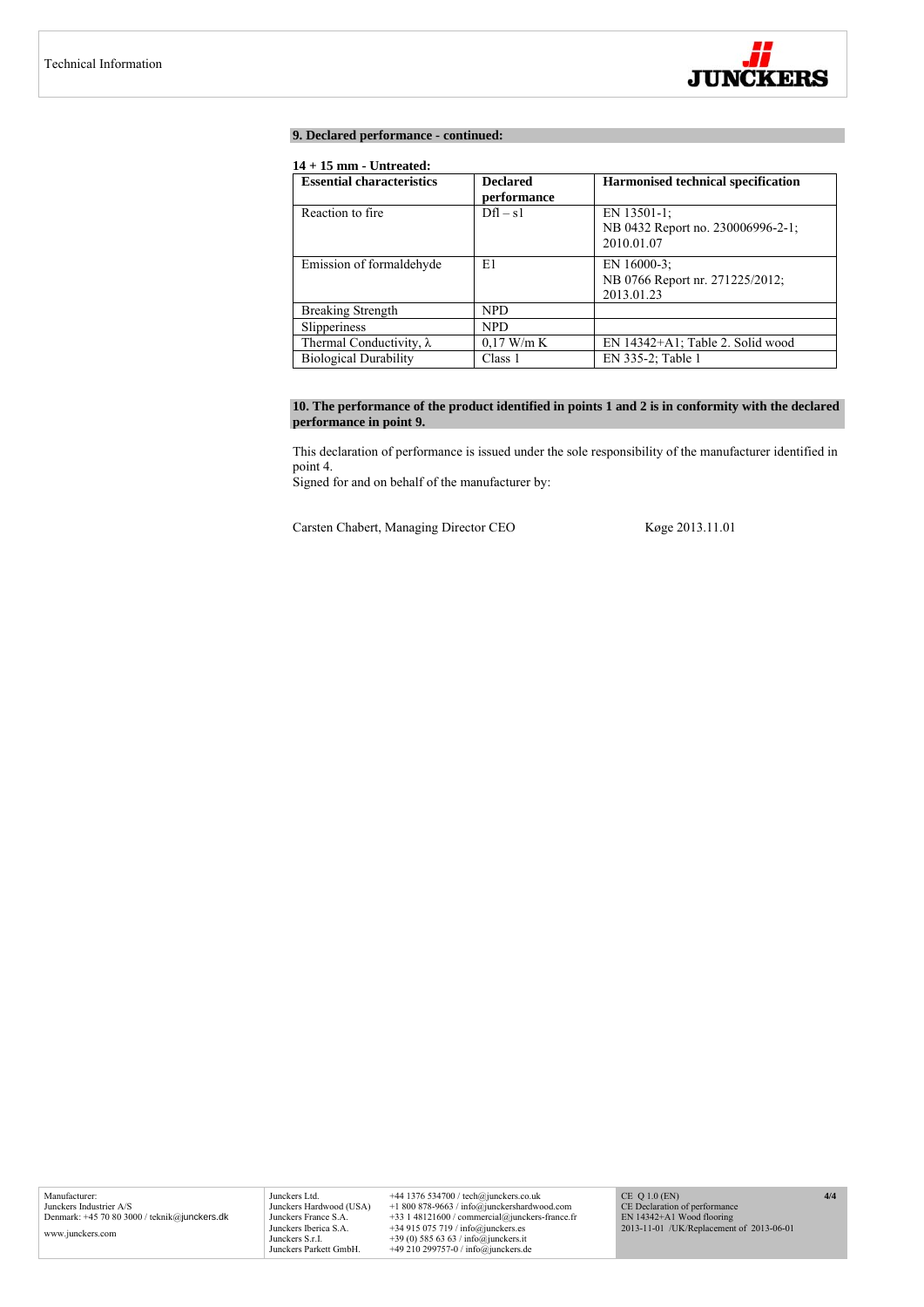

# **CE Q 1.0 (ES) Junckers Solid Wood Flooring CE Declaración de Prestaciones**  EN 14342+A1 Suelos de madera

Residential / Commercial / Sport

# **1. Código de identificación única del producto tipo:**

Q 1.0

**2. Tipo, lote o número de serie o cualquier otro elemento que permita la identificación del producto de construcción como se establece en el artículo 11, apartado 4:** 

# Logo: **JUNCKERS**

#### **Detalles impresas en el embalaje del producto:**

Número de artículo - Especie de madera - Tratamiento de superficie - (1) Aspecto - (2) Dimensiones.

#### **Las entradas en el lado inferior del producto:**

Datos de origen, Código de producción, Identifikation producto.

## **(1) Aspecto /Grado:**

Classic, Harmony, Variation, Rustical, Champion, Premium, Club, SylvaColor, Soul+Collection, Nordic, Manhatten, Upper East Side, Queens, Soho.

#### **(2) Dimensiones, espesor:**

14 + 22 mm: EN 13629 Suelos de madera. Tablas pre-ensambladas macizas de madera de frondosas. 15 + 20,5 mm: EN 13226 Suelos de madera. Elementos de parqué macizo con ranuras y/o lengüetas.

**3. Uso o usos previstos del producto de construcción, con arreglo a la especificación técnica armonizada aplicable, tal como lo establece el fabricante:** 

Pisos de madera, la superficie tratada o sin tratar, en el interior de las vigas o sustrato \* con o sin un espacio de aire montadas, ya sea con clavos/tornillos (20,5-22mm), Junckers Clips (14-15-20,5-22 mm) o pegamento (14-15-20,5-22 mm).

#### **\*Sustrato:**

JunckersFoam o Junckers PolyFoam.

#### **4. Nombre, nombre o marca registrados y dirección de contacto del fabricante según lo dispuesto en el artículo 11, apartado 5:**

Junckers Industrier A/S; Værftsvej 4; DK-4600 Køge; Danmark; www.junckers.com

**5. En su caso, nombre y dirección de contacto del representante autorizado cuyo mandato abarca las tareas especificadas en el artículo 12, apartado 2:** 

#### NA.

**6. Sistema o sistemas de evaluación y verificación de la constancia de las prestaciones del producto de construcción tal como figura en el anexo V:** 

Sistema 3.

#### **7. En caso de declaración de prestaciones relativa a un producto de construcción cubierto por una norma armonizada:**

MPA-NRW; NB 0432: tarea realizada: EN 13501-1 Reaction to fire; por el sistema 3; y emitido: Report nr. 230005508-2-3; 2012.07.02 + 230006996-2-1; 2010.01.07.

IHD; NB 0766: tarea realizada: EN 16000-3 Emission of formaldehyde; por el sistema 3; y emitido: Report nr. 271225/2012; 2013.01.23.

Junckers Industrier A/S; tarea realizada: EN 1533 Breaking strength; por el sistema 3; and issued y emitido: JI Rapport Styrketest CO/JI; 2006.03.28.

CST-Global; UKAS 2264; tarea realizada: EN 13036-4 Friction; por el sistema 3; and issued y emitido: Report no. AB-0105-3; 2007.02.09.

**8. En caso de declaración de prestaciones relativa a un producto de construcción para el que se ha emitido una evaluación técnica europea:** 

NA.

Manufacturer: Junckers Industrier A/S Denmark: +45 7080 3000 / teknik@junckers.dk www.junckers.com Junckers Ltd. +44 1376 534700 / tech@junckers.co.uk<br>Junckers Hardwood (USA) +1 800 878-9663 / info@junckershardwo Junckers Hardwood (USA) +1 800 878-9663 / info@junckershardwood.com Junckers France S.A. +33 1 48121600 / commercial@junckers-france.fr<br>Junckers Iberica S.A. +34 915 075 719 / info@junckers.es Junckers Iberica S.A.  $+34915075719 / info@junckers.$ <br>Junckers S r I  $+39(0)5856363 / info@junckers.$ Junckers S.r.I. +39 (0) 585 63 63 / info@junckers.it<br>Junckers Parkett GmbH. +49 210 299757-0 / info@junckers d  $+49$  210 299757-0 / info@junckers.de CE Q 1.0 (ES) CE Declaración de Prestaciones EN 14342+A1 Suelos de madera 2013-11-01 /UK/Replacement of 2013-06-01 **1/4**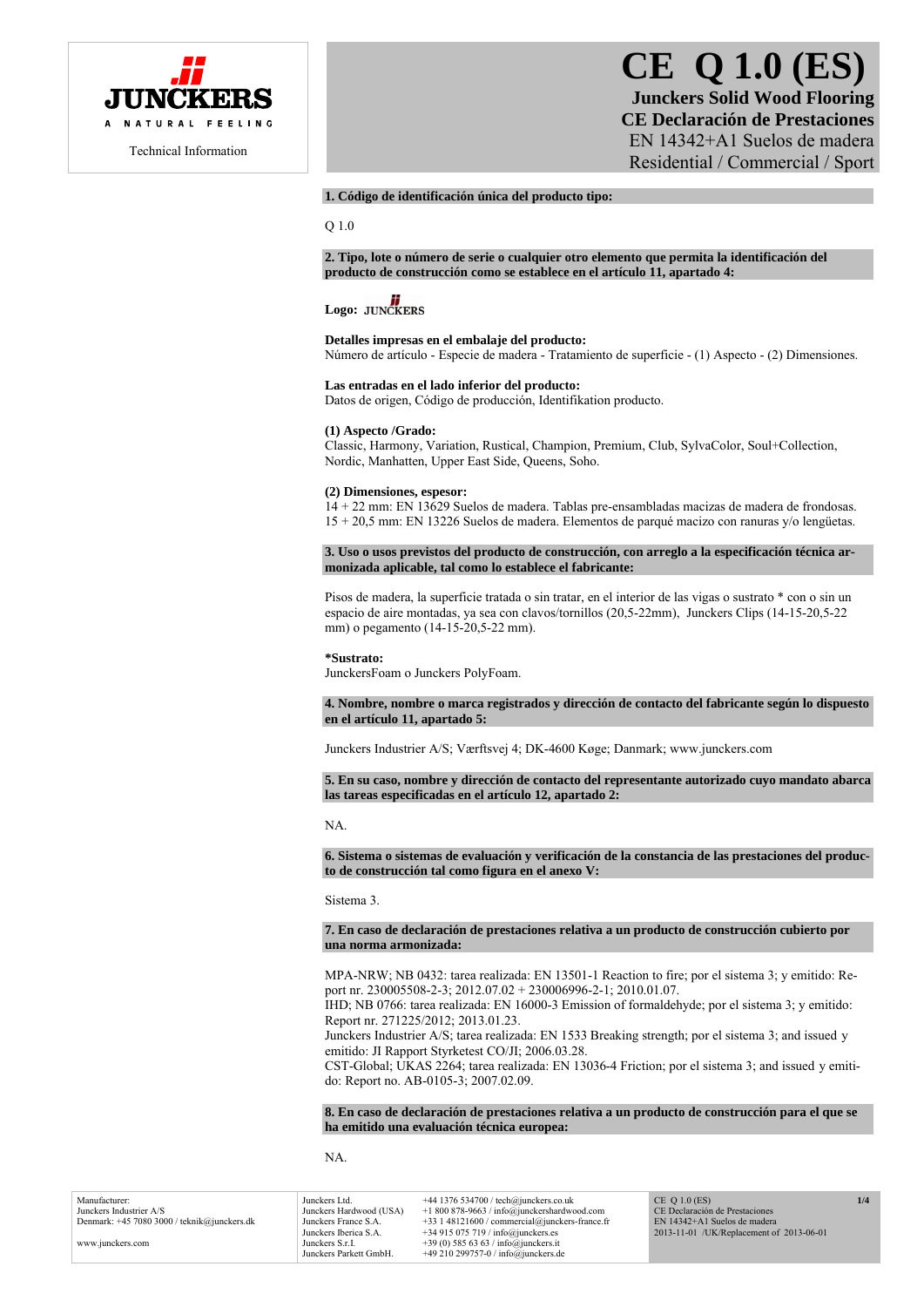

# **9. Prestaciones declaradas:**

# **22 mm - Barnizado:**

| Características esenciales      | <b>Prestaciones</b> | Especificaciones técnicas armonizadas |
|---------------------------------|---------------------|---------------------------------------|
| Reaction to fire.               | $Cfl - s1$          | EN 13501-1;                           |
|                                 |                     | NB 0432 Report no. 230005508-2-3;     |
|                                 |                     | 2012.07.02                            |
| Emission of formaldehyde        | E1                  | EN 16000-3;                           |
|                                 |                     | NB 0766 Report nr. 271225/2012;       |
|                                 |                     | 2013.01.23                            |
| Breaking strength               | 3500 N; 600 mm      | EN 1533:                              |
|                                 |                     | Junckers Industrier A/S               |
|                                 |                     | Rapport Styrketest/CO/JI; 2006.03.28  |
| Friction/Slipperiness, PTV      | 88                  | EN 13036-4;                           |
|                                 |                     | CST-Global; UKAS 2264;                |
|                                 |                     | Report no. AB-0105-3; 2007.02.09      |
| Thermal conductivity, $\lambda$ | $0.17$ W/m K        | EN 14342+A1; Table 2. Solid wood      |
| Biological durability           | Class 1             | EN 335-2; Table 1                     |

# **22 mm - Aceitado:**

| Características esenciales      | <b>Prestaciones</b> | Especificaciones técnicas armonizadas |
|---------------------------------|---------------------|---------------------------------------|
| Reaction to fire                | $Cfl - s1$          | EN 13501-1:                           |
|                                 |                     | NB 0432 Report no. 230005508-2-3;     |
|                                 |                     | 2012.07.02                            |
| Emission of formaldehyde        | E1                  | EN 16000-3;                           |
|                                 |                     | NB 0766 Report nr. 271225/2012;       |
|                                 |                     | 2013.01.23                            |
| Breaking strength               | 3500 N; 600 mm      | EN 1533:                              |
|                                 |                     | Junckers Industrier A/S               |
|                                 |                     | Rapport Styrketest/CO/JI; 2006.03.28  |
| Friction/Slipperiness, PTV      | <b>NPD</b>          |                                       |
| Thermal conductivity, $\lambda$ | $0,17$ W/m K        | EN 14342+A1; Table 2. Solid wood      |
| Biological durability           | Class 1             | EN 335-2; Table 1                     |
| 22 mm - Sin tratar:             |                     |                                       |
| Características esenciales      | <b>Prestaciones</b> | Especificaciones técnicas armonizadas |
| Reaction to fire                | $Dfl - s1$          | EN 13501-1;                           |
|                                 |                     | NB 0432 Report no. 230006996-2-1;     |
|                                 |                     | 2010.01.07                            |
| Emission of formaldehyde        | E1                  | EN 16000-3;                           |
|                                 |                     | NB 0766 Report nr. 271225/2012;       |
|                                 |                     | 2013.01.23                            |
| Breaking strength               | 3500 N; 600 mm      | EN 1533:                              |
|                                 |                     | Junckers Industrier A/S               |
|                                 |                     | Rapport Styrketest/CO/JI; 2006.03.28  |
| Friction/Slipperiness, PTV      | <b>NPD</b>          |                                       |
| Thermal conductivity, $\lambda$ | $0,17$ W/m K        | EN 14342+A1; Table 2. Solid wood      |
| Biological durability           | Class 1             | EN 335-2; Table 1                     |

# **20,5 mm - Barnizado:**

| Características esenciales      | <b>Prestaciones</b> | Especificaciones técnicas armonizadas |
|---------------------------------|---------------------|---------------------------------------|
| Reaction to fire.               | $Cfl - s1$          | EN 13501-1;                           |
|                                 |                     | NB 0432 Report no. 230005508-2-3;     |
|                                 |                     | 2012.07.02                            |
| Emission of formaldehyde        | E1                  | EN $16000-3$ :                        |
|                                 |                     | NB 0766 Report nr. 271225/2012;       |
|                                 |                     | 2013.01.23                            |
| Breaking strength               | 3500 N; 500 mm      | EN 1533;                              |
|                                 |                     | Junckers Industrier A/S               |
|                                 |                     | Rapport Styrketest/CO/JI; 2006.03.28  |
| Friction/Slipperiness, PTV      | 88                  | EN 13036-4:                           |
|                                 |                     | CST-Global: UKAS 2264;                |
|                                 |                     | Report no. AB-0105-3; 2007.02.09      |
| Thermal conductivity, $\lambda$ | $0.17$ W/m K        | EN 14342+A1; Table 2. Solid wood      |
| Biological durability           | Class 1             | EN 335-2; Table 1                     |

Manufacturer: Junckers Industrier A/S Denmark: +45 7080 3000 / teknik@junckers.dk www.junckers.com

Junckers Ltd. +44 1376 534700 / tech@junckers.co.uk<br>Junckers Hardwood (USA) +1 800 878-9663 / info@junckershardword<br>Junckers France S.A. +33 1 48121600 / commercial@junckers.<br>Junckers Iberica S.A. +34 915 075 719 / info@ju Junckers Hardwood (USA) +1 800 878-9663 / info@junckershardwood.com<br>Junckers Iberica S.A. +33 1 48121600 / commercial@junckers-france.fr<br>Junckers Iberica S.A. +34 915 075 719 / info@junckers.est<br>Junckers S.r.I. +39 (0) 585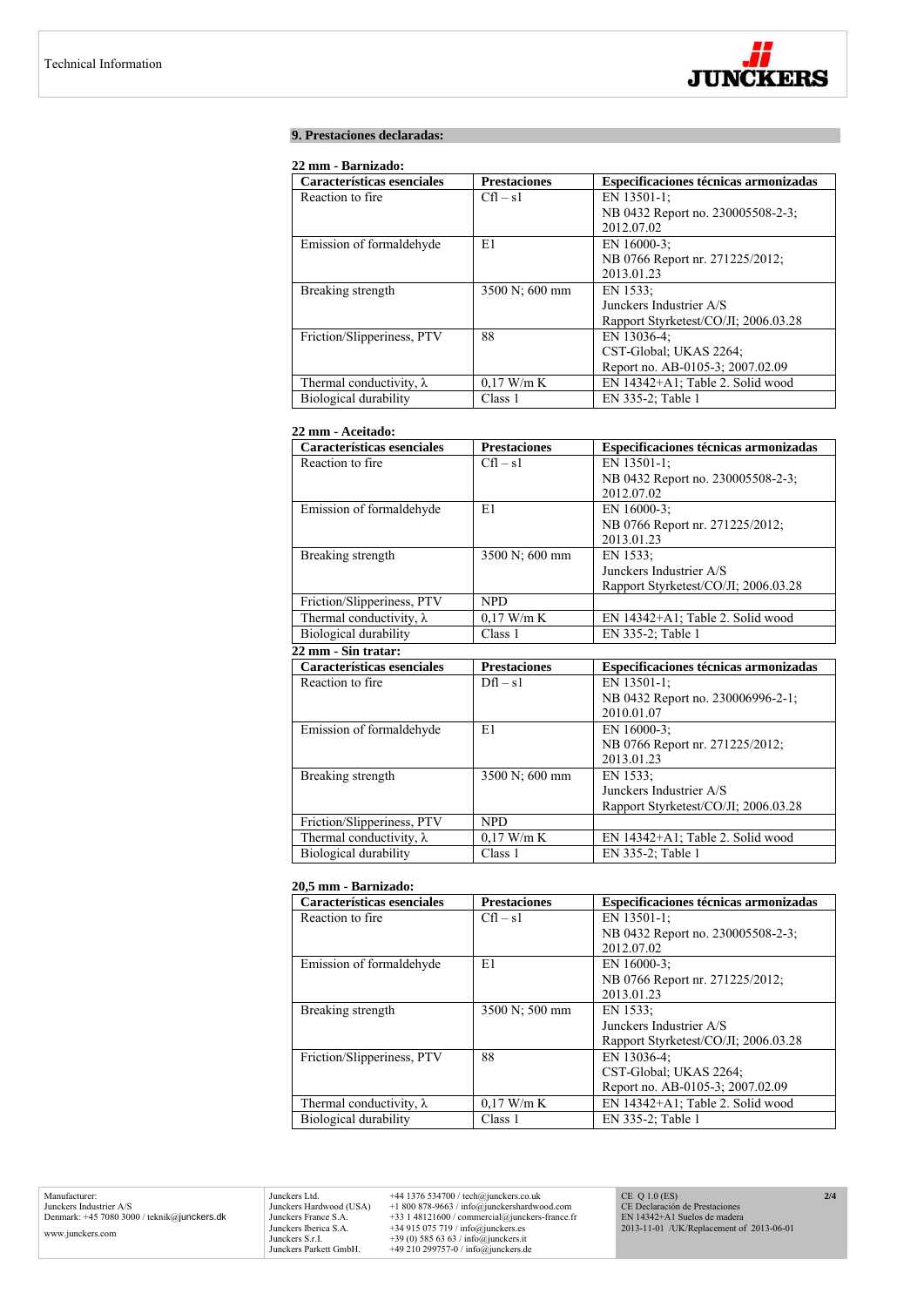

## **9. Prestaciones declaradas - continuar:**

## **20,5 mm - Aceitado:**

| Características esenciales      | <b>Prestaciones</b> | Especificaciones técnicas armonizadas |
|---------------------------------|---------------------|---------------------------------------|
| Reaction to fire.               | $Cfl - s1$          | EN 13501-1;                           |
|                                 |                     | NB 0432 Report no. 230005508-2-3;     |
|                                 |                     | 2012.07.02                            |
| Emission of formaldehyde        | E1                  | EN 16000-3:                           |
|                                 |                     | NB 0766 Report nr. 271225/2012;       |
|                                 |                     | 2013.01.23                            |
| Breaking strength               | 3500 N; 500 mm      | EN 1533:                              |
|                                 |                     | Junckers Industrier A/S               |
|                                 |                     | Rapport Styrketest/CO/JI; 2006.03.28  |
| Friction/Slipperiness, PTV      | <b>NPD</b>          |                                       |
| Thermal conductivity, $\lambda$ | $0.17$ W/m K        | EN 14342+A1; Table 2. Solid wood      |
| Biological durability           | Class 1             | EN 335-2; Table 1                     |

# **20,5 mm - Sin tratar:**

| Características esenciales      | <b>Prestaciones</b> | Especificaciones técnicas armonizadas |
|---------------------------------|---------------------|---------------------------------------|
| Reaction to fire.               | $Dfl - s1$          | EN 13501-1;                           |
|                                 |                     | NB 0432 Report no. 230006996-2-1;     |
|                                 |                     | 2010.01.07                            |
| Emission of formaldehyde        | E1                  | EN $16000-3$ ;                        |
|                                 |                     | NB 0766 Report nr. 271225/2012;       |
|                                 |                     | 2013.01.23                            |
| Breaking strength               | 3500 N; 500 mm      | EN 1533:                              |
|                                 |                     | Junckers Industrier A/S               |
|                                 |                     | Rapport Styrketest/CO/JI; 2006.03.28  |
| Friction/Slipperiness, PTV      | <b>NPD</b>          |                                       |
| Thermal conductivity, $\lambda$ | $0.17$ W/m K        | EN 14342+A1; Table 2. Solid wood      |
| Biological durability           | Class 1             | EN 335-2; Table 1                     |

# **14 + 15 mm - Barnizado:**

| Características esenciales      | <b>Prestaciones</b> | Especificaciones técnicas armonizadas |
|---------------------------------|---------------------|---------------------------------------|
| Reaction to fire.               | $Cfl - s1$          | EN 13501-1:                           |
|                                 |                     | NB 0432 Report no. 230005508-2-3;     |
|                                 |                     | 2012.07.02                            |
| Emission of formaldehyde        | E1                  | EN 16000-3:                           |
|                                 |                     | NB 0766 Report nr. 271225/2012;       |
|                                 |                     | 2013.01.23                            |
| Breaking strength               | <b>NPD</b>          |                                       |
| Friction/Slipperiness, PTV      | 88                  | EN 13036-4;                           |
|                                 |                     | CST-Global; UKAS 2264;                |
|                                 |                     | Report no. AB-0105-3; 2007.02.09      |
| Thermal conductivity, $\lambda$ | $0.17$ W/m K        | EN 14342+A1; Table 2. Solid wood      |
| Biological durability           | Class 1             | EN 335-2; Table 1                     |

# **14 + 15 mm - Aceitado:**

| Características esenciales      | <b>Prestaciones</b> | Especificaciones técnicas armonizadas |
|---------------------------------|---------------------|---------------------------------------|
| Reaction to fire.               | $Cfl - s1$          | EN 13501-1:                           |
|                                 |                     | NB 0432 Report no. 230005508-2-3;     |
|                                 |                     | 2012.07.02                            |
| Emission of formaldehyde        | E1                  | EN 16000-3:                           |
|                                 |                     | NB 0766 Report nr. 271225/2012;       |
|                                 |                     | 2013.01.23                            |
| Breaking strength               | <b>NPD</b>          |                                       |
| Friction/Slipperiness, PTV      | <b>NPD</b>          |                                       |
| Thermal conductivity, $\lambda$ | $0.17$ W/m K        | EN 14342+A1; Table 2. Solid wood      |
| Biological durability           | Class 1             | EN 335-2; Table 1                     |

Junckers Ltd.  $+44$  1376 534700 / tech@junckers.co.uk<br>Junckers Hardwood (USA)  $+18008789.63$  / info@junckershardwood.com<br>Junckers France S.A.  $+33$  148121600 / commercial@junckers-france.fr<br>Junckers Berica S.A.  $+34915075$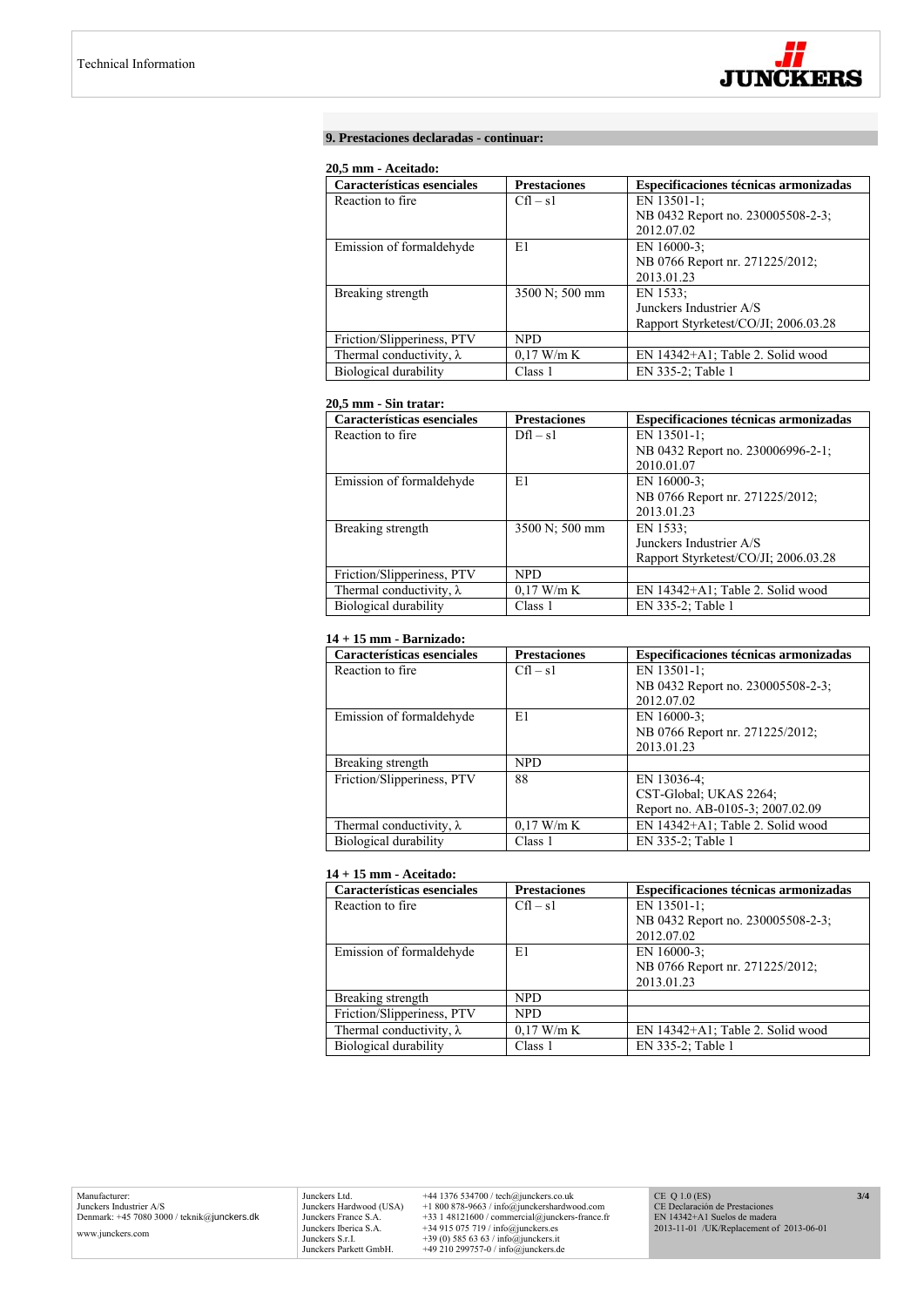

## **9. Prestaciones declaradas - continuar:**

# **14 + 15 mm - Sin tratar:**

| Características esenciales      | <b>Prestaciones</b> | Especificaciones técnicas armonizadas |
|---------------------------------|---------------------|---------------------------------------|
| Reaction to fire                | $Dfl - s1$          | EN 13501-1;                           |
|                                 |                     | NB 0432 Report no. 230006996-2-1;     |
|                                 |                     | 2010.01.07                            |
| Emission of formaldehyde        | E1                  | EN 16000-3:                           |
|                                 |                     | NB 0766 Report nr. 271225/2012;       |
|                                 |                     | 2013.01.23                            |
| Breaking strength               | NPD.                |                                       |
| Friction/Slipperiness, PTV      | NPD.                |                                       |
| Thermal conductivity, $\lambda$ | $0.17$ W/m K        | EN 14342+A1; Table 2. Solid wood      |
| Biological durability           | Class 1             | EN 335-2; Table 1                     |

# **10. Las prestaciones del producto identificado en los puntos 1 y 2 son conformes con las prestaciones declaradas en el punto 9.**

La presente declaración de prestaciones se emite bajo la sola responsabilidad del fabricante identificado en el punto 4.

Firmado por y en nombre del fabricante por:

Carsten Chabert, Managing Director CEO Køge 2013.11.01

Junckers Ltd. +44 1376 534700 / tech@junckers.co.uk<br>Junckers Hardwood (USA) +1 800 878-9663 / info@junckershardwc Junckers Hardwood (USA) +1 800 878-9663 / info@junckershardwood.com<br>Junckers Iberica S.A. +33 1 48121600 / commercial@junckers-france.fr<br>Junckers Iberica S.A. +34 915 075 719 / info@junckers.est<br>Junckers S.r.I. +39 (0) 585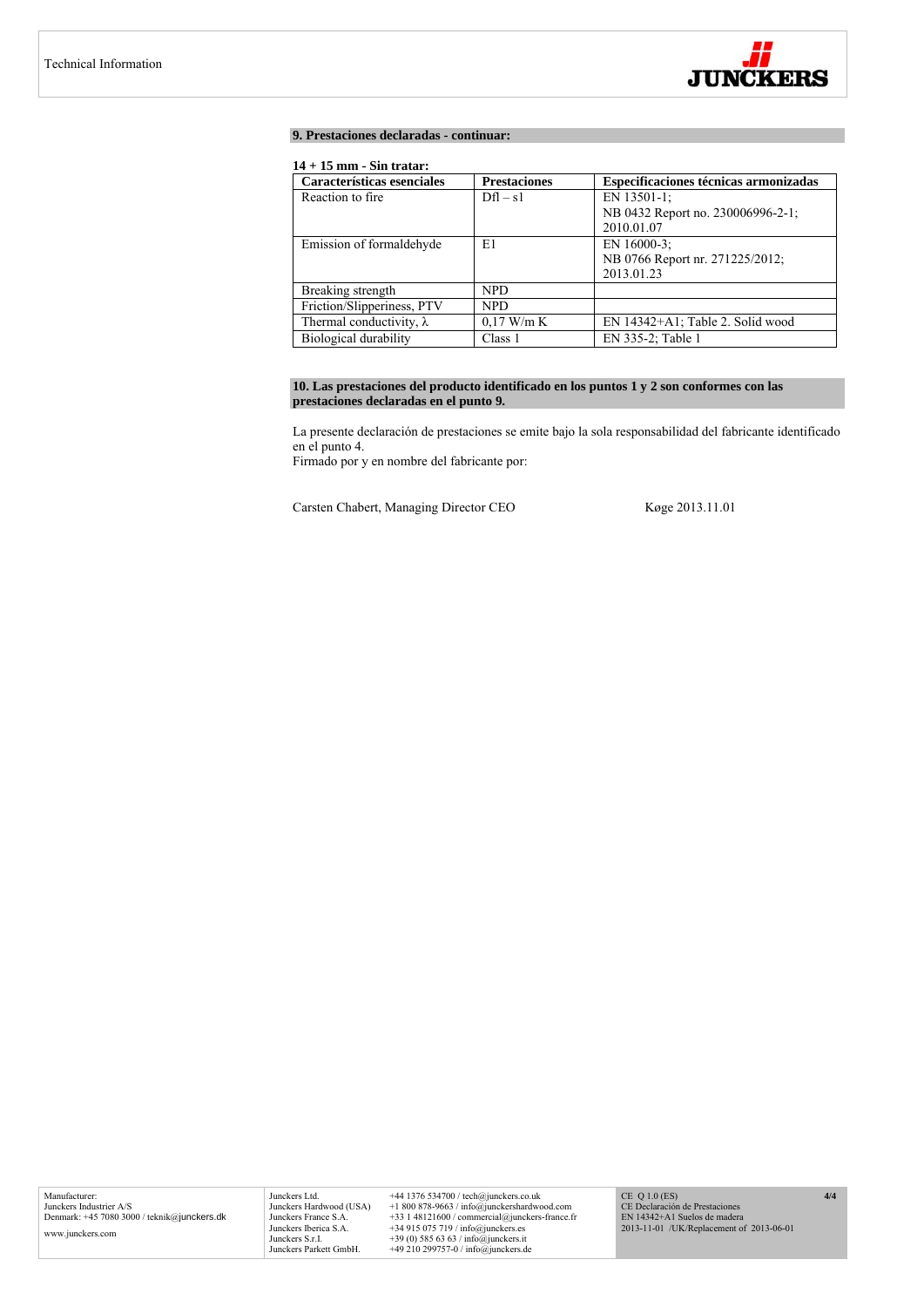

# **CE Q 1.0 (FI)**

**Junckers Solid Wood Flooring CE Suoritustasoilmoitus**  EN 14342+A1 Puiset lattianpäällysteet Residential / Commercial / Sport

# **1. Tuotetyypin yksilöllinen tunniste:**

Q 1.0

**2. Tyyppi-, erä- tai sarjanumero tai muu merkintä, jonka ansiosta rakennustuotteet voidaan tunnistaa, kuten 11 artiklan 4 kohdassa edellytetään:** 

# Logo: **JUNCKERS**

#### **Tiedot pakkauksesta:**

Tuotenumero - Puulajin - pinta - (1) Ulkonäkö - (2) Mitat.

**Merkinnät alapuolen tuote:**  Alkuperä tiedot, Tuotanto-koodi,Tuote identifikation.

# **(1) Ulkonäkö / Luokka:**

Classic, Harmony, Variation, Rustical, Champion, Premium, Club, SylvaColor, Soul+Collection, Nordic, Manhatten, Upper East Side, Queens, Soho.

#### **(2) Mitat, paksuus:**

14 + 22 mm: EN 13629 Puiset lattianpäällysteet. Lehtipuiset lattialaudat.  $15 + 20.5$  mm: EN 13226 Puiset lattianpäällysteet. Pontatut massiivipuuparketit $\ln$ 

**3. Valmistajan ennakoima, sovellettavan yhdenmukaistetun teknisen eritelmän mukainen rakennustuotteen aiottu käyttötarkoitus tai -tarkoitukset:** 

Parketit, pintakäsitelty tai käsittelemätöntä hörppytoiminta klo palkit tai pinta\* kanssa tai ilman ilmarakoa, joko naulat/ruuvit (20,5-22mm), Junckers Clips (14-15-20,5-22 mm) tai liimaa (14-15-20,5- 22 mm).

#### **\*Pinta:**

JunckersFoam tai Junckers PolyFoam.

**4. Valmistajan nimi, rekisteröity kauppanimi tai tavaramerkki sekä osoite, josta valmistajaan saa yhteyden, kuten 11 artiklan 5 kohdassa edellytetään:** 

Junckers Industrier A/S; Værftsvej 4; DK-4600 Køge; Danmark; www.junckers.com

**5. Mahdollisen valtuutetun edustajan, jonka toimeksiantoon kuuluvat 12 artiklan 2 kohdassa eritellyt tehtävät, nimi sekä osoite, josta tähän saa yhteyden:** 

#### NA.

**6. Rakennustuotteen suoritustason pysyvyyden arviointi- ja varmennusjärjestelmä liitteen V mukaisesti:** 

Järjestelmä 3.

**7. Kun kyse on yhdenmukaistetun standardin piiriin kuuluvan rakennustuotteen suoritustasoilmoituksesta:** 

MPA-NRW; NB 0432: suoritti: EN 13501-1 Reaction to fire; järjestelmän 3 mukaisesti; ja antoi: Report nr. 230005508-2-3; 2012.07.02 + 230006996-2-1; 2010.01.07.

IHD; NB 0766: suoritti: EN 16000-3 Emission of formaldehyde; järjestelmän 3 mukaisesti; ja antoi: Report nr. 271225/2012; 2013.01.23.

Junckers Industrier A/S; suoritti: EN 1533 Breaking strength; järjestelmän 3 mukaisesti; ja antoi: JI Rapport Styrketest CO/JI; 2006.03.28.

CST-Global; UKAS 2264; suoritti: EN 13036-4 Friction; järjestelmän 3 mukaisesti; ja antoi: Report no. AB-0105-3; 2007.02.09.

**8. Kun kyse on suoritustasoilmoituksesta, joka koskee rakennustuotetta, josta on annettu eurooppalainen tekninen arviointi:** 

NA.

Manufacturer: Junckers Industrier A/S Denmark: +45 70 80 3000 / teknik@junckers.dk www.junckers.com Junckers Ltd. +44 1376 534700 / tech@junckers.co.uk<br>Junckers Hardwood (USA) +1 800 878-9663 / info@junckershardwo Junckers Hardwood (USA) +1 800 878-9663 / info@junckershardwood.com Junckers France S.A. +33 1 48121600 / commercial@junckers-france.fr<br>Junckers Iberica S.A. +34 915 075 719 / info@junckers.es Junckers Iberica S.A.  $+34915075719 / info@junckers.$ <br>Junckers S r I  $+39(0)5856363 / info@junckers.$ Junckers S.r.I. +39 (0) 585 63 63 / info@junckers.it<br>Junckers Parkett GmbH. +49 210 299757-0 / info@junckers d  $+49$  210 299757-0 / info@junckers.de CE Q 1.0 (FI) oritustasoilmoitus EN 14342+A1 Puiset lattianpäällysteet 2013-11-01 /UK/Replacement of 2013-06-01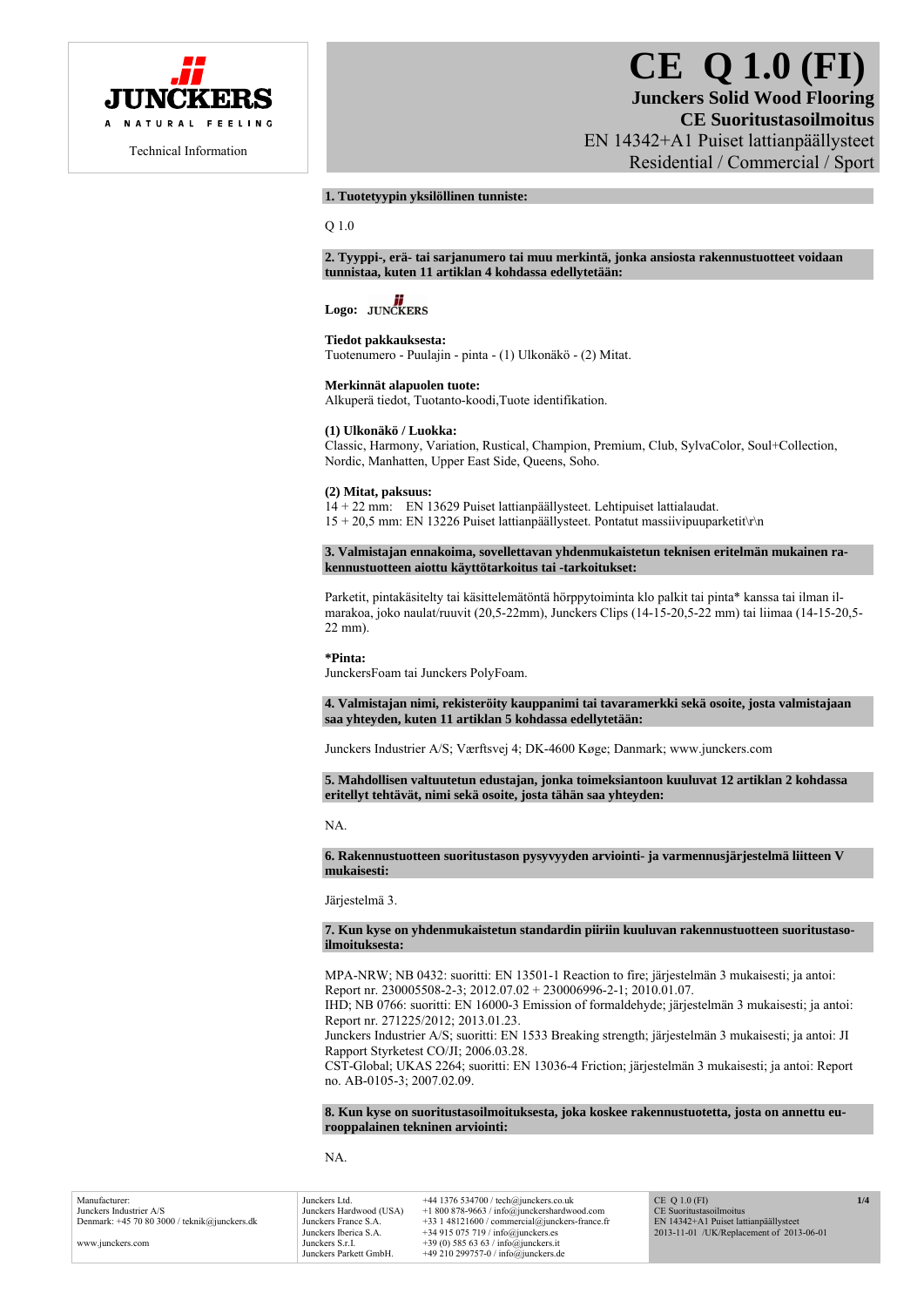

# **9. Ilmoitetut suoritustasot:**

# **22 mm - Lakka:**

| Perusominaisuudet               | <b>Suoritustaso</b> | Yhdenmukaistetut tekniset eritelmät  |
|---------------------------------|---------------------|--------------------------------------|
| Reaction to fire.               | $Cfl - s1$          | EN 13501-1;                          |
|                                 |                     | NB 0432 Report no. 230005508-2-3;    |
|                                 |                     | 2012.07.02                           |
| Emission of formaldehyde        | E1                  | EN 16000-3;                          |
|                                 |                     | NB 0766 Report nr. 271225/2012;      |
|                                 |                     | 2013.01.23                           |
| <b>Breaking Strength</b>        | 3500 N; 600 mm      | EN 1533;                             |
|                                 |                     | Junckers Industrier A/S              |
|                                 |                     | Rapport Styrketest/CO/JI; 2006.03.28 |
| Slipperiness                    | 88                  | EN 13036-4:                          |
|                                 |                     | CST-Global; UKAS 2264;               |
|                                 |                     | Report no. AB-0105-3; 2007.02.09     |
| Thermal Conductivity, $\lambda$ | $0.17$ W/m K        | EN 14342+A1; Table 2. Solid wood     |
| <b>Biological Durability</b>    | Class 1             | EN 335-2; Table 1                    |

# **22 mm - Öljy:**

| Perusominaisuudet               | <b>Suoritustaso</b> | Yhdenmukaistetut tekniset eritelmät  |
|---------------------------------|---------------------|--------------------------------------|
| Reaction to fire.               | $Cfl - s1$          | EN 13501-1;                          |
|                                 |                     | NB 0432 Report no. 230005508-2-3;    |
|                                 |                     | 2012.07.02                           |
| Emission of formaldehyde        | E1                  | EN 16000-3:                          |
|                                 |                     | NB 0766 Report nr. 271225/2012;      |
|                                 |                     | 2013.01.23                           |
| <b>Breaking Strength</b>        | 3500 N; 600 mm      | EN 1533;                             |
|                                 |                     | Junckers Industrier A/S              |
|                                 |                     | Rapport Styrketest/CO/JI; 2006.03.28 |
| Slipperiness                    | <b>NPD</b>          |                                      |
| Thermal Conductivity, $\lambda$ | $0.17$ W/m K        | EN 14342+A1; Table 2. Solid wood     |
| <b>Biological Durability</b>    | Class 1             | EN 335-2; Table 1                    |

# **22 mm - Ilman hoitoa:**

| Perusominaisuudet               | <b>Suoritustaso</b> | Yhdenmukaistetut tekniset eritelmät  |
|---------------------------------|---------------------|--------------------------------------|
| Reaction to fire.               | $Dfl - s1$          | EN 13501-1;                          |
|                                 |                     | NB 0432 Report no. 230006996-2-1;    |
|                                 |                     | 2010.01.07                           |
| Emission of formaldehyde        | E1                  | EN 16000-3:                          |
|                                 |                     | NB 0766 Report nr. 271225/2012;      |
|                                 |                     | 2013.01.23                           |
| <b>Breaking Strength</b>        | 3500 N; 600 mm      | EN 1533:                             |
|                                 |                     | Junckers Industrier A/S              |
|                                 |                     | Rapport Styrketest/CO/JI; 2006.03.28 |
| Slipperiness                    | <b>NPD</b>          |                                      |
| Thermal Conductivity, $\lambda$ | $0.17$ W/m K        | EN 14342+A1; Table 2. Solid wood     |
| <b>Biological Durability</b>    | Class 1             | EN 335-2; Table 1                    |

## **20,5 mm - Lakka:**

| Perusominaisuudet               | <b>Suoritustaso</b> | Yhdenmukaistetut tekniset eritelmät  |
|---------------------------------|---------------------|--------------------------------------|
| Reaction to fire.               | $Cfl - s1$          | EN 13501-1;                          |
|                                 |                     | NB 0432 Report no. 230005508-2-3;    |
|                                 |                     | 2012.07.02                           |
| Emission of formaldehyde        | E1                  | EN 16000-3:                          |
|                                 |                     | NB 0766 Report nr. 271225/2012;      |
|                                 |                     | 2013.01.23                           |
| <b>Breaking Strength</b>        | 3500 N; 500 mm      | EN 1533:                             |
|                                 |                     | Junckers Industrier A/S              |
|                                 |                     | Rapport Styrketest/CO/JI; 2006.03.28 |
| Slipperiness                    | 88                  | EN 13036-4;                          |
|                                 |                     | CST-Global: UKAS 2264;               |
|                                 |                     | Report no. AB-0105-3; 2007.02.09     |
| Thermal Conductivity, $\lambda$ | $0.17$ W/m K        | EN 14342+A1; Table 2. Solid wood     |
| <b>Biological Durability</b>    | Class 1             | EN 335-2; Table 1                    |

Manufacturer: Junckers Industrier A/S Denmark: +45 70 80 3000 / teknik@junckers.dk www.junckers.com

Junckers Ltd. +44 1376 534700 / tech@junckers.co.uk<br>Junckers Hardwood (USA) +1 800 878-9663 / info@junckershardword<br>Junckers France S.A. +33 1 48121600 / commercial@junckers.<br>Junckers Iberica S.A. +34 915 075 719 / info@ju Junckers Hardwood (USA) +1 800 878-9663 / info@junckershardwood.com<br>Junckers Iberica S.A. +33 1 48121600 / commercial@junckers-france.fr<br>Junckers Iberica S.A. +34 915 075 719 / info@junckers.est<br>Junckers S.r.I. +39 (0) 585 CE Q 1.0 (FI) CE Suoritustasoilmoitus EN 14342+A1 Puiset lattianpäällysteet 2013-11-01 /UK/Replacement of 2013-06-01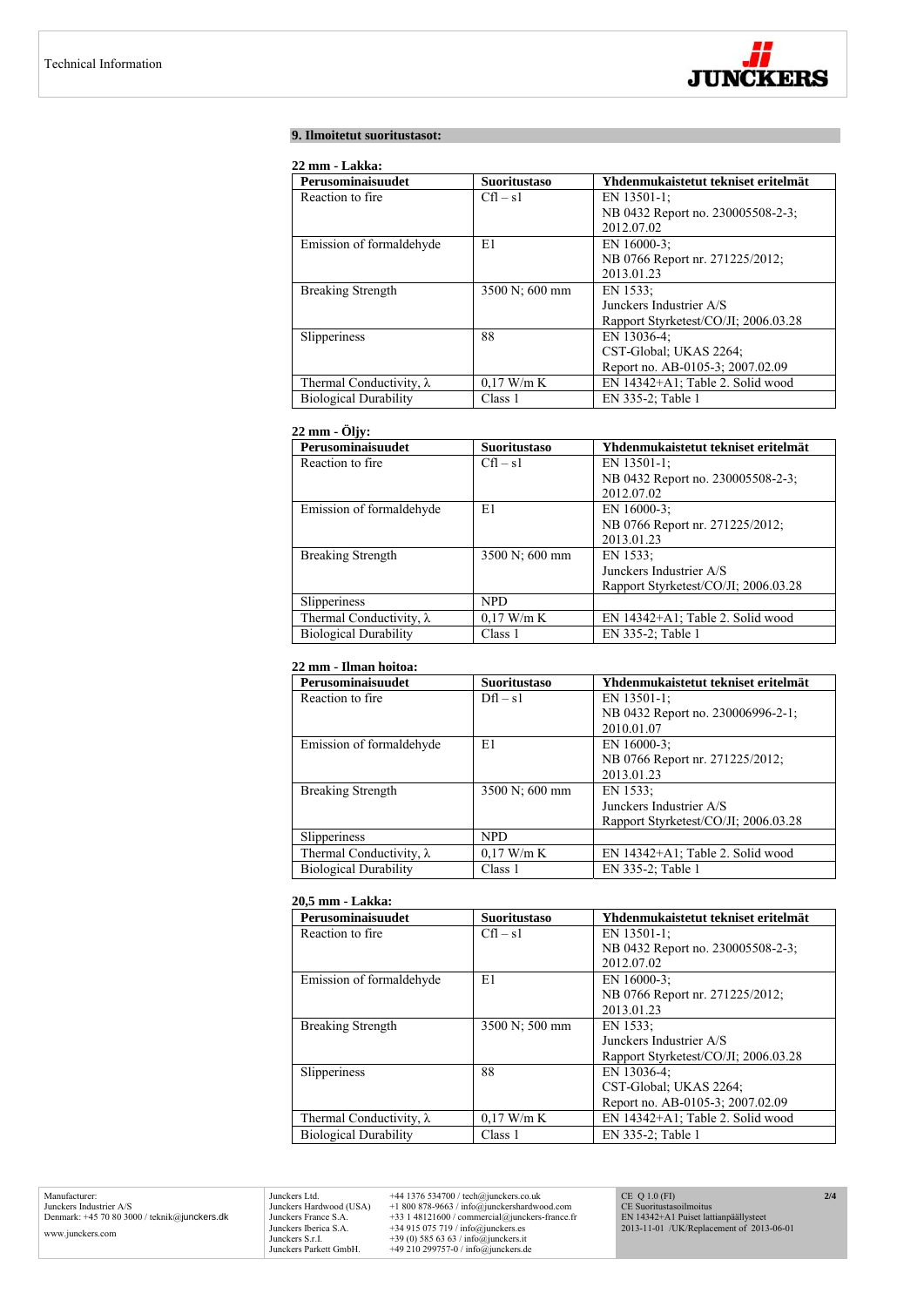

# **9. Ilmoitetut suoritustasot - jatkuva:**

## **20,5 mm - Öljy:**

| Perusominaisuudet               | <b>Suoritustaso</b> | Yhdenmukaistetut tekniset eritelmät  |
|---------------------------------|---------------------|--------------------------------------|
| Reaction to fire.               | $Cfl - s1$          | EN 13501-1:                          |
|                                 |                     | NB 0432 Report no. 230005508-2-3;    |
|                                 |                     | 2012.07.02                           |
| Emission of formaldehyde        | E1                  | EN $16000-3$ ;                       |
|                                 |                     | NB 0766 Report nr. 271225/2012;      |
|                                 |                     | 2013.01.23                           |
| <b>Breaking Strength</b>        | 3500 N; 500 mm      | EN 1533:                             |
|                                 |                     | Junckers Industrier A/S              |
|                                 |                     | Rapport Styrketest/CO/JI; 2006.03.28 |
| Slipperiness                    | NPD.                |                                      |
| Thermal Conductivity, $\lambda$ | $0.17$ W/m K        | EN 14342+A1; Table 2. Solid wood     |
| <b>Biological Durability</b>    | Class 1             | EN 335-2; Table 1                    |

# **20,5 mm - Ilman hoitoa:**

| Perusominaisuudet               | <b>Suoritustaso</b> | Yhdenmukaistetut tekniset eritelmät  |
|---------------------------------|---------------------|--------------------------------------|
| Reaction to fire.               | $Dfl - s1$          | EN 13501-1:                          |
|                                 |                     | NB 0432 Report no. 230006996-2-1;    |
|                                 |                     | 2010.01.07                           |
| Emission of formaldehyde        | E1                  | EN $16000-3$ ;                       |
|                                 |                     | NB 0766 Report nr. 271225/2012;      |
|                                 |                     | 2013.01.23                           |
| <b>Breaking Strength</b>        | 3500 N; 500 mm      | EN 1533:                             |
|                                 |                     | Junckers Industrier A/S              |
|                                 |                     | Rapport Styrketest/CO/JI; 2006.03.28 |
| Slipperiness                    | <b>NPD</b>          |                                      |
| Thermal Conductivity, $\lambda$ | $0.17$ W/m K        | EN 14342+A1; Table 2. Solid wood     |
| <b>Biological Durability</b>    | Class 1             | EN 335-2; Table 1                    |

# **14 + 15 mm - Lakka:**

| Perusominaisuudet               | <b>Suoritustaso</b> | Yhdenmukaistetut tekniset eritelmät |
|---------------------------------|---------------------|-------------------------------------|
| Reaction to fire.               | $Cfl - s1$          | EN 13501-1:                         |
|                                 |                     | NB 0432 Report no. 230005508-2-3;   |
|                                 |                     | 2012.07.02                          |
| Emission of formaldehyde        | E1                  | EN $16000-3$ ;                      |
|                                 |                     | NB 0766 Report nr. 271225/2012;     |
|                                 |                     | 2013.01.23                          |
| <b>Breaking Strength</b>        | <b>NPD</b>          |                                     |
| <b>Slipperiness</b>             | 88                  | EN 13036-4;                         |
|                                 |                     | CST-Global; UKAS 2264;              |
|                                 |                     | Report no. AB-0105-3; 2007.02.09    |
| Thermal Conductivity, $\lambda$ | $0.17$ W/m K        | EN 14342+A1; Table 2. Solid wood    |
| <b>Biological Durability</b>    | Class 1             | EN 335-2; Table 1                   |

# **14 + 15 mm - Öljy:**

| Perusominaisuudet               | <b>Suoritustaso</b> | Yhdenmukaistetut tekniset eritelmät |
|---------------------------------|---------------------|-------------------------------------|
| Reaction to fire.               | $Cfl - s1$          | EN 13501-1;                         |
|                                 |                     | NB 0432 Report no. 230005508-2-3;   |
|                                 |                     | 2012.07.02                          |
| Emission of formaldehyde        | E1                  | EN 16000-3;                         |
|                                 |                     | NB 0766 Report nr. 271225/2012;     |
|                                 |                     | 2013.01.23                          |
| <b>Breaking Strength</b>        | <b>NPD</b>          |                                     |
| Slipperiness                    | NPD.                |                                     |
| Thermal Conductivity, $\lambda$ | $0.17$ W/m K        | EN 14342+A1; Table 2. Solid wood    |
| <b>Biological Durability</b>    | Class 1             | EN 335-2; Table 1                   |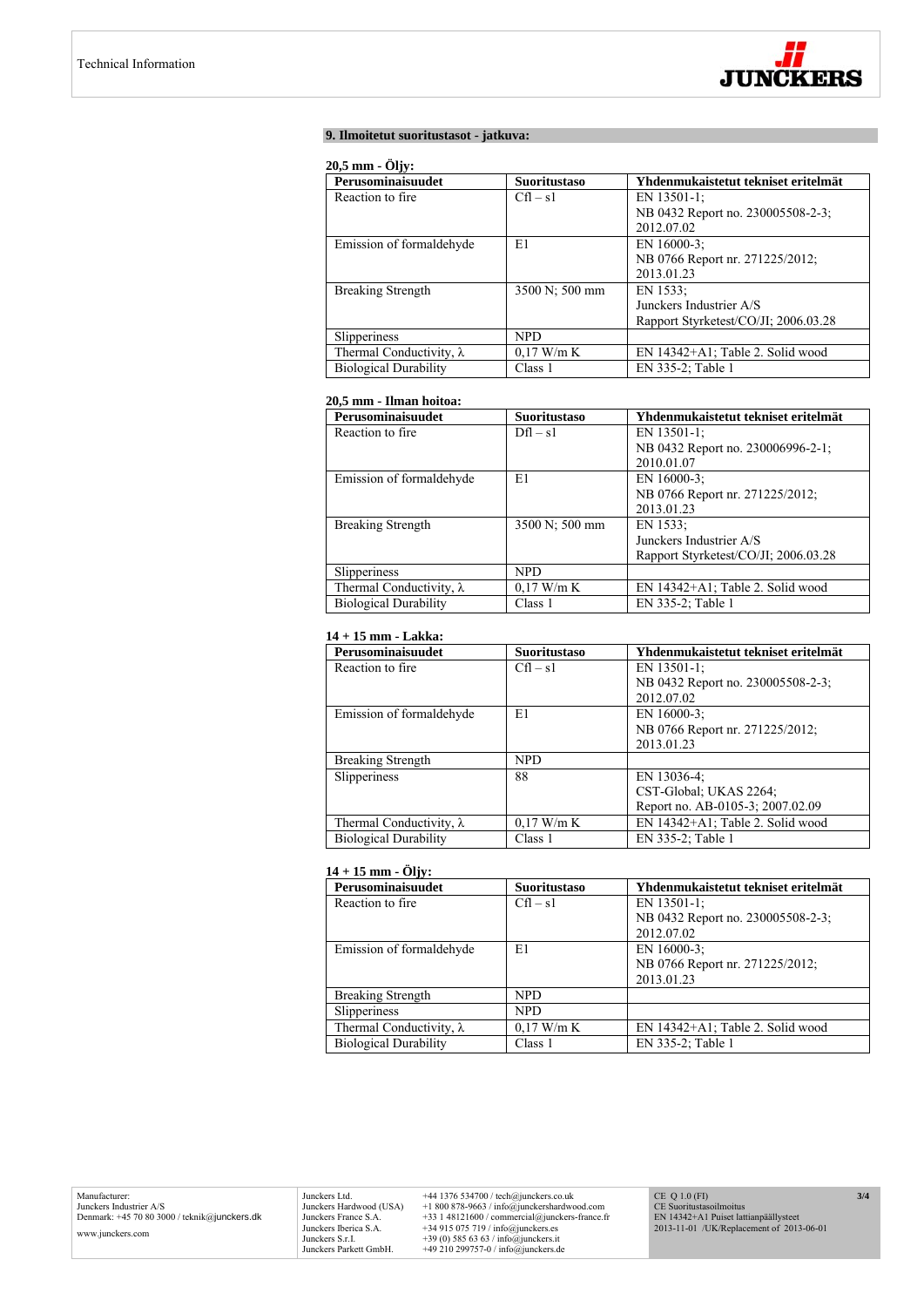

# **9. Ilmoitetut suoritustasot - jatkuva:**

# **14 + 15 mm - Ilman hoitoa:**

| Perusominaisuudet               | <b>Suoritustaso</b> | Yhdenmukaistetut tekniset eritelmät                             |
|---------------------------------|---------------------|-----------------------------------------------------------------|
| Reaction to fire.               | $Df1 - s1$          | EN 13501-1:<br>NB 0432 Report no. 230006996-2-1;<br>2010.01.07  |
| Emission of formaldehyde        | E1                  | EN $16000-3$ ;<br>NB 0766 Report nr. 271225/2012;<br>2013.01.23 |
| <b>Breaking Strength</b>        | NPD.                |                                                                 |
| Slipperiness                    | NPD.                |                                                                 |
| Thermal Conductivity, $\lambda$ | $0.17$ W/m K        | EN 14342+A1; Table 2. Solid wood                                |
| <b>Biological Durability</b>    | Class 1             | EN 335-2; Table 1                                               |

# **10. Edellä 1 ja 2 kohdassa yksilöidyn tuotteen suoritustasot ovat 9 kohdassa ilmoitettujen suoritustasojen mukaiset.**

Tämä suoritustasoilmoitus on annettu 4 kohdassa ilmoitetun valmistajan yksinomaisella vastuulla. Valmistajan puolesta allekirjoittanut:

Carsten Chabert, Managing Director CEO Køge 2013.11.01

Junckers Ltd. +44 1376 534700 / tech@junckers.co.uk<br>Junckers Hardwood (USA) +1 800 878-9663 / info@junckershardwc Junckers Hardwood (USA) +1 800 878-9663 / info@junckershardwood.com<br>Junckers Iberica S.A. +33 1 48121600 / commercial@junckers-france.fr<br>Junckers Iberica S.A. +34 915 075 719 / info@junckers.est<br>Junckers S.r.I. +39 (0) 585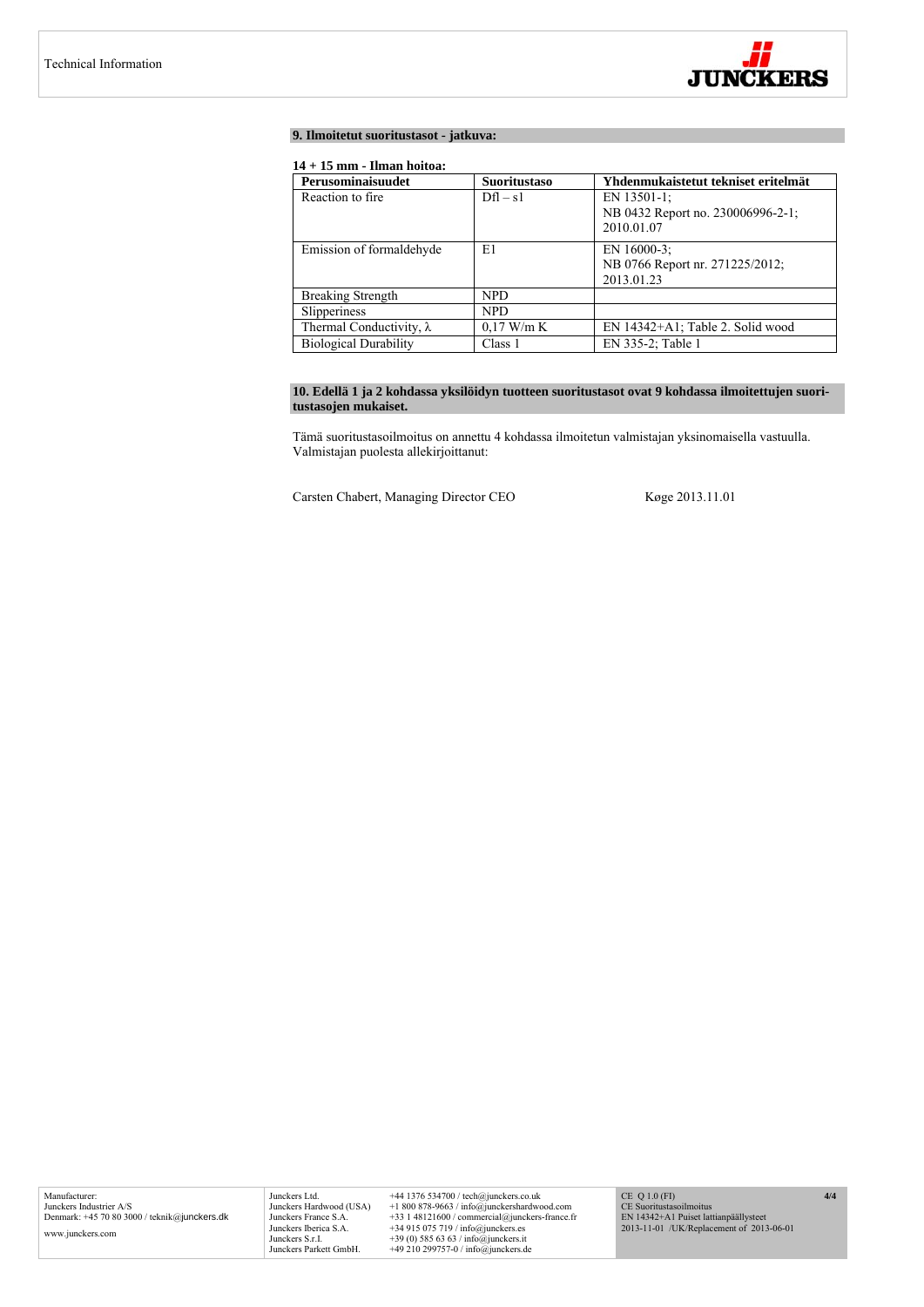

# **CE Q 1.0 (FR)**

**Junckers Solid Wood Flooring CE Déclaration des performances**  EN 14342+A1 Planchers et parquets en bois Residential / Commercial / Sport

# **1. Code d'identification unique du produit type:**

Q 1.0

**2. Numéro de type, de lot ou de série ou tout autre élément permettant l'identification du produit de construction, conformément à l'article 11, paragraphe 4:** 

# Logo: **JUNCKERS**

#### **Détails imprimés sur l'emballage du produit:**

Numéro d'objet - Essence de bois - Surface - (1) Aspect - (2)Dimensions.

#### **Entrées sur la face inférieure du produit:**

Les données d'origine - Code de production - L'identification du produit.

#### **(1) Aspect /Grade:**

Classic, Harmony, Variation, Rustical, Champion, Premium, Club, SylvaColor, Soul+Collection, Nordic, Manhatten, Upper East Side, Queens, Soho.

# **(2) Dimensions, épaisseur:**

14 + 22 mm: EN 13629 Planchers en bois - Lame à plancher massive individuelle ou pré-assemblée en bois feuillus

15 + 20,5 mm: EN 13226 Planchers en bois - Éléments de parquet massif avec rainures et/ou languetes

#### **3. Usage ou usages prévus du produit de construction, conformément à la spécification technique harmonisée applicable, comme prévu par le fabricant:**

Planchers de bois franc, surface traitées ou non traitées, monté à l'intérieur, sur les solives ou substrat\*, avec ou sans lame d'air, avec des clous/vis (20,5-22mm), des Clips Junckers (14-15-20,5-22 mm) ou de la colle (14-15-20,5-22 mm).

#### **\*Substrat:**

JunckersFoam ou Junckers PolyFoam.

#### **4. Nom, raison sociale ou marque déposée et adresse de contact du fabricant, conformément à l'article 11, paragraphe 5:**

Junckers Industrier A/S; Værftsvej 4; DK-4600 Køge; Danmark; www.junckers.com

**5. Le cas échéant, nom et adresse de contact du mandataire dont le mandat couvre les tâches visées à l'article 12, paragraphe 2:** 

NA.

**6. Le ou les systèmes d'évaluation et de vérification de la constance des performances du produit de construction, conformément à l'annexe V:** 

Système 3.

#### **7. Dans le cas de la déclaration des performances concernant un produit de construction couvert par une norme harmonisée:**

MPA-NRW; NB 0432: a réalisé: EN 13501-1 Reaction to fire; selon le système 3; a délivré: Report nr. 230005508-2-3; 2012.07.02 + 230006996-2-1; 2010.01.07.

IHD; NB 0766: a réalisé: EN 16000-3 Emission of formaldehyde; selon le système 3; a délivré: Report nr. 271225/2012; 2013.01.23.

Junckers Industrier A/S; a réalisé: EN 1533 Breaking strength; selon le système 3; a délivré: JI Rapport Styrketest CO/JI; 2006.03.28.

CST-Global; UKAS 2264; a réalisé: EN 13036-4 Friction; selon le système 3; a délivré: Report no. AB-0105-3; 2007.02.09.

**8. I Dans le cas de la déclaration des performances concernant un produit de construction pour lequel une évaluation technique européenne a été délivrée:** 

NA.

Manufacturer: Junckers Industrier A/S Denmark: +45 70 80 3000 / teknik@junckers.dk www.junckers.com Junckers Ltd. +44 1376 534700 / tech@junckers.co.uk<br>Junckers Hardwood (USA) +1 800 878-9663 / info@junckershardwo Junckers Hardwood (USA) +1 800 878-9663 / info@junckershardwood.com Junckers France S.A. +33 1 48121600 / commercial@junckers-france.fr<br>Junckers Iberica S.A. +34 915 075 719 / info@junckers.es Junckers Iberica S.A.  $+34915075719 / info@junckers.$ <br>Junckers S r I  $+39(0)5856363 / info@junckers.$ Junckers S.r.I. +39 (0) 585 63 63 / info@junckers.it<br>Junckers Parkett GmbH. +49 210 299757-0 / info@junckers d  $+49$  210 299757-0 / info@junckers.de  $CE$  Q 1.0 (FR) CE Déclaration des performances EN 14342+A1 Planchers et parquets en bois 2013-11-01 /UK/Replacement of 2013-06-01 **1/4**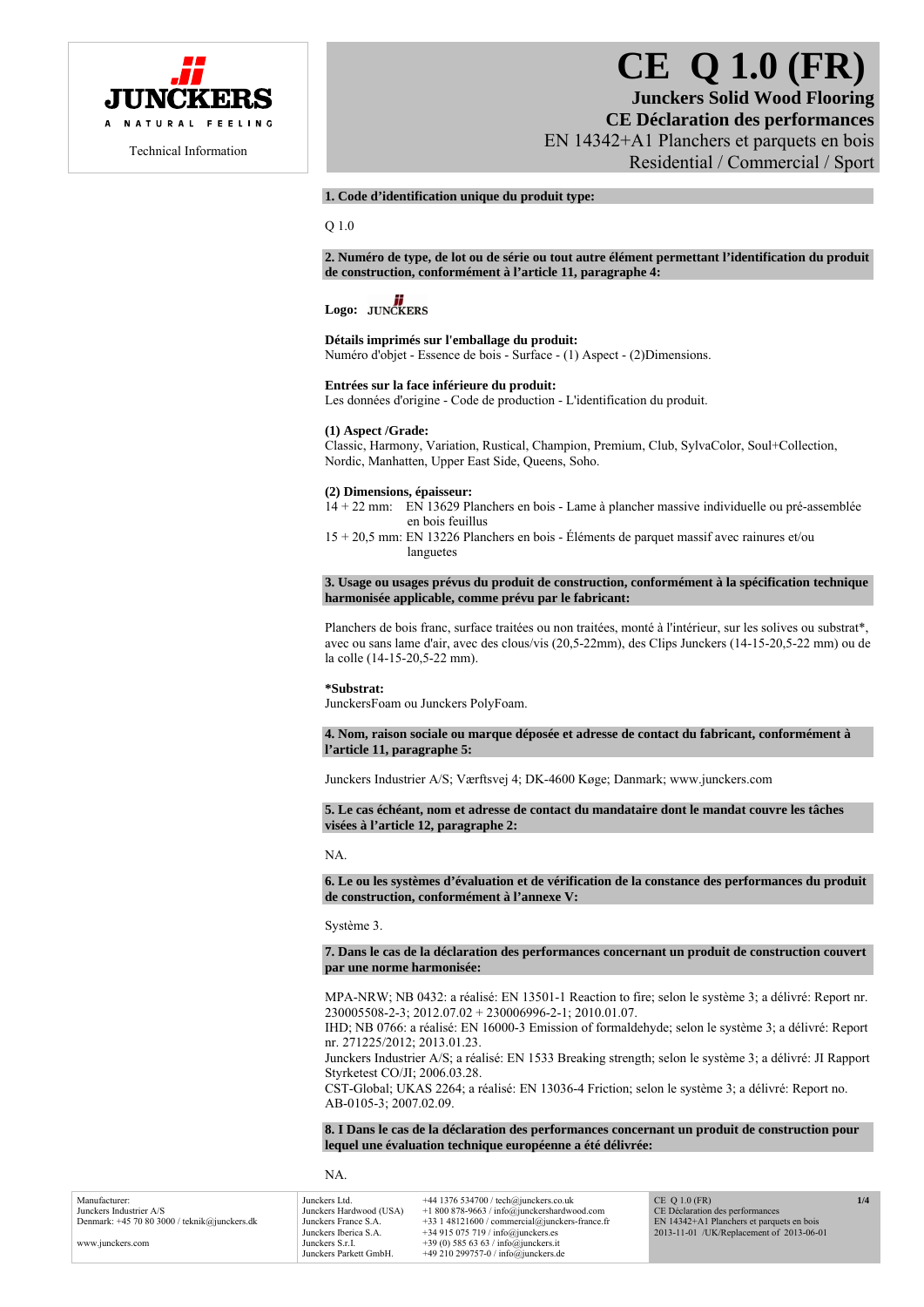

# **9. Performances declares:**

# **22 mm - Laqué:**

| Caractéristiques essentielles   | <b>Performances</b> | Spécifications techniques harmonisées |
|---------------------------------|---------------------|---------------------------------------|
| Reaction to fire.               | $Cfl - s1$          | EN 13501-1:                           |
|                                 |                     | NB 0432 Report no. 230005508-2-3;     |
|                                 |                     | 2012.07.02                            |
| Emission of formaldehyde        | E1                  | EN 16000-3;                           |
|                                 |                     | NB 0766 Report nr. 271225/2012;       |
|                                 |                     | 2013.01.23                            |
| <b>Breaking Strength</b>        | 3500 N; 600 mm      | EN 1533:                              |
|                                 |                     | Junckers Industrier A/S               |
|                                 |                     | Rapport Styrketest/CO/JI; 2006.03.28  |
| Slipperiness                    | 88                  | EN 13036-4:                           |
|                                 |                     | CST-Global; UKAS 2264;                |
|                                 |                     | Report no. AB-0105-3; 2007.02.09      |
| Thermal Conductivity, $\lambda$ | $0.17$ W/m K        | EN 14342+A1; Table 2. Solid wood      |
| <b>Biological Durability</b>    | Class 1             | EN 335-2; Table 1                     |

## **22 mm – Huilé:**

| Caractéristiques essentielles   | <b>Performances</b> | Spécifications techniques harmonisées |
|---------------------------------|---------------------|---------------------------------------|
| Reaction to fire.               | $Cfl - s1$          | EN 13501-1;                           |
|                                 |                     | NB 0432 Report no. 230005508-2-3;     |
|                                 |                     | 2012.07.02                            |
| Emission of formaldehyde        | E1                  | EN 16000-3:                           |
|                                 |                     | NB 0766 Report nr. 271225/2012;       |
|                                 |                     | 2013.01.23                            |
| <b>Breaking Strength</b>        | 3500 N; 600 mm      | EN 1533:                              |
|                                 |                     | Junckers Industrier A/S               |
|                                 |                     | Rapport Styrketest/CO/JI: 2006.03.28  |
| Slipperiness                    | <b>NPD</b>          |                                       |
| Thermal Conductivity, $\lambda$ | $0.17$ W/m K        | EN 14342+A1; Table 2. Solid wood      |
| <b>Biological Durability</b>    | Class 1             | EN 335-2; Table 1                     |

# **22 mm - Non traitée:**

| Caractéristiques essentielles   | <b>Performances</b> | Spécifications techniques harmonisées |
|---------------------------------|---------------------|---------------------------------------|
| Reaction to fire.               | $Dfl - s1$          | EN 13501-1;                           |
|                                 |                     | NB 0432 Report no. 230006996-2-1;     |
|                                 |                     | 2010.01.07                            |
| Emission of formaldehyde        | E1                  | EN 16000-3:                           |
|                                 |                     | NB 0766 Report nr. 271225/2012;       |
|                                 |                     | 2013.01.23                            |
| <b>Breaking Strength</b>        | 3500 N; 600 mm      | EN 1533:                              |
|                                 |                     | Junckers Industrier A/S               |
|                                 |                     | Rapport Styrketest/CO/JI: 2006.03.28  |
| Slipperiness                    | <b>NPD</b>          |                                       |
| Thermal Conductivity, $\lambda$ | $0.17$ W/m K        | EN 14342+A1; Table 2. Solid wood      |
| <b>Biological Durability</b>    | Class 1             | EN 335-2; Table 1                     |

# **20,5 mm - Laqué:**

| Caractéristiques essentielles   | <b>Performances</b> | Spécifications techniques harmonisées |
|---------------------------------|---------------------|---------------------------------------|
| Reaction to fire.               | $Cfl - s1$          | EN 13501-1;                           |
|                                 |                     | NB 0432 Report no. 230005508-2-3;     |
|                                 |                     | 2012.07.02                            |
| Emission of formaldehyde        | E1                  | EN 16000-3;                           |
|                                 |                     | NB 0766 Report nr. 271225/2012;       |
|                                 |                     | 2013.01.23                            |
| <b>Breaking Strength</b>        | 3500 N; 500 mm      | EN 1533:                              |
|                                 |                     | Junckers Industrier A/S               |
|                                 |                     | Rapport Styrketest/CO/JI; 2006.03.28  |
| Slipperiness                    | 88                  | EN 13036-4;                           |
|                                 |                     | CST-Global; UKAS 2264;                |
|                                 |                     | Report no. AB-0105-3; 2007.02.09      |
| Thermal Conductivity, $\lambda$ | $0.17$ W/m K        | EN 14342+A1; Table 2. Solid wood      |
| <b>Biological Durability</b>    | Class 1             | EN 335-2; Table 1                     |

Manufacturer: Junckers Industrier A/S Denmark: +45 70 80 3000 / teknik@junckers.dk www.junckers.com

Junckers Ltd. +44 1376 534700 / tech@junckers.co.uk<br>Junckers Hardwood (USA) +1 800 878-9663 / info@junckershardword<br>Junckers France S.A. +33 1 48121600 / commercial@junckers.<br>Junckers Iberica S.A. +34 915 075 719 / info@ju Junckers Hardwood (USA) +1 800 878-9663 / info@junckershardwood.com<br>Junckers Iberica S.A. +33 1 48121600 / commercial@junckers-france.fr<br>Junckers Iberica S.A. +34 915 075 719 / info@junckers.est<br>Junckers S.r.I. +39 (0) 585

CE Q 1.0 (FR) CE Déclaration des performances EN 14342+A1 Planchers et parquets en bois 2013-11-01 /UK/Replacement of 2013-06-01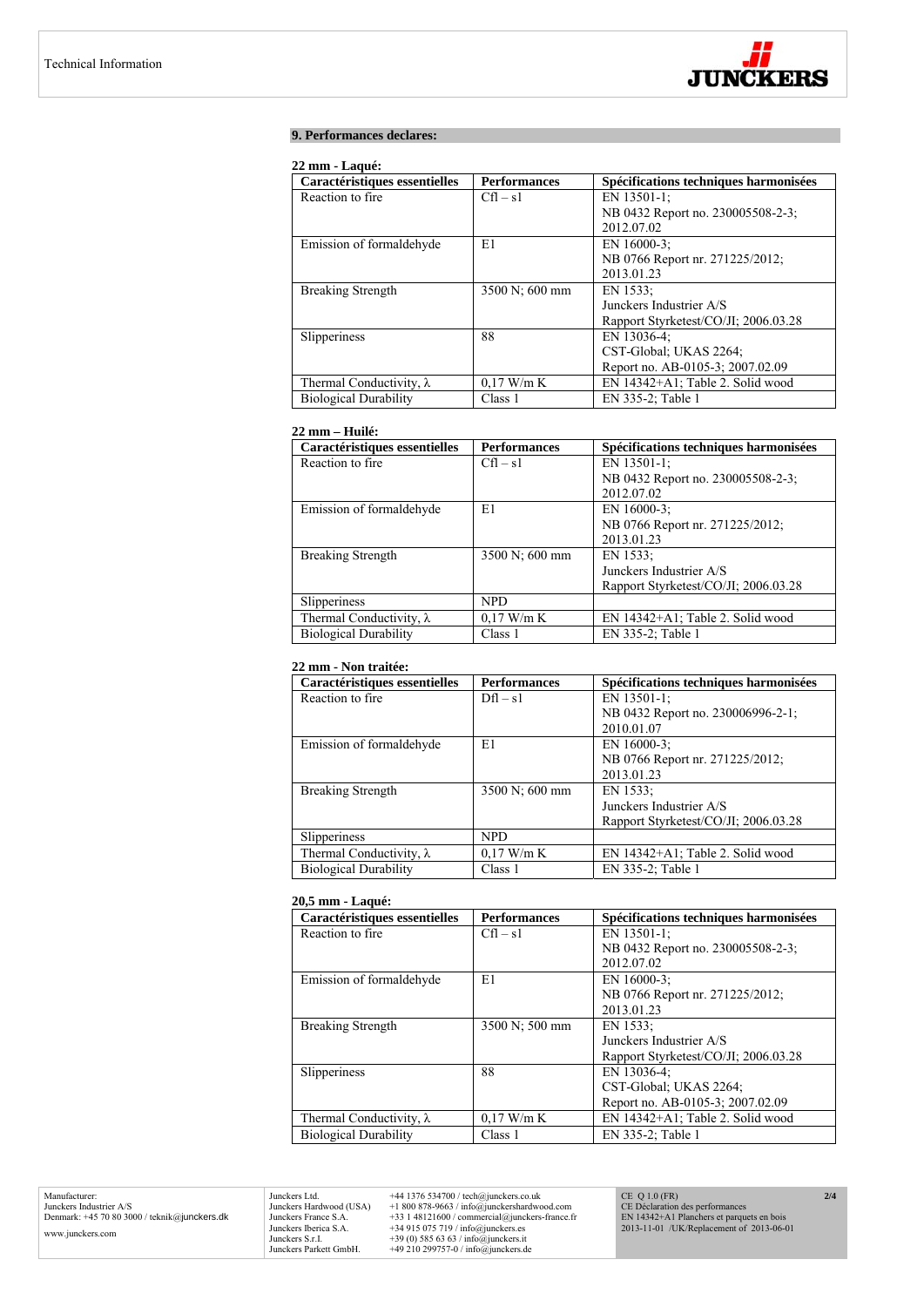

# **9. Performances declares - continué:**

#### **20,5 mm - Huilé:**

| Caractéristiques essentielles   | <b>Performances</b> | Spécifications techniques harmonisées |
|---------------------------------|---------------------|---------------------------------------|
| Reaction to fire.               | $Cfl - s1$          | EN 13501-1:                           |
|                                 |                     | NB 0432 Report no. 230005508-2-3;     |
|                                 |                     | 2012.07.02                            |
| Emission of formaldehyde        | E1                  | EN $16000-3$ ;                        |
|                                 |                     | NB 0766 Report nr. 271225/2012;       |
|                                 |                     | 2013.01.23                            |
| <b>Breaking Strength</b>        | 3500 N; 500 mm      | EN 1533:                              |
|                                 |                     | Junckers Industrier A/S               |
|                                 |                     | Rapport Styrketest/CO/JI; 2006.03.28  |
| Slipperiness                    | NPD.                |                                       |
| Thermal Conductivity, $\lambda$ | $0.17$ W/m K        | $EN$ 14342+A1; Table 2. Solid wood    |
| <b>Biological Durability</b>    | Class 1             | EN 335-2; Table 1                     |

# **20,5 mm - Non traitée:**

| Caractéristiques essentielles   | <b>Performances</b> | Spécifications techniques harmonisées |
|---------------------------------|---------------------|---------------------------------------|
| Reaction to fire.               | $Dfl - s1$          | EN 13501-1:                           |
|                                 |                     | NB 0432 Report no. 230006996-2-1;     |
|                                 |                     | 2010.01.07                            |
| Emission of formaldehyde        | E1                  | EN $16000-3$ ;                        |
|                                 |                     | NB 0766 Report nr. 271225/2012;       |
|                                 |                     | 2013.01.23                            |
| <b>Breaking Strength</b>        | 3500 N; 500 mm      | EN 1533:                              |
|                                 |                     | Junckers Industrier A/S               |
|                                 |                     | Rapport Styrketest/CO/JI; 2006.03.28  |
| Slipperiness                    | <b>NPD</b>          |                                       |
| Thermal Conductivity, $\lambda$ | $0.17$ W/m K        | EN 14342+A1; Table 2. Solid wood      |
| <b>Biological Durability</b>    | Class 1             | EN 335-2; Table 1                     |

# **14 + 15 mm - Laqué:**

| Caractéristiques essentielles   | <b>Performances</b> | Spécifications techniques harmonisées |
|---------------------------------|---------------------|---------------------------------------|
| Reaction to fire.               | $Cfl - s1$          | EN 13501-1:                           |
|                                 |                     | NB 0432 Report no. 230005508-2-3;     |
|                                 |                     | 2012.07.02                            |
| Emission of formaldehyde        | E1                  | EN 16000-3:                           |
|                                 |                     | NB 0766 Report nr. 271225/2012;       |
|                                 |                     | 2013.01.23                            |
| <b>Breaking Strength</b>        | <b>NPD</b>          |                                       |
| Slipperiness                    | 88                  | EN 13036-4;                           |
|                                 |                     | CST-Global; UKAS 2264;                |
|                                 |                     | Report no. AB-0105-3; 2007.02.09      |
| Thermal Conductivity, $\lambda$ | $0.17$ W/m K        | EN 14342+A1; Table 2. Solid wood      |
| <b>Biological Durability</b>    | Class 1             | EN 335-2; Table 1                     |

## **14 + 15 mm - Huilé:**

| Caractéristiques essentielles   | <b>Performances</b> | Spécifications techniques harmonisées |
|---------------------------------|---------------------|---------------------------------------|
| Reaction to fire.               | $Cfl - s1$          | EN 13501-1;                           |
|                                 |                     | NB 0432 Report no. 230005508-2-3;     |
|                                 |                     | 2012.07.02                            |
| Emission of formaldehyde        | E1                  | EN 16000-3:                           |
|                                 |                     | NB 0766 Report nr. 271225/2012;       |
|                                 |                     | 2013.01.23                            |
| <b>Breaking Strength</b>        | NPD.                |                                       |
| <b>Slipperiness</b>             | NPD.                |                                       |
| Thermal Conductivity, $\lambda$ | $0.17$ W/m K        | EN 14342+A1; Table 2. Solid wood      |
| <b>Biological Durability</b>    | Class 1             | EN 335-2; Table 1                     |

Junckers Ltd.  $+44$  1376 534700 / tech@junckers.co.uk<br>Junckers Hardwood (USA)  $+18008789.63$  / info@junckershardwood.com<br>Junckers France S.A.  $+33$  148121600 / commercial@junckers-france.fr<br>Junckers Berica S.A.  $+34915075$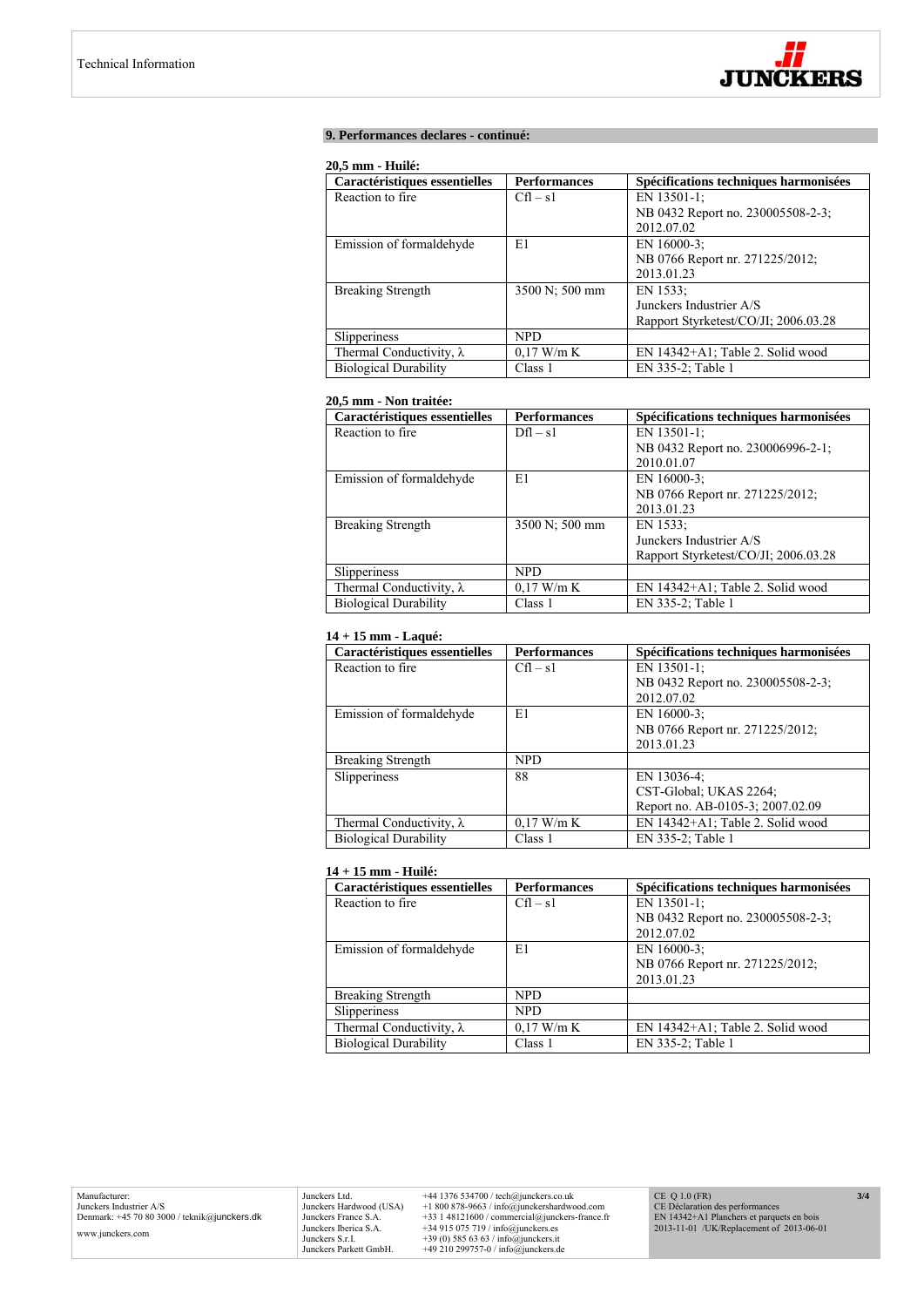

## **9. Performances declares - continué:**

# **14 + 15 mm - Non traitée:**

| Caractéristiques essentielles   | <b>Performances</b> | Spécifications techniques harmonisées |
|---------------------------------|---------------------|---------------------------------------|
| Reaction to fire.               | $Dfl - s1$          | EN 13501-1:                           |
|                                 |                     | NB 0432 Report no. 230006996-2-1;     |
|                                 |                     | 2010.01.07                            |
| Emission of formaldehyde        | E1                  | EN $16000-3$ ;                        |
|                                 |                     | NB 0766 Report nr. 271225/2012;       |
|                                 |                     | 2013.01.23                            |
| <b>Breaking Strength</b>        | <b>NPD</b>          |                                       |
| Slipperiness                    | NPD.                |                                       |
| Thermal Conductivity, $\lambda$ | $0.17$ W/m K        | EN 14342+A1; Table 2. Solid wood      |
| <b>Biological Durability</b>    | Class 1             | EN 335-2; Table 1                     |

# **10. Les performances du produit identifié aux points 1 et 2 sont conformes aux performances déclarées indiquées au point 9:**

La présente déclaration des performances est établie sous la seule responsabilité du fabricant identifié au point 4.

Signé pour le fabricant et en son nom par:

Carsten Chabert, Managing Director CEO Køge 2013.11.01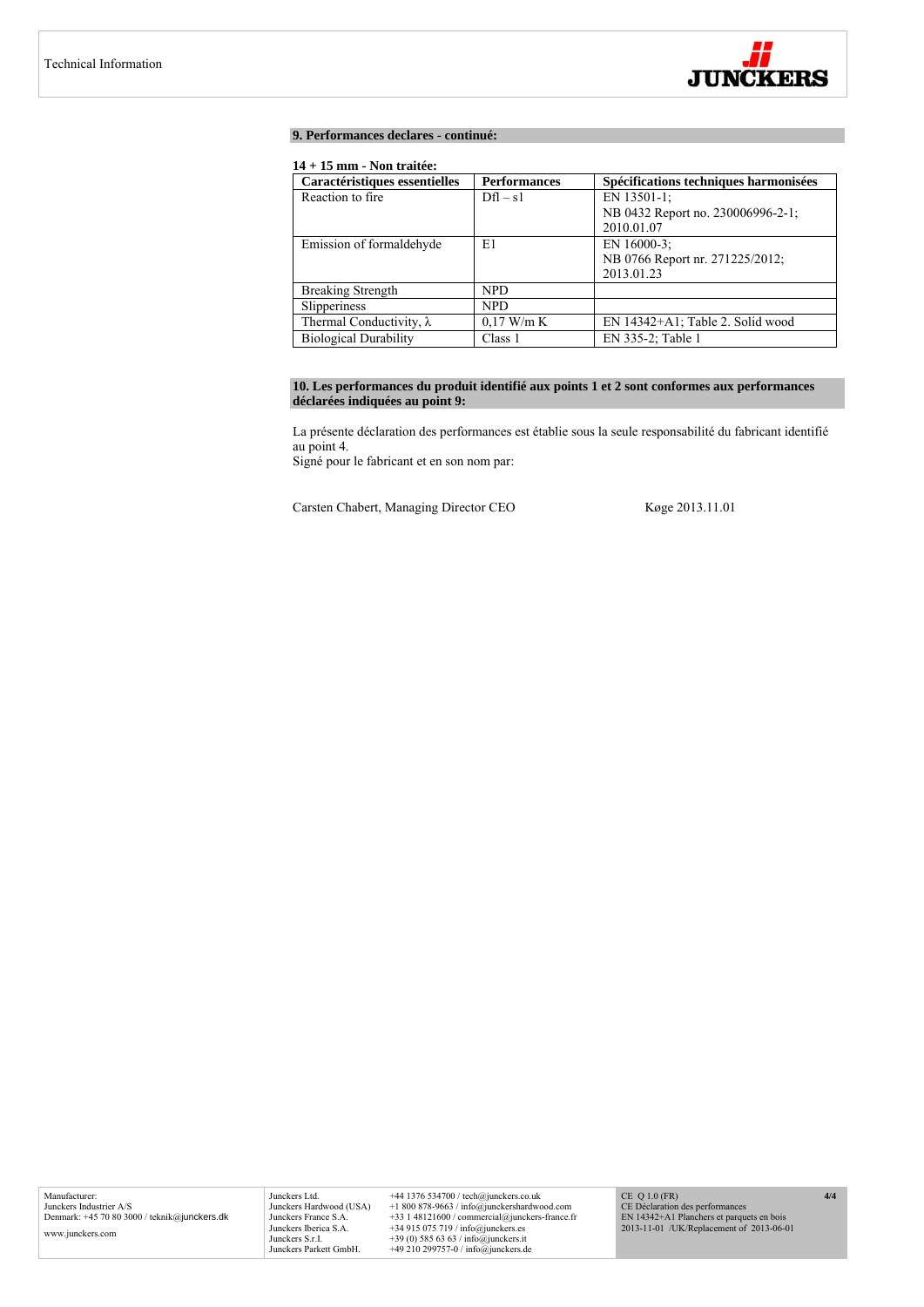

# **CE Q 1.0 (IT)**

**Junckers Solid Wood Flooring CE Dichiarazione di Prestazione**  EN 14342+A1 Pavimentazioni di legno Residential / Commercial / Sport

eeee **1. Codice di identificazione unico del prodotto-tipo:** 

Q 1.0

**2. Numero di tipo, lotto, serie o qualsiasi altro elemento che consenta l'identificazione del prodotto da costruzione ai sensi dell'articolo 11, paragrafo 4:** 

# Logo: **JUNCKERS**

#### **Dettagli stampati sulla confezione del prodotto:**

Codice articolo - Specie di legno - Superficie - (1) Aspetto - (2) Dimensioni.

#### **Voci sul lato inferiore del prodotto:**

I dati di origine, codice di produzione, Identifikation prodotto.

#### **(1) Aspetto/Grado:**

Classic, Harmony, Variation, Rustical, Champion, Premium, Club, SylvaColor, Soul+Collection, Nordic, Manhatten, Upper East Side, Queens, Soho.

#### **(2) Dimensioni, spessore:**

14 + 22 mm: EN 13629 Pavimentazioni di legno e parquet - Legno massiccio di latifoglie in tavole. 15 + 20,5 mm: EN 13226 Pavimentazioni di legno, elementi di legno massiccio con incastri femmina e/ o maschio.

**3. Uso o usi previsti del prodotto da costruzione, conformemente alla relativa specifica tecnica armonizzata, come previsto dal fabbricante:** 

Pavimenti in parquet, superfici trattate o non trattate, montate all'interno, su travetti o substrato\*, con o senza intercapedine d'aria, con chiodi/viti (20,5-22mm), clip Junckers (14-15-20,5-22 mm) o colla (14- 15-20,5-22 mm).

#### **\*Substrato:**

JunckersFoam o Junckers PolyFoam.

**4. Nome, denominazione commerciale registrata o marchio registrato e indirizzo del fabbricante ai sensi dell'articolo 11, paragrafo 5:** 

Junckers Industrier A/S; Værftsvej 4; DK-4600 Køge; Danmark; www.junckers.com

**5. Se opportuno, nome e indirizzo del mandatario il cui mandato copre i compiti cui all'articolo 12, paragrafo 2:** 

NA.

#### **6. Sistema o sistemi di valutazione e verifica della costanza della prestazione del prodotto da costruzione di cui all'allegato V:**

Sistema 3.

**7. Nel caso di una dichiarazione di prestazione relativa ad un prodotto da costruzione che rientra nell'ambito di applicazione di una norma armonizzata:** 

MPA-NRW; NB 0432: ha effettuato: EN 13501-1 Reaction to fire; secondo il sistema 3; e ha rilasciato: Report nr. 230005508-2-3; 2012.07.02 + 230006996-2-1; 2010.01.07.

IHD; NB 0766: ha effettuato: EN 16000-3 Emission of formaldehyde; secondo il sistema 3; e ha rilasciato: Report nr. 271225/2012; 2013.01.23.

Junckers Industrier A/S; ha effettuato: EN 1533 Breaking strength; secondo il sistema 3; e ha rilasciato: JI Rapport Styrketest CO/JI; 2006.03.28.

CST-Global; UKAS 2264; ha effettuato: EN 13036-4 Friction; secondo il sistema 3; e ha rilasciato: Report no. AB-0105-3; 2007.02.09.

**8. Nel caso di una dichiarazione di prestazione relativa ad un prodotto da costruzione per il quale è stata rilasciata una valutazione tecnica europea:** 

NA.

| Manufacturer:                              | Junckers Ltd.           | $+44$ 1376 534700 / tech@junckers.co.uk          | $CE$ Q 1.0 (IT)                          | 1/4 |
|--------------------------------------------|-------------------------|--------------------------------------------------|------------------------------------------|-----|
| Junckers Industrier A/S                    | Junckers Hardwood (USA) | $+1800878-9663$ / info@junckershardwood.com      | CE Dichiarazione di Prestazione          |     |
| Denmark: $+457080300$ / teknik@junckers.dk | Junckers France S.A.    | $+33$ 1 48121600 / commercial@junckers-france.fr | EN 14342+A1 Pavimentazioni di legno      |     |
|                                            | Junckers Iberica S.A.   | $+34915075719$ / info@junckers.es                | 2013-11-01 /UK/Replacement of 2013-06-01 |     |
| www.junckers.com                           | Junckers S.r.I.         | +39 (0) 585 63 63 / info@junckers.it             |                                          |     |
|                                            | Junckers Parkett GmbH.  | $+49210299757-0$ / info@junckers.de              |                                          |     |
|                                            |                         |                                                  |                                          |     |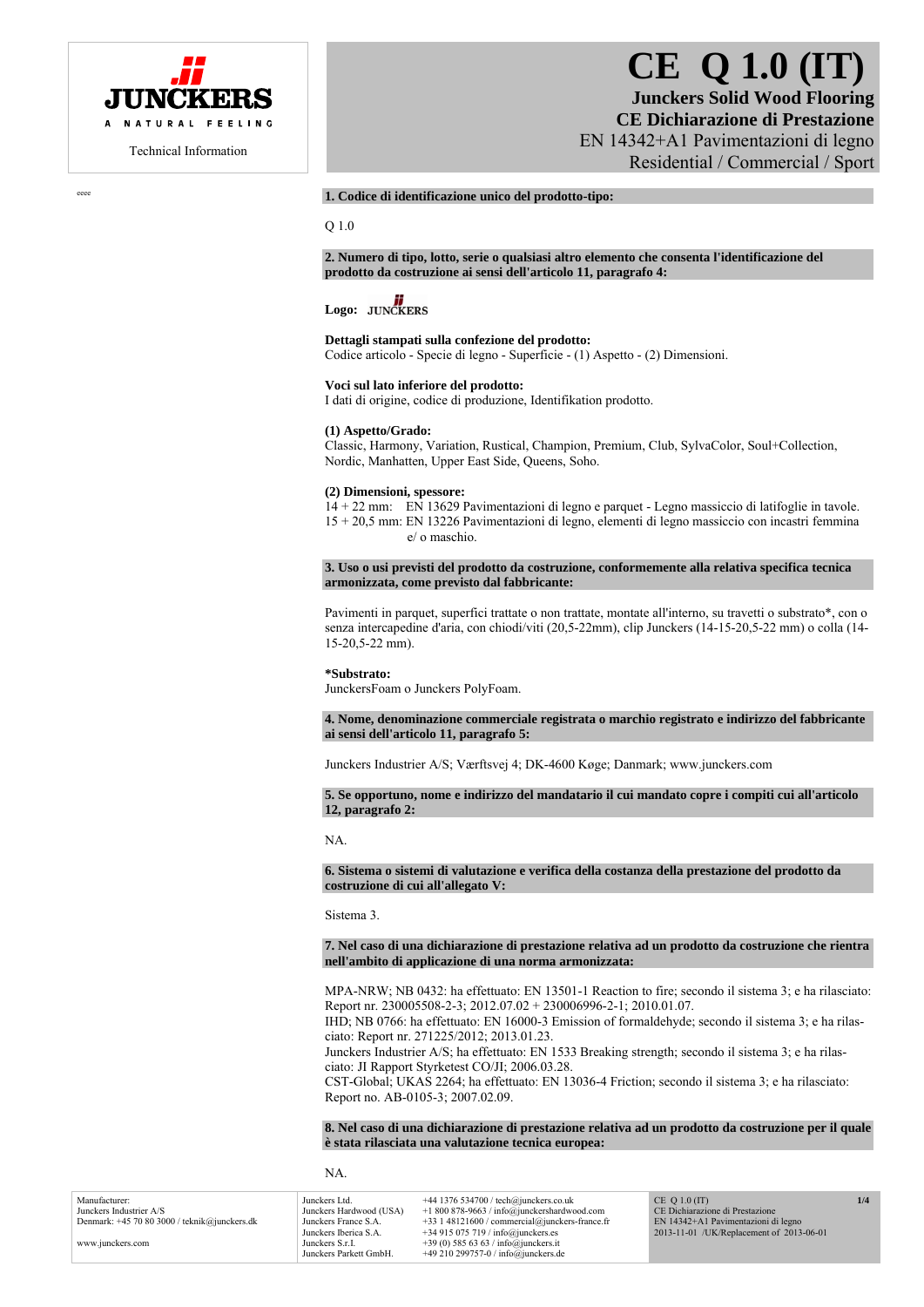

# **9. Prestazione dichiarata:**

# **22 mm - Laccato:**

| Caratteristiche essenziali      | <b>Prestazione</b> | Specifica tecnica armonizzata        |
|---------------------------------|--------------------|--------------------------------------|
| Reaction to fire.               | $Cfl - s1$         | EN 13501-1:                          |
|                                 |                    | NB 0432 Report no. 230005508-2-3;    |
|                                 |                    | 2012.07.02                           |
| Emission of formaldehyde        | E1                 | EN 16000-3:                          |
|                                 |                    | NB 0766 Report nr. 271225/2012;      |
|                                 |                    | 2013.01.23                           |
| <b>Breaking Strength</b>        | 3500 N; 600 mm     | EN 1533:                             |
|                                 |                    | Junckers Industrier A/S              |
|                                 |                    | Rapport Styrketest/CO/JI; 2006.03.28 |
| Slipperiness                    | 88                 | EN 13036-4:                          |
|                                 |                    | CST-Global; UKAS 2264;               |
|                                 |                    | Report no. AB-0105-3; 2007.02.09     |
| Thermal Conductivity, $\lambda$ | $0.17$ W/m K       | EN 14342+A1; Table 2. Solid wood     |
| <b>Biological Durability</b>    | Class 1            | EN 335-2; Table 1                    |

# **22 mm - Oliato:**

| Caratteristiche essenziali      | <b>Prestazione</b> | Specifica tecnica armonizzata        |
|---------------------------------|--------------------|--------------------------------------|
| Reaction to fire.               | $Cfl - s1$         | EN 13501-1;                          |
|                                 |                    | NB 0432 Report no. 230005508-2-3;    |
|                                 |                    | 2012.07.02                           |
| Emission of formaldehyde        | E1                 | EN 16000-3:                          |
|                                 |                    | NB 0766 Report nr. 271225/2012;      |
|                                 |                    | 2013.01.23                           |
| <b>Breaking Strength</b>        | 3500 N; 600 mm     | EN 1533;                             |
|                                 |                    | Junckers Industrier A/S              |
|                                 |                    | Rapport Styrketest/CO/JI; 2006.03.28 |
| Slipperiness                    | <b>NPD</b>         |                                      |
| Thermal Conductivity, $\lambda$ | $0.17$ W/m K       | EN 14342+A1; Table 2. Solid wood     |
| <b>Biological Durability</b>    | Class 1            | EN 335-2; Table 1                    |

# **22 mm - Non trattato:**

| Caratteristiche essenziali      | <b>Prestazione</b> | Specifica tecnica armonizzata        |
|---------------------------------|--------------------|--------------------------------------|
| Reaction to fire.               | $Dfl - s1$         | EN 13501-1;                          |
|                                 |                    | NB 0432 Report no. 230006996-2-1;    |
|                                 |                    | 2010.01.07                           |
| Emission of formaldehyde        | E1                 | EN 16000-3:                          |
|                                 |                    | NB 0766 Report nr. 271225/2012;      |
|                                 |                    | 2013.01.23                           |
| <b>Breaking Strength</b>        | 3500 N; 600 mm     | EN 1533:                             |
|                                 |                    | Junckers Industrier A/S              |
|                                 |                    | Rapport Styrketest/CO/JI: 2006.03.28 |
| Slipperiness                    | <b>NPD</b>         |                                      |
| Thermal Conductivity, $\lambda$ | $0.17$ W/m K       | EN 14342+A1; Table 2. Solid wood     |
| <b>Biological Durability</b>    | Class 1            | EN 335-2; Table 1                    |

#### **20,5 mm - Laccato:**

| Caratteristiche essenziali      | <b>Prestazione</b> | Specifica tecnica armonizzata        |
|---------------------------------|--------------------|--------------------------------------|
| Reaction to fire.               | $Cfl - s1$         | EN 13501-1;                          |
|                                 |                    | NB 0432 Report no. 230005508-2-3;    |
|                                 |                    | 2012.07.02                           |
| Emission of formaldehyde        | E1                 | EN 16000-3;                          |
|                                 |                    | NB 0766 Report nr. 271225/2012;      |
|                                 |                    | 2013.01.23                           |
| <b>Breaking Strength</b>        | 3500 N; 500 mm     | EN 1533:                             |
|                                 |                    | Junckers Industrier A/S              |
|                                 |                    | Rapport Styrketest/CO/JI; 2006.03.28 |
| Slipperiness                    | 88                 | EN 13036-4;                          |
|                                 |                    | CST-Global; UKAS 2264;               |
|                                 |                    | Report no. AB-0105-3; 2007.02.09     |
| Thermal Conductivity, $\lambda$ | $0.17$ W/m K       | EN 14342+A1; Table 2. Solid wood     |
| <b>Biological Durability</b>    | Class 1            | EN 335-2; Table 1                    |

Manufacturer: Junckers Industrier A/S Denmark: +45 70 80 3000 / teknik@junckers.dk www.junckers.com

Junckers Ltd. +44 1376 534700 / tech@junckers.co.uk<br>Junckers Hardwood (USA) +1 800 878-9663 / info@junckershardword<br>Junckers France S.A. +33 1 48121600 / commercial@junckers.<br>Junckers Iberica S.A. +34 915 075 719 / info@ju Junckers Hardwood (USA) +1 800 878-9663 / info@junckershardwood.com<br>Junckers Iberica S.A. +33 1 48121600 / commercial@junckers-france.fr<br>Junckers Iberica S.A. +34 915 075 719 / info@junckers.est<br>Junckers S.r.I. +39 (0) 585

CE Q 1.0 (IT) CE Dichiarazione di Prestazione EN 14342+A1 Pavimentazioni di legno 2013-11-01 /UK/Replacement of 2013-06-01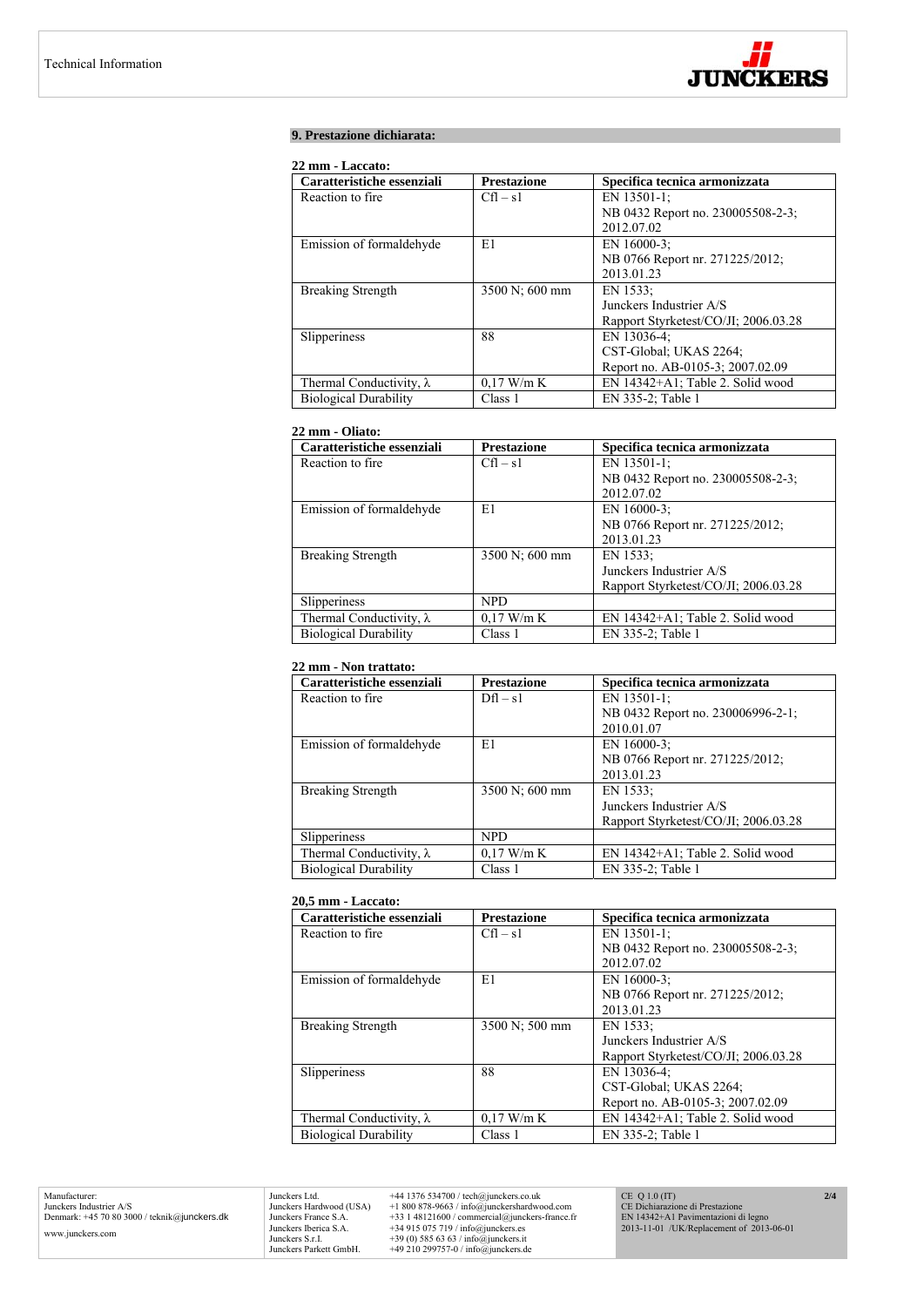

# **9. Prestazione dichiarata - continua:**

#### **20,5 mm - Oliato:**

| Caratteristiche essenziali      | <b>Prestazione</b> | Specifica tecnica armonizzata        |
|---------------------------------|--------------------|--------------------------------------|
| Reaction to fire.               | $Cfl - s1$         | EN 13501-1:                          |
|                                 |                    | NB 0432 Report no. 230005508-2-3;    |
|                                 |                    | 2012.07.02                           |
| Emission of formaldehyde        | E1                 | EN $16000-3$ ;                       |
|                                 |                    | NB 0766 Report nr. 271225/2012;      |
|                                 |                    | 2013.01.23                           |
| <b>Breaking Strength</b>        | 3500 N; 500 mm     | EN 1533:                             |
|                                 |                    | Junckers Industrier A/S              |
|                                 |                    | Rapport Styrketest/CO/JI; 2006.03.28 |
| Slipperiness                    | NPD.               |                                      |
| Thermal Conductivity, $\lambda$ | $0.17$ W/m K       | $EN$ 14342+A1; Table 2. Solid wood   |
| <b>Biological Durability</b>    | Class 1            | EN 335-2; Table 1                    |

# **20,5 mm - Non trattato:**

| Caratteristiche essenziali      | <b>Prestazione</b> | Specifica tecnica armonizzata        |
|---------------------------------|--------------------|--------------------------------------|
| Reaction to fire.               | $Dfl - s1$         | EN 13501-1:                          |
|                                 |                    | NB 0432 Report no. 230006996-2-1;    |
|                                 |                    | 2010.01.07                           |
| Emission of formaldehyde        | E1                 | EN $16000-3$ ;                       |
|                                 |                    | NB 0766 Report nr. 271225/2012;      |
|                                 |                    | 2013.01.23                           |
| <b>Breaking Strength</b>        | 3500 N; 500 mm     | EN 1533:                             |
|                                 |                    | Junckers Industrier A/S              |
|                                 |                    | Rapport Styrketest/CO/JI; 2006.03.28 |
| <b>Slipperiness</b>             | <b>NPD</b>         |                                      |
| Thermal Conductivity, $\lambda$ | $0.17$ W/m K       | EN 14342+A1; Table 2. Solid wood     |
| <b>Biological Durability</b>    | Class 1            | EN 335-2; Table 1                    |

# **14 + 15 mm - Laccato:**

| Caratteristiche essenziali      | <b>Prestazione</b> | Specifica tecnica armonizzata     |
|---------------------------------|--------------------|-----------------------------------|
| Reaction to fire.               | $Cfl - s1$         | EN 13501-1;                       |
|                                 |                    | NB 0432 Report no. 230005508-2-3; |
|                                 |                    | 2012.07.02                        |
| Emission of formaldehyde        | E1                 | EN $16000-3$ ;                    |
|                                 |                    | NB 0766 Report nr. 271225/2012;   |
|                                 |                    | 2013.01.23                        |
| <b>Breaking Strength</b>        | <b>NPD</b>         |                                   |
| <b>Slipperiness</b>             | 88                 | EN 13036-4;                       |
|                                 |                    | CST-Global; UKAS 2264;            |
|                                 |                    | Report no. AB-0105-3; 2007.02.09  |
| Thermal Conductivity, $\lambda$ | $0.17$ W/m K       | EN 14342+A1; Table 2. Solid wood  |
| <b>Biological Durability</b>    | Class 1            | EN 335-2; Table 1                 |

## **14 + 15 mm - Oliato:**

| Caratteristiche essenziali      | <b>Prestazione</b> | Specifica tecnica armonizzata     |
|---------------------------------|--------------------|-----------------------------------|
| Reaction to fire.               | $Cfl - s1$         | EN 13501-1:                       |
|                                 |                    | NB 0432 Report no. 230005508-2-3; |
|                                 |                    | 2012.07.02                        |
| Emission of formaldehyde        | E1                 | EN 16000-3:                       |
|                                 |                    | NB 0766 Report nr. 271225/2012;   |
|                                 |                    | 2013.01.23                        |
| <b>Breaking Strength</b>        | <b>NPD</b>         |                                   |
| Slipperiness                    | <b>NPD</b>         |                                   |
| Thermal Conductivity, $\lambda$ | $0.17$ W/m K       | EN 14342+A1; Table 2. Solid wood  |
| <b>Biological Durability</b>    | Class 1            | EN 335-2; Table 1                 |

Junckers Ltd.  $+44$  1376 534700 / tech@junckers.co.uk<br>Junckers Hardwood (USA)  $+18008789.63$  / info@junckershardwood.com<br>Junckers France S.A.  $+33$  148121600 / commercial@junckers-france.fr<br>Junckers Berica S.A.  $+34915075$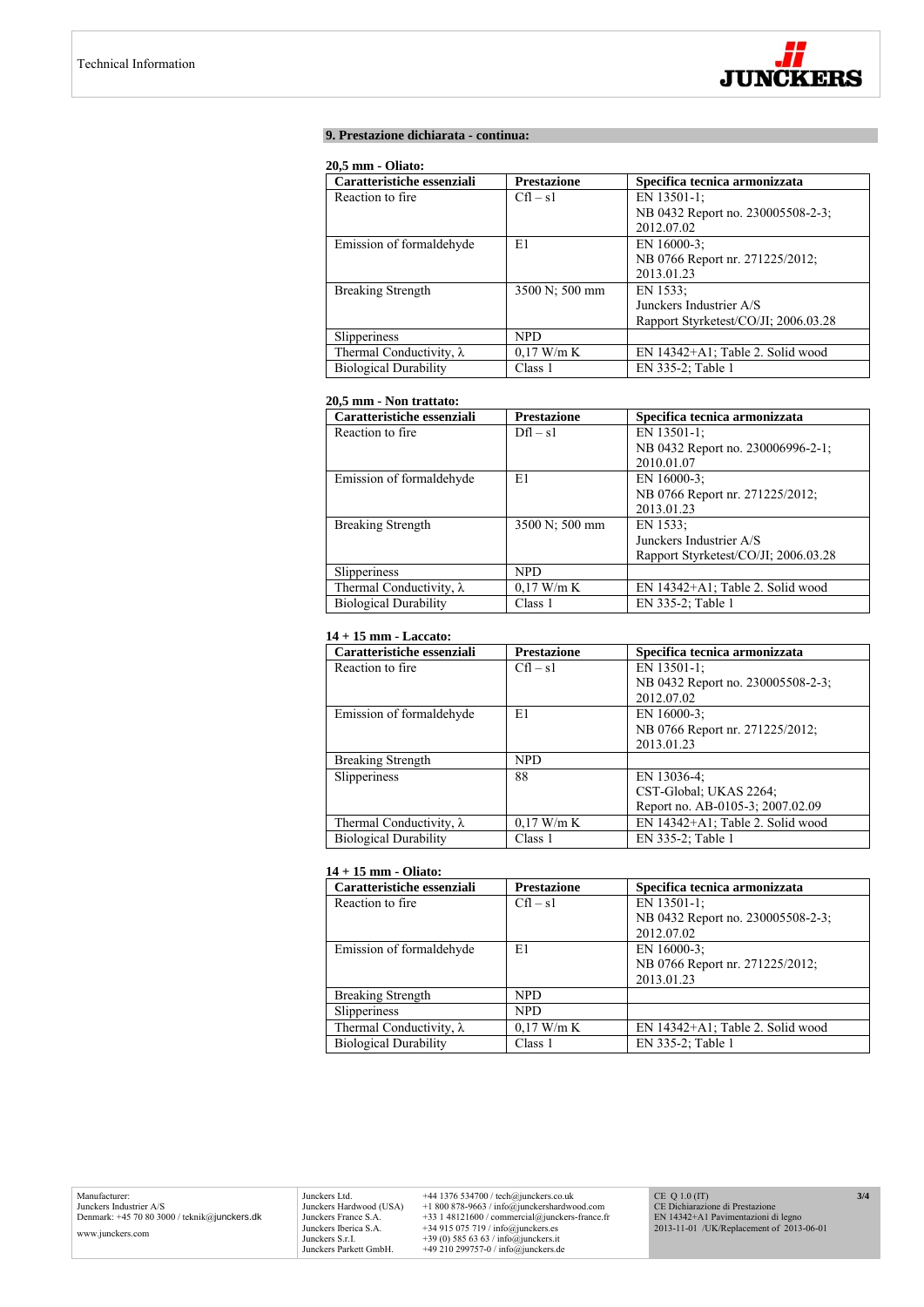

# **9. Prestazione dichiarata - continua:**

# **14 + 15 mm - Non trattato:**

| Caratteristiche essenziali      | <b>Prestazione</b> | Specifica tecnica armonizzata                                |
|---------------------------------|--------------------|--------------------------------------------------------------|
| Reaction to fire.               | $Dfl - s1$         | EN 13501-1:<br>NB 0432 Report no. 230006996-2-1;             |
|                                 |                    | 2010.01.07                                                   |
| Emission of formaldehyde        | E1                 | EN 16000-3:<br>NB 0766 Report nr. 271225/2012;<br>2013.01.23 |
| <b>Breaking Strength</b>        | NPD.               |                                                              |
| Slipperiness                    | NPD.               |                                                              |
| Thermal Conductivity, $\lambda$ | $0.17$ W/m K       | EN 14342+A1; Table 2. Solid wood                             |
| <b>Biological Durability</b>    | Class 1            | EN 335-2; Table 1                                            |

# **10. La prestazione del prodotto di cui ai punti 1 e 2 è conforme alla prestazione dichiarata di cui al punto 9.**

Si rilascia la presente dichiarazione di prestazione sotto la responsabilità esclusiva del fabbricante di cui al punto 4.

Firmato a nome e per conto di:

Carsten Chabert, Managing Director CEO Køge 2013.11.01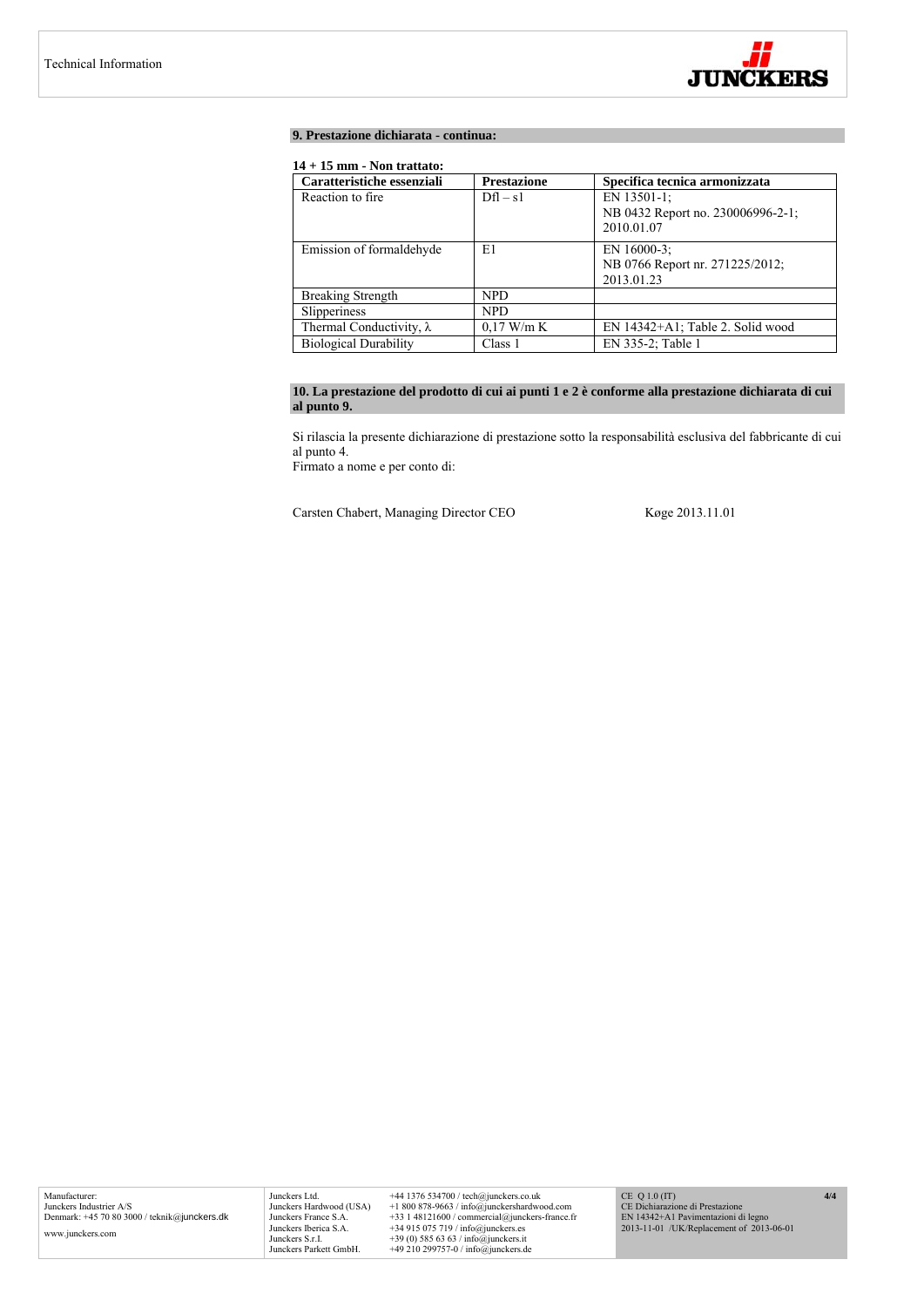

# **CE Q 1.0 (NL) Junckers Solid Wood Flooring CE Prestatieverklaring**  EN 14342+A1 Houten vloeren Residential / Commercial / Sport

# **1. Unieke identificatiecode van het producttype:**

Q 1.0

**2. Type-, partij- of serienummer, dan wel een ander identificatiemiddel voor het bouwproduct, zoals voorgeschreven in artikel 11, lid 4:** 

# Logo: **JUNCKERS**

**Details gedrukt op de verpakking van het product:**  Artikelnummer - Houtsoort - Oppervlak - (1) Uiterlijk - (2) Afmeting.

# **Gegevens aan de onderzijde van het product:**

Oorsprong data, Productiecode, Productidentificatie.

# **(1) Uiterlijk /** G**raad:**

Classic, Harmony, Variation, Rustical, Champion, Premium, Club, SylvaColor, Soul+Collection, Nordic, Manhatten, Upper East Side, Queens, Soho.

#### **(2) Afmeting, dikte:**

14 + 22 mm: EN 13629 Houten vloeren - Vloerdelen van gelamineerd hout. 15 + 20,5 mm: EN 13226 Houten vloeren - Massieve parketelementen met messing en/of groef.

**3. Beoogde gebruiken van het bouwproduct, overeenkomstig de toepasselijke geharmoniseerde technische specificatie, zoals door de fabrikant bepaald:** 

Hardhouten vloeren, behandeld of onbehandeld, binnen gemonteerd, op balken of substraat\*, met of zonder een luchtspleet, met ofwel spijkers/schroeven (20,5-22mm), Junckers Clips (14-15-20,5-22 mm) of lijm (14 - 15-20,5-22 mm).

**\*Substraat:** 

JunckersFoam of Junckers PolyFoam.

**4. Naam, geregistreerde handelsnaam of geregistreerd handelsmerk en contactadres van de fabrikant, zoals voorgeschreven in artikel 11, lid 5:** 

Junckers Industrier A/S; Værftsvej 4; DK-4600 Køge; Danmark; www.junckers.com

**5. ndien van toepassing, naam en contactadres van de gemachtigde wiens mandaat de in artikel 12, lid 2, vermelde taken bestrijkt:** 

NA.

**6. Het systeem of de systemen voor de beoordeling en verificatie van de prestatiebestendigheid van het bouwproduct, vermeld in bijlage V:** 

Systeem 3.

#### **7. Indien de prestatieverklaring betrekking heeft op een bouwproduct dat onder een geharmoniseerde norm valt:**

MPA-NRW; NB 0432: heeft de volgende taken uitgevoerd: EN 13501-1 Reaction to fire; onder systeem 3; en heeft: Report nr. 230005508-2-3; 2012.07.02 + 230006996-2-1; 2010.01.07 verstrekt. IHD; NB 0766: heeft de volgende taken uitgevoerd: EN 16000-3 Emission of formaldehyde; onder systeem 3; en heeft: Report nr. 271225/2012; 2013.01.23 verstrekt.

Junckers Industrier A/S; heeft de volgende taken uitgevoerd: EN 1533 Breaking strength; onder systeem 3; en heeft: JI Rapport Styrketest CO/JI; 2006.03.28 verstrekt.

CST-Global; UKAS 2264; heeft de volgende taken uitgevoerd: EN 13036-4 Friction; onder systeem 3; en heeft: Report no. AB-0105-3; 2007.02.09 verstrekt.

**8. Indien de prestatieverklaring betrekking heeft op een bouwproduct waarvoor een Europese technische beoordeling is afgegeven:** 

NA.

| Junckers Ltd.           | $+44$ 1376 534700 / tech@junckers.co.uk          | $CE$ O 1.0 (NL)                                                          | 1/4                    |
|-------------------------|--------------------------------------------------|--------------------------------------------------------------------------|------------------------|
| Junckers Hardwood (USA) | $+1800878-9663$ / info@junckershardwood.com      |                                                                          |                        |
| Junckers France S.A.    | $+33$ 1 48121600 / commercial@junckers-france.fr | EN 14342+A1 Houten vloeren                                               |                        |
| Junckers Iberica S.A.   |                                                  | 2013-11-01 /UK/Replacement of 2013-06-01                                 |                        |
| Junckers S.r.I.         | +39 (0) 585 63 63 / info@junckers.it             |                                                                          |                        |
| Junckers Parkett GmbH.  |                                                  |                                                                          |                        |
|                         |                                                  | $+34915075719$ / info@junckers.es<br>+49 210 299757-0 / info@junckers.de | CE Prestatieverklaring |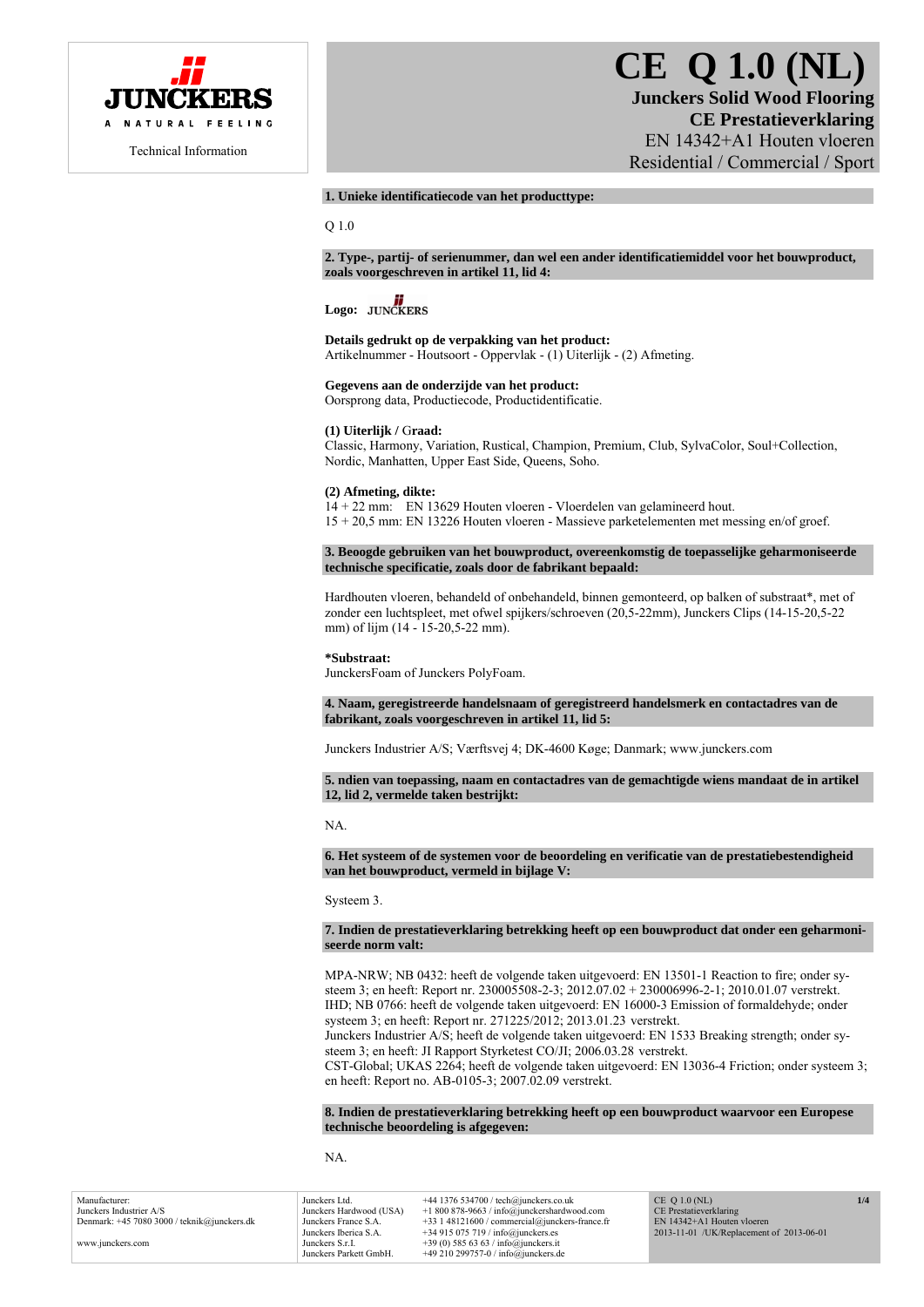

| 9. Aangegeven prestatie:<br>22 mm - Lakken:                     |                   |                                                                                                                   |
|-----------------------------------------------------------------|-------------------|-------------------------------------------------------------------------------------------------------------------|
| Essentiële kenmerken                                            | <b>Prestaties</b> | Geharmoniseerde technische specifi-<br>caties                                                                     |
| Reaction to fire                                                | $Cfl - s1$        | EN 13501-1;<br>NB 0432 Report no. 230005508-2-3;<br>2012.07.02                                                    |
| Emission of formaldehyde                                        | E1                | EN 16000-3;<br>NB 0766 Report nr. 271225/2012;<br>2013.01.23                                                      |
| <b>Breaking Strength</b>                                        | 3500 N; 600 mm    | EN 1533;<br>Junckers Industrier A/S<br>Rapport Styrketest/CO/JI; 2006.03.28                                       |
| Slipperiness                                                    | 88                | EN 13036-4;<br>CST-Global; UKAS 2264;<br>Report no. AB-0105-3; 2007.02.09                                         |
| Thermal Conductivity, $\lambda$                                 | $0,17$ W/m K      | EN 14342+A1; Table 2. Solid wood                                                                                  |
| <b>Biological Durability</b>                                    | Class 1           | EN 335-2; Table 1                                                                                                 |
| 22 mm - Geolied:                                                |                   |                                                                                                                   |
| <b>Essentiële kenmerken</b>                                     | <b>Prestaties</b> | Geharmoniseerde technische specifi-<br>caties                                                                     |
| Reaction to fire                                                | $Cfl - s1$        | EN 13501-1;<br>NB 0432 Report no. 230005508-2-3;<br>2012.07.02                                                    |
| Emission of formaldehyde                                        | E1                | EN 16000-3;<br>NB 0766 Report nr. 271225/2012;<br>2013.01.23                                                      |
| <b>Breaking Strength</b>                                        | 3500 N; 600 mm    | EN 1533;<br>Junckers Industrier A/S<br>Rapport Styrketest/CO/JI; 2006.03.28                                       |
| Slipperiness                                                    | <b>NPD</b>        |                                                                                                                   |
| Thermal Conductivity, λ                                         | $0,17$ W/m K      | EN 14342+A1; Table 2. Solid wood                                                                                  |
| <b>Biological Durability</b>                                    | Class 1           | EN 335-2; Table 1                                                                                                 |
| 22 mm - Onbehandeld:                                            |                   |                                                                                                                   |
| <b>Essentiële kenmerken</b>                                     | <b>Prestaties</b> | Geharmoniseerde technische specifi-<br>caties                                                                     |
| Reaction to fire                                                | $Df1 - s1$        | EN 13501-1;<br>NB 0432 Report no. 230006996-2-1;<br>2010.01.07                                                    |
| Emission of formaldehyde                                        | E1                | $EN$ 16000-3;<br>NB 0766 Report nr. 271225/2012;<br>2013.01.23                                                    |
| <b>Breaking Strength</b>                                        | 3500 N; 600 mm    | EN 1533;<br>Junckers Industrier A/S<br>Rapport Styrketest/CO/JI; 2006.03.28                                       |
| Slipperiness                                                    | <b>NPD</b>        |                                                                                                                   |
| Thermal Conductivity, $\lambda$                                 | $0,17$ W/m K      | EN 14342+A1; Table 2. Solid wood                                                                                  |
| <b>Biological Durability</b>                                    | Class 1           | EN 335-2; Table 1                                                                                                 |
| 20,5 mm - Lakken:                                               |                   |                                                                                                                   |
| <b>Essentiële kenmerken</b>                                     | <b>Prestaties</b> | Geharmoniseerde technische specifi-                                                                               |
| Reaction to fire                                                |                   |                                                                                                                   |
|                                                                 | $Cfl - s1$        | caties<br>EN 13501-1;<br>NB 0432 Report no. 230005508-2-3;<br>2012.07.02                                          |
| Emission of formaldehyde                                        | E1                | EN 16000-3:<br>NB 0766 Report nr. 271225/2012;<br>2013.01.23                                                      |
| <b>Breaking Strength</b>                                        | 3500 N; 500 mm    | EN 1533;<br>Junckers Industrier A/S                                                                               |
| Slipperiness                                                    | 88                | Rapport Styrketest/CO/JI; 2006.03.28<br>EN 13036-4;<br>CST-Global; UKAS 2264;<br>Report no. AB-0105-3; 2007.02.09 |
| Thermal Conductivity, $\lambda$<br><b>Biological Durability</b> | $0,17$ W/m K      | EN 14342+A1; Table 2. Solid wood                                                                                  |

Manufacturer: Junckers Industrier A/S Denmark: +45 7080 3000 / teknik@junckers.dk www.junckers.com

Junckers Ltd.  $+44$  1376 534700 / tech@junckers co.uk<br>Junckers Hardwood (USA)  $+18008789.63$  / info@junckershardwood.com<br>Junckers France S.A.  $+33$  148121600 / commercial@junckers-france.fr<br>Junckers Berica S.A.  $+34915075$ 

CE Q 1.0 (NL) CE Prestatieverklaring EN 14342+A1 Houten vloeren 2013-11-01 /UK/Replacement of 2013-06-01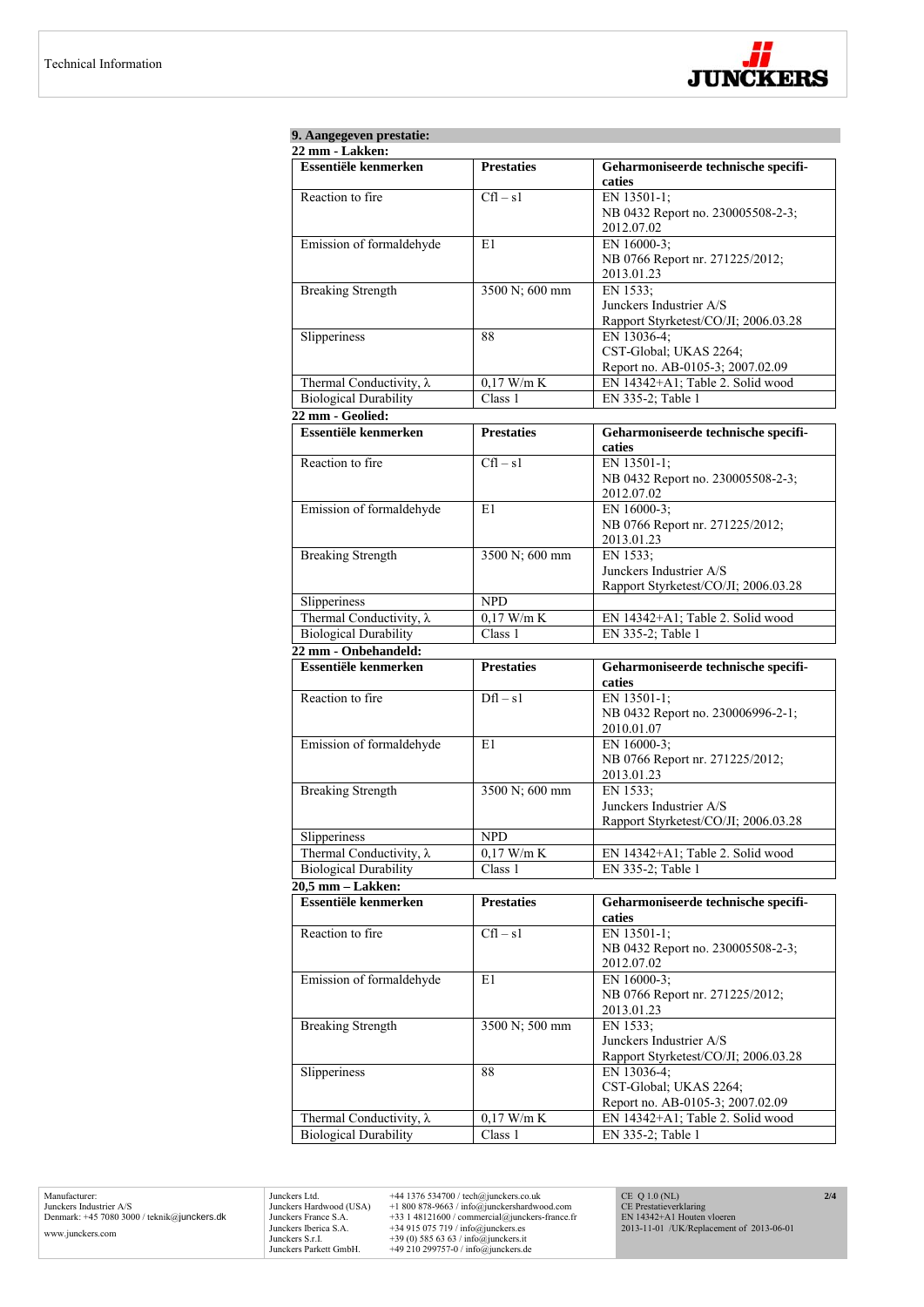

## **9. Aangegeven prestatie - vervolgd:**

# **20,5 mm - Geolied:**

| Essentiële kenmerken            | <b>Prestaties</b> | Geharmoniseerde technische specifi-  |
|---------------------------------|-------------------|--------------------------------------|
|                                 |                   | caties                               |
| Reaction to fire.               | $Cfl - s1$        | EN 13501-1;                          |
|                                 |                   | NB 0432 Report no. 230005508-2-3;    |
|                                 |                   | 2012.07.02                           |
| Emission of formaldehyde        | E1                | EN 16000-3;                          |
|                                 |                   | NB 0766 Report nr. 271225/2012;      |
|                                 |                   | 2013.01.23                           |
| <b>Breaking Strength</b>        | 3500 N; 500 mm    | EN 1533:                             |
|                                 |                   | Junckers Industrier A/S              |
|                                 |                   | Rapport Styrketest/CO/JI; 2006.03.28 |
| Slipperiness                    | <b>NPD</b>        |                                      |
| Thermal Conductivity, $\lambda$ | $0.17$ W/m K      | EN 14342+A1; Table 2. Solid wood     |
| <b>Biological Durability</b>    | Class 1           | EN 335-2; Table 1                    |

# **20,5 mm - Onbehandeld:**

| Essentiële kenmerken            | <b>Prestaties</b> | Geharmoniseerde technische specifi-  |
|---------------------------------|-------------------|--------------------------------------|
|                                 |                   | caties                               |
| Reaction to fire.               | $Dfl - s1$        | EN 13501-1:                          |
|                                 |                   | NB 0432 Report no. 230006996-2-1;    |
|                                 |                   | 2010.01.07                           |
| Emission of formaldehyde        | E1                | EN 16000-3:                          |
|                                 |                   | NB 0766 Report nr. 271225/2012;      |
|                                 |                   | 2013.01.23                           |
| <b>Breaking Strength</b>        | 3500 N; 500 mm    | EN 1533:                             |
|                                 |                   | Junckers Industrier A/S              |
|                                 |                   | Rapport Styrketest/CO/JI; 2006.03.28 |
| Slipperiness                    | <b>NPD</b>        |                                      |
| Thermal Conductivity, $\lambda$ | $0.17$ W/m K      | EN 14342+A1; Table 2. Solid wood     |
| <b>Biological Durability</b>    | Class 1           | EN 335-2; Table 1                    |

#### **14 + 15 mm - Lakken:**

| Essentiële kenmerken            | <b>Prestaties</b> | Geharmoniseerde technische specifi- |
|---------------------------------|-------------------|-------------------------------------|
|                                 |                   | caties                              |
| Reaction to fire.               | $Cfl - s1$        | EN 13501-1:                         |
|                                 |                   | NB 0432 Report no. 230005508-2-3;   |
|                                 |                   | 2012.07.02                          |
| Emission of formaldehyde        | E1                | EN 16000-3:                         |
|                                 |                   | NB 0766 Report nr. 271225/2012;     |
|                                 |                   | 2013.01.23                          |
| <b>Breaking Strength</b>        | <b>NPD</b>        |                                     |
| Slipperiness                    | 88                | EN 13036-4;                         |
|                                 |                   | CST-Global; UKAS 2264;              |
|                                 |                   | Report no. AB-0105-3; 2007.02.09    |
| Thermal Conductivity, $\lambda$ | $0.17$ W/m K      | EN 14342+A1; Table 2. Solid wood    |
| <b>Biological Durability</b>    | Class 1           | EN 335-2; Table 1                   |

# **14 + 15 mm - Geolied:**

| Essentiële kenmerken            | <b>Prestaties</b> | Geharmoniseerde technische specifica- |
|---------------------------------|-------------------|---------------------------------------|
|                                 |                   | ties                                  |
| Reaction to fire.               | $Cfl - s1$        | EN 13501-1:                           |
|                                 |                   | NB 0432 Report no. 230005508-2-3;     |
|                                 |                   | 2012.07.02                            |
| Emission of formaldehyde        | E1                | EN 16000-3:                           |
|                                 |                   | NB 0766 Report nr. 271225/2012;       |
|                                 |                   | 2013.01.23                            |
| <b>Breaking Strength</b>        | <b>NPD</b>        |                                       |
| Slipperiness                    | <b>NPD</b>        |                                       |
| Thermal Conductivity, $\lambda$ | $0.17$ W/m K      | EN 14342+A1; Table 2. Solid wood      |
| <b>Biological Durability</b>    | Class 1           | EN 335-2; Table 1                     |

Junckers Ltd.  $+44$  1376 534700 / tech@junckers.co.uk<br>Junckers Hardwood (USA)  $+18008789.63$  / info@junckershardwood.com<br>Junckers France S.A.  $+33$  148121600 / commercial@junckers-france.fr<br>Junckers Berica S.A.  $+34915075$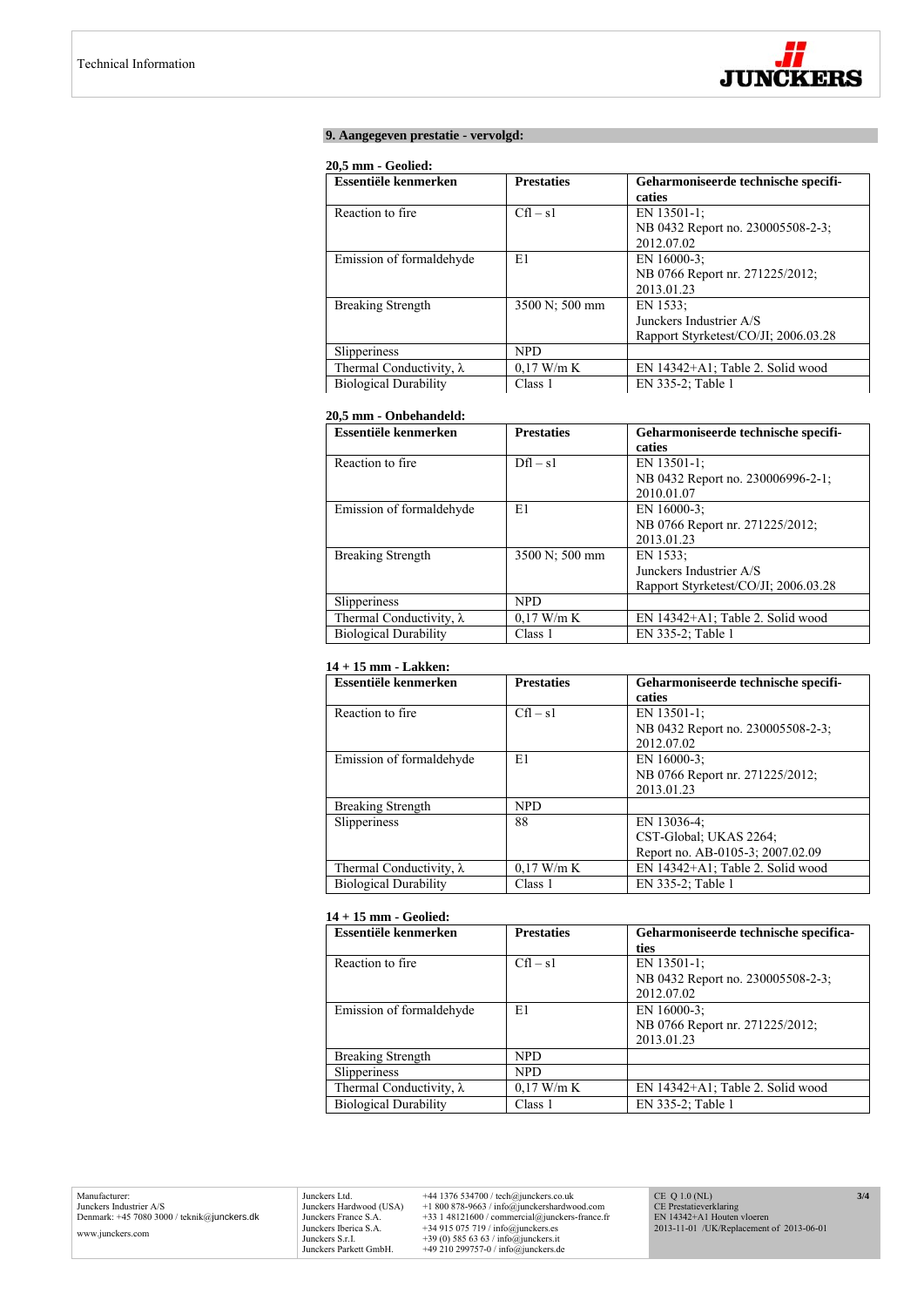

# **9. Aangegeven prestatie - vervolgd:**

# **14 + 15 mm - Onbehandeld:**

| Essentiële kenmerken            | <b>Prestaties</b> | Geharmoniseerde technische specifi- |
|---------------------------------|-------------------|-------------------------------------|
|                                 |                   | caties                              |
| Reaction to fire.               | $Dfl - s1$        | EN 13501-1:                         |
|                                 |                   | NB 0432 Report no. 230006996-2-1;   |
|                                 |                   | 2010.01.07                          |
| Emission of formaldehyde        | E1                | EN 16000-3:                         |
|                                 |                   | NB 0766 Report nr. 271225/2012;     |
|                                 |                   | 2013.01.23                          |
| <b>Breaking Strength</b>        | <b>NPD</b>        |                                     |
| Slipperiness                    | <b>NPD</b>        |                                     |
| Thermal Conductivity, $\lambda$ | $0.17$ W/m K      | EN 14342+A1; Table 2. Solid wood    |
| <b>Biological Durability</b>    | Class 1           | EN 335-2; Table 1                   |

# **10. De prestaties van het in de punten 1 en 2 omschreven product zijn conform de in punt 9 aangegeven prestaties.**

Deze prestatieverklaring wordt verstrekt onder de exclusieve verantwoordelijkheid van de in punt 4 vermelde fabricant.

Ondertekend voor en namens de fabrikant door:

Carsten Chabert, Managing Director CEO Køge 2013.11.01

Junckers Ltd. +44 1376 534700 / tech@junckers.co.uk<br>Junckers Hardwood (USA) +1 800 878-9663 / info@junckershardwc Junckers Hardwood (USA) +1 800 878-9663 / info@junckershardwood.com<br>Junckers Iberica S.A. +33 1 48121600 / commercial@junckers-france.fr<br>Junckers Iberica S.A. +34 915 075 719 / info@junckers.est<br>Junckers S.r.I. +39 (0) 585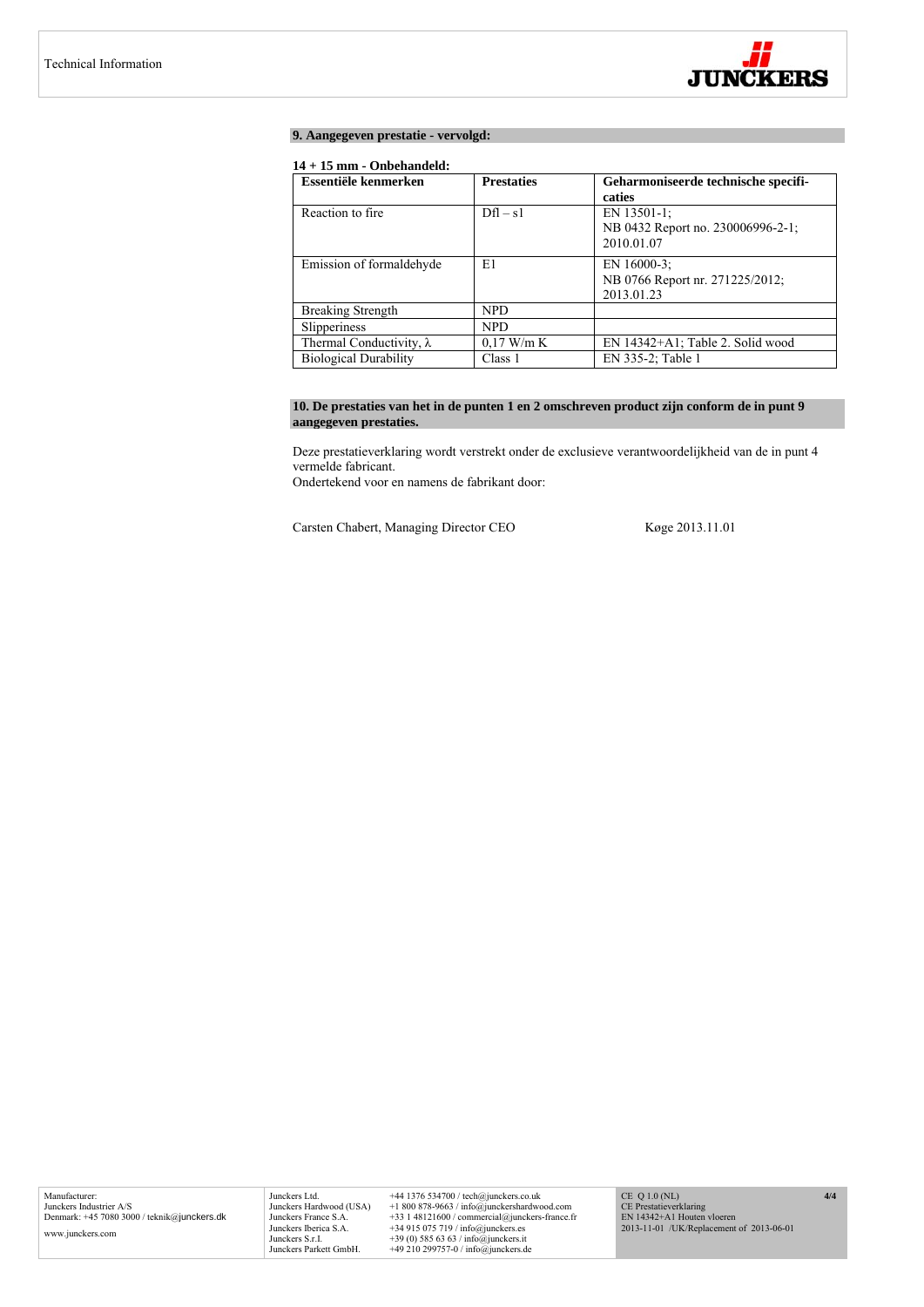

# **CE Q 1.0 (NO) Junckers Massive Trægulve**

**CE Ytelseserklæring**  EN 14342+A1 Tregulv Residential / Commercial / Sport

# **1. Entydig identifikasjonskode for produkttypen:**

Q 1.0

#### **2. Type-, parti- eller serienummer eller en annen form for angivelse som muliggjør identifisering av byggevaren i samsvar med artikkel 11 nr. 4:**

# Logo: **JUNCKERS**

#### **Detaljer på emballasjen:**

Produkt nummer - Treart - Overflate - (1)Utseende - (2)Mål.

#### **Angivelserne på undersiden av produktet:**

Opprinnelsesdata, produksjonskode og produktidentifikation.

# **(1) Utseende/Grade:**

Classic, Harmony, Variation, Rustical, Champion, Premium, Club, SylvaColor, Soul+Collection, Nordic, Manhatten, Upper East Side, Queens, Soho.

#### **(2) Mål, tykkelse:**

14 + 22 mm: EN 13629 Tregulv - Gulvbord av løvtre, heltre og sammensatte. 15 + 20,5 mm: EN 13226 Tregulv - Massive parkettstaver med not og/eller fjær.

**3. Produsentens tilsiktede bruksområder for byggevaren, i samsvar med den relevante harmoniserte tekniske spesifikasjonen:** 

Tregulv, overflatebehandlet eller ubehandlet, montert innendørs på bjelkelag eller underlag\* med eller uten en luftspalte, enten med spiker/skruer (20,5-22mm), Juncker Clips (14-15-20,5-22 mm) eller lim (14-15-20,5-22 mm).

# **\*Underlag:**

JunckersFoam eller Junckers PolyFoam.

# **4. Navn, registrert varemerke og kontaktadresse til produsenten i henhold til artikkel 11 nr. 5:**

Junckers Industrier A/S; Værftsvej 4; DK-4600 Køge; Danmark; www.junckers.com

**5. Navn og kontaktadresse til godkjent representant hvis mandat omfatter oppgavene angitt i artikkel 12 nr. 2 (om relevant):** 

NA.

**6. Det eller de systemer for vurdering og kontroll av byggevarens konstante ytelse, som fastsatt i vedlegg V:** 

System 3.

#### **7. Dersom ytelseserklæringen gjelder en byggevare som omfattes av en harmonisert standard:**

MPA-NRW; NB 0432: har utført i samsvar med system 3: EN 13501-1 Reaction to fire; og har utstedt: Report nr. 230005508-2-3; 2012.07.02 + 230006996-2-1; 2010.01.07.

IHD; NB 0766: har utført i samsvar med system 3: EN 16000-3 Emission of formaldehyde; og har utstedt: Report nr. 271225/2012; 2013.01.23.

Junckers Industrier A/S; har utført i samsvar med system 3: EN 1533 Breaking strength; og har utstedt: JI Rapport Styrketest CO/JI; 2006.03.28.

CST-Global; UKAS 2264; har utført i samsvar med system 3: EN 13036-4 Friction; og har utstedt: Report no. AB-0105-3; 2007.02.09.

# **8. Dersom ytelseserklæringen gjelder en byggevare som det er utstedt en europeisk teknisk vurdering for:**

NA.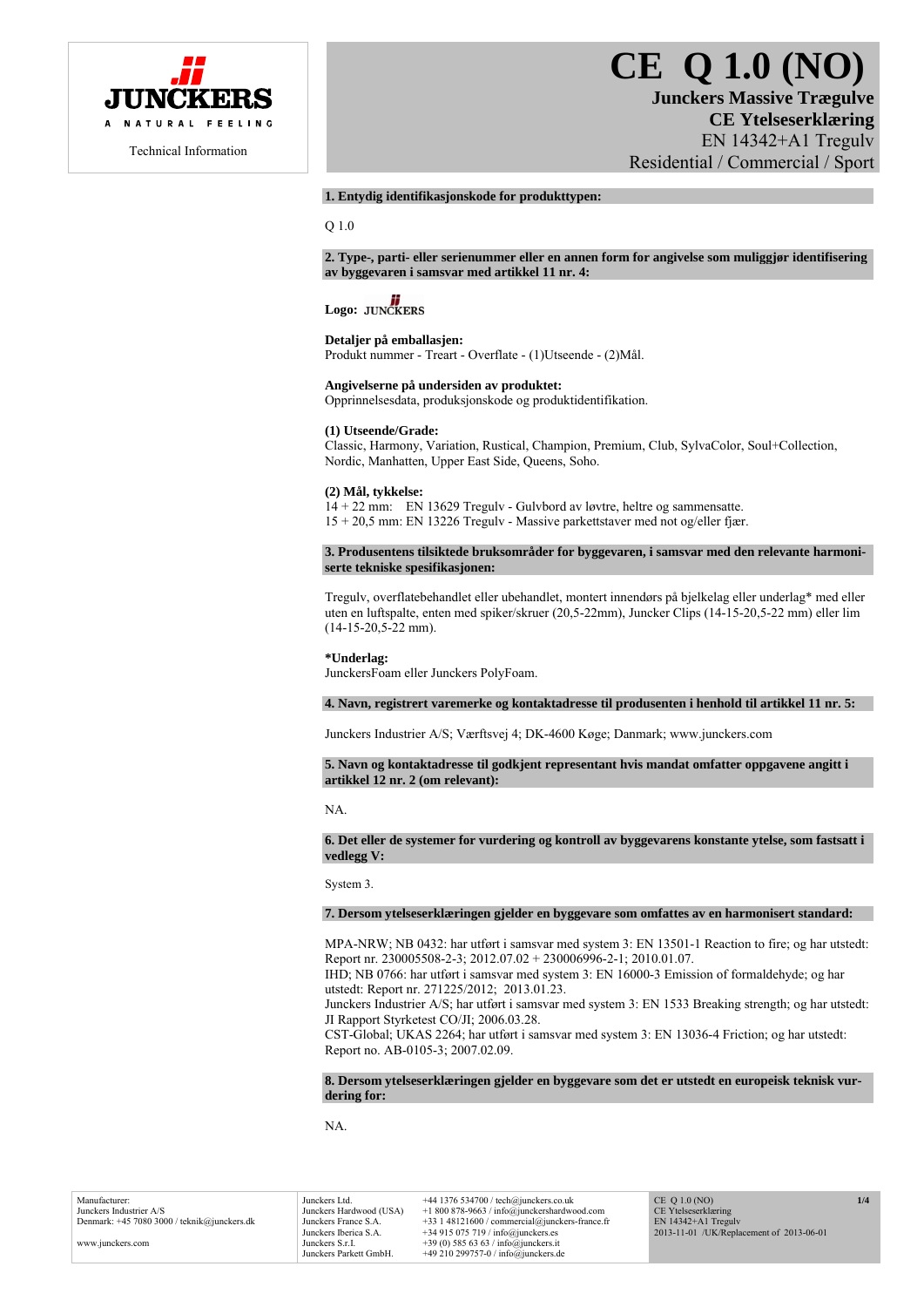

# **9. Angitt ytelse:**

## **22 mm - Lakkert:**

| Vesentlige egenskaper           | Ytelse         | Harmonisert teknisk spesifikasjon    |
|---------------------------------|----------------|--------------------------------------|
| Reaction to fire.               | $Cfl - s1$     | EN 13501-1:                          |
|                                 |                | NB 0432 Report no. 230005508-2-3;    |
|                                 |                | 2012.07.02                           |
| Emission of formaldehyde        | E1             | EN 16000-3:                          |
|                                 |                | NB 0766 Report nr. 271225/2012;      |
|                                 |                | 2013.01.23                           |
| Breaking strength               | 3500 N; 600 mm | EN 1533:                             |
|                                 |                | Junckers Industrier A/S              |
|                                 |                | Rapport Styrketest/CO/JI; 2006.03.28 |
| Friction/Slipperiness, PTV      | 88             | EN 13036-4;                          |
|                                 |                | CST-Global: UKAS 2264;               |
|                                 |                | Report no. AB-0105-3; 2007.02.09     |
| Thermal conductivity, $\lambda$ | $0.17$ W/m K   | EN 14342+A1; Table 2. Solid wood     |
| Biological durability           | Class 1        | EN 335-2; Table 1                    |

# **22 mm - Oljet:**

| Vesentlige egenskaper           | <b>Ytelse</b>  | Harmonisert teknisk spesifikasjon    |
|---------------------------------|----------------|--------------------------------------|
| Reaction to fire.               | $Cfl - s1$     | EN 13501-1;                          |
|                                 |                | NB 0432 Report no. 230005508-2-3;    |
|                                 |                | 2012.07.02                           |
| Emission of formaldehyde        | E1             | EN 16000-3:                          |
|                                 |                | NB 0766 Report nr. 271225/2012;      |
|                                 |                | 2013.01.23                           |
| Breaking strength               | 3500 N; 600 mm | EN 1533;                             |
|                                 |                | Junckers Industrier A/S              |
|                                 |                | Rapport Styrketest/CO/JI; 2006.03.28 |
| Friction/Slipperiness, PTV      | <b>NPD</b>     |                                      |
| Thermal conductivity, $\lambda$ | $0.17$ W/m K   | EN 14342+A1; Table 2. Solid wood     |
| Biological durability           | Class 1        | EN 335-2; Table 1                    |

## **22 mm - Ubehandlet:**

| Vesentlige egenskaper           | Ytelse         | Harmonisert teknisk spesifikasjon    |
|---------------------------------|----------------|--------------------------------------|
| Reaction to fire.               | $Dfl - s1$     | EN 13501-1;                          |
|                                 |                | NB 0432 Report no. 230006996-2-1;    |
|                                 |                | 2010.01.07                           |
| Emission of formaldehyde        | E1             | EN 16000-3:                          |
|                                 |                | NB 0766 Report nr. 271225/2012;      |
|                                 |                | 2013.01.23                           |
| Breaking strength               | 3500 N; 600 mm | EN 1533:                             |
|                                 |                | Junckers Industrier A/S              |
|                                 |                | Rapport Styrketest/CO/JI; 2006.03.28 |
| Friction/Slipperiness, PTV      | NPD.           |                                      |
| Thermal conductivity, $\lambda$ | $0.17$ W/m K   | EN 14342+A1; Table 2. Solid wood     |
| Biological durability           | Class 1        | EN 335-2; Table 1                    |

#### **20,5 mm - Lakkert:**

| Vesentlige egenskaper           | Ytelse         | Harmonisert teknisk spesifikasjon    |
|---------------------------------|----------------|--------------------------------------|
| Reaction to fire                | $Cfl - s1$     | EN 13501-1;                          |
|                                 |                | NB 0432 Report no. 230005508-2-3;    |
|                                 |                | 2012.07.02                           |
| Emission of formaldehyde        | E1             | EN $16000-3$ :                       |
|                                 |                | NB 0766 Report nr. 271225/2012;      |
|                                 |                | 2013.01.23                           |
| Breaking strength               | 3500 N; 500 mm | EN 1533:                             |
|                                 |                | Junckers Industrier A/S              |
|                                 |                | Rapport Styrketest/CO/JI; 2006.03.28 |
| Friction/Slipperiness, PTV      | 88             | EN 13036-4:                          |
|                                 |                | CST-Global; UKAS 2264;               |
|                                 |                | Report no. AB-0105-3; 2007.02.09     |
| Thermal conductivity, $\lambda$ | $0.17$ W/m K   | EN 14342+A1; Table 2. Solid wood     |
| Biological durability           | Class 1        | EN 335-2; Table 1                    |

Manufacturer: Junckers Industrier A/S Denmark: +45 7080 3000 / teknik@junckers.dk www.junckers.com

Junckers Ltd.  $+44 1376 534700$  / tech@junckers.co.uk<br>Junckers Hardwood (USA)  $+1 800 878-9663$  / info@junckershardwc<br>Junckers France S.A.  $+33 1 48121600$  / commercial@junckers.<br>Junckers Sherica S.A.  $+34 915 075 719$  / Junckers Hardwood (USA) +1 800 878-9663 / info@junckershardwood.com<br>Junckers Iberica S.A. +33 1 48121600 / commercial@junckers-france.fr<br>Junckers Iberica S.A. +34 915 075 719 / info@junckers.est<br>Junckers S.r.I. +39 (0) 585

CE Q 1.0 (NO) CE Ytelseserklæring EN 14342+A1 Tregulv 2013-11-01 /UK/Replacement of 2013-06-01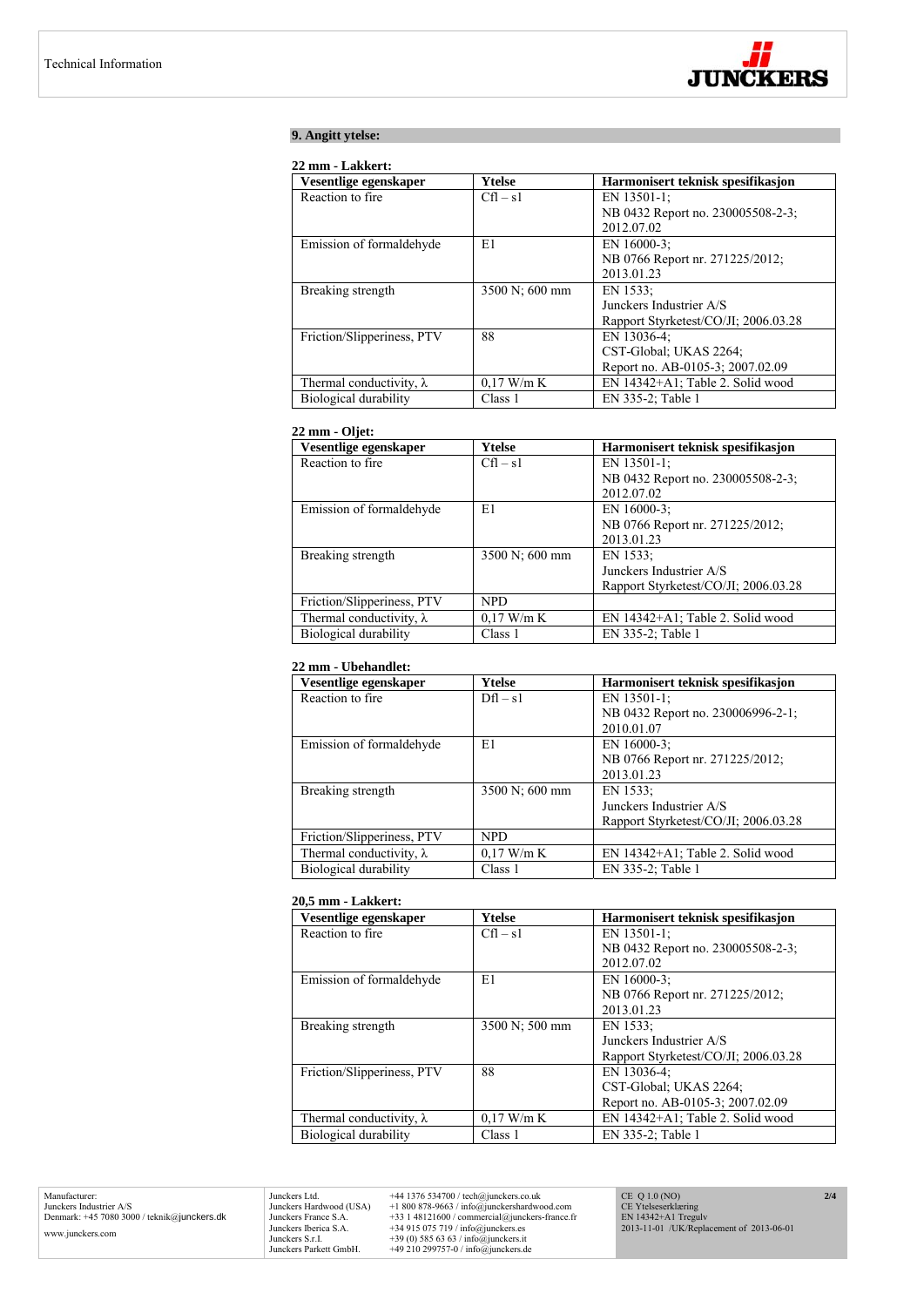

# **9. Deklareret ydeevne - fortsat:**

#### **20,5 mm - Oljet:**

| Vesentlige egenskaper           | Ytelse         | Harmonisert teknisk spesifikasjon    |
|---------------------------------|----------------|--------------------------------------|
| Reaction to fire.               | $Cfl - s1$     | EN 13501-1:                          |
|                                 |                | NB 0432 Report no. 230005508-2-3;    |
|                                 |                | 2012.07.02                           |
| Emission of formaldehyde        | E1             | EN $16000-3$ ;                       |
|                                 |                | NB 0766 Report nr. 271225/2012;      |
|                                 |                | 2013.01.23                           |
| Breaking strength               | 3500 N; 500 mm | EN 1533:                             |
|                                 |                | Junckers Industrier A/S              |
|                                 |                | Rapport Styrketest/CO/JI; 2006.03.28 |
| Friction/Slipperiness, PTV      | NPD.           |                                      |
| Thermal conductivity, $\lambda$ | $0.17$ W/m K   | EN 14342+A1; Table 2. Solid wood     |
| Biological durability           | Class 1        | EN 335-2; Table 1                    |

# **20,5 mm - Ubehandlet:**

| Vesentlige egenskaper           | Ytelse         | Harmonisert teknisk spesifikasjon    |
|---------------------------------|----------------|--------------------------------------|
| Reaction to fire.               | $Dfl - s1$     | EN 13501-1:                          |
|                                 |                | NB 0432 Report no. 230006996-2-1;    |
|                                 |                | 2010.01.07                           |
| Emission of formaldehyde        | E1             | EN 16000-3:                          |
|                                 |                | NB 0766 Report nr. 271225/2012;      |
|                                 |                | 2013.01.23                           |
| Breaking strength               | 3500 N; 500 mm | EN 1533:                             |
|                                 |                | Junckers Industrier A/S              |
|                                 |                | Rapport Styrketest/CO/JI; 2006.03.28 |
| Friction/Slipperiness, PTV      | <b>NPD</b>     |                                      |
| Thermal conductivity, $\lambda$ | $0.17$ W/m K   | EN 14342+A1; Table 2. Solid wood     |
| Biological durability           | Class 1        | EN 335-2; Table 1                    |

# **14 og 15 mm - Lakkert:**

| Vesentlige egenskaper           | Ytelse       | Harmonisert teknisk spesifikasjon |
|---------------------------------|--------------|-----------------------------------|
| Reaction to fire.               | $Cfl - s1$   | EN 13501-1:                       |
|                                 |              | NB 0432 Report no. 230005508-2-3; |
|                                 |              | 2012.07.02                        |
| Emission of formaldehyde        | E1           | EN 16000-3:                       |
|                                 |              | NB 0766 Report nr. 271225/2012;   |
|                                 |              | 2013.01.23                        |
| Breaking strength               | <b>NPD</b>   |                                   |
| Friction/Slipperiness, PTV      | 88           | EN 13036-4;                       |
|                                 |              | CST-Global; UKAS 2264;            |
|                                 |              | Report no. AB-0105-3; 2007.02.09  |
| Thermal conductivity, $\lambda$ | $0.17$ W/m K | EN 14342+A1; Table 2. Solid wood  |
| Biological durability           | Class 1      | EN 335-2; Table 1                 |

# **14 og 15 mm - Oljet:**

| Vesentlige egenskaper           | Ytelse       | Harmonisert teknisk spesifikasjon |
|---------------------------------|--------------|-----------------------------------|
| Reaction to fire.               | $Cfl - s1$   | EN 13501-1:                       |
|                                 |              | NB 0432 Report no. 230005508-2-3; |
|                                 |              | 2012.07.02                        |
| Emission of formaldehyde        | E1           | EN 16000-3:                       |
|                                 |              | NB 0766 Report nr. 271225/2012;   |
|                                 |              | 2013.01.23                        |
| Breaking strength               | <b>NPD</b>   |                                   |
| Friction/Slipperiness, PTV      | <b>NPD</b>   |                                   |
| Thermal conductivity, $\lambda$ | $0.17$ W/m K | EN 14342+A1; Table 2. Solid wood  |
| Biological durability           | Class 1      | EN 335-2; Table 1                 |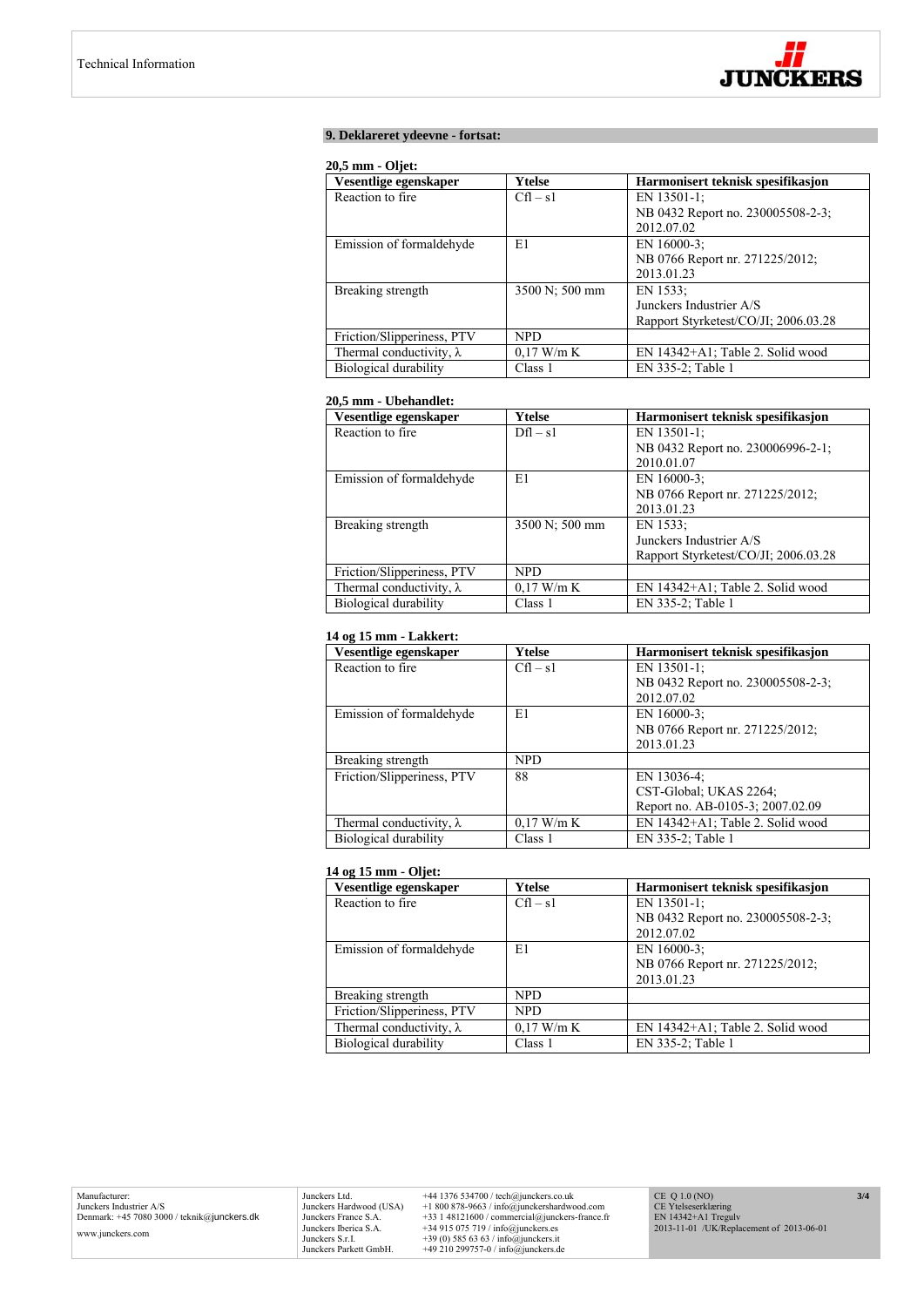

# **9. Deklareret ydeevne - fortsat:**

| 14 og 15 mm - Ubehandlet:       |              |                                   |  |
|---------------------------------|--------------|-----------------------------------|--|
| Vesentlige egenskaper           | Ytelse       | Harmonisert teknisk spesifikasjon |  |
| Reaction to fire.               | $Dfl - s1$   | EN 13501-1;                       |  |
|                                 |              | NB 0432 Report no. 230006996-2-1; |  |
|                                 |              | 2010.01.07                        |  |
| Emission of formaldehyde        | E1           | EN 16000-3:                       |  |
|                                 |              | NB 0766 Report nr. 271225/2012;   |  |
|                                 |              | 2013.01.23                        |  |
| Breaking strength               | NPD.         |                                   |  |
| Friction/Slipperiness, PTV      | NPD.         |                                   |  |
| Thermal conductivity, $\lambda$ | $0.17$ W/m K | EN 14342+A1; Table 2. Solid wood  |  |
| Biological durability           | Class 1      | EN 335-2; Table 1                 |  |

# **10. Ytelsen for varen som angitt i nr. 1 og 2, er i samsvar med ytelsen angitt i nr. 9.**

Denne ytelseserklæringen er utstedt på eget ansvar av produsenten, som angitt i nr. 4. Undertegnet for og på vegne av produsenten av:

Carsten Chabert, Managing Director CEO Køge 2013.11.01

Junckers Ltd. +44 1376 534700 / tech@junckers.co.uk<br>Junckers Hardwood (USA) +1 800 878-9663 / info@junckershardwc Junckers Hardwood (USA) +1 800 878-9663 / info@junckershardwood.com<br>Junckers Iberica S.A. +33 1 48121600 / commercial@junckers-france.fr<br>Junckers Iberica S.A. +34 915 075 719 / info@junckers.est<br>Junckers S.r.I. +39 (0) 585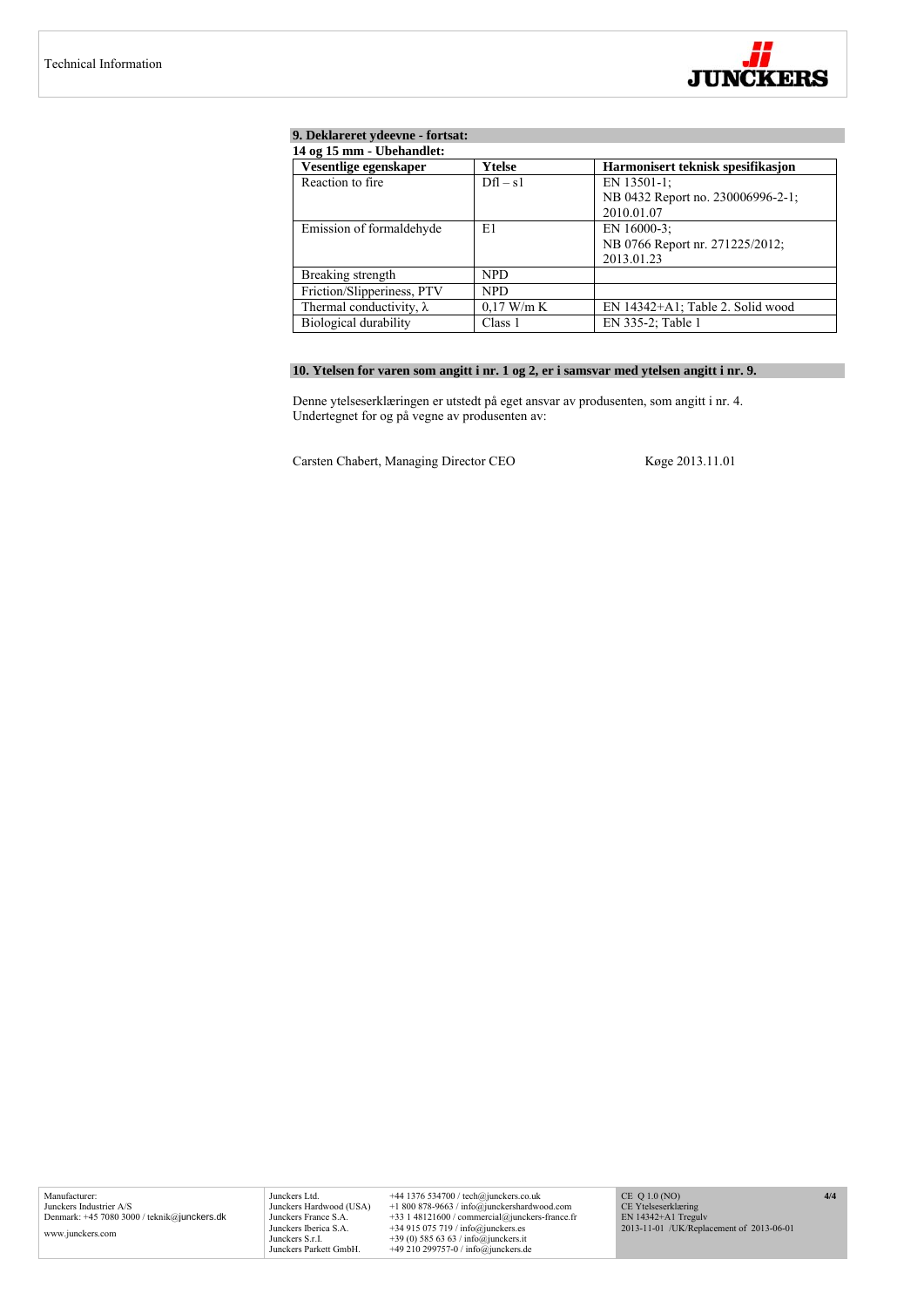

# **CE Q 1.0 (PL)**

**Junckers Solid Wood Flooring CE Deklaracja Wlasciwosci Uzytkowych**  EN 14342+A1 Podlogi drewniane Residential / Commercial / Sport

### **1. Niepowtarzalny kod identyfikacyjny typu wyrobu:**

Q 1.0

**2. Numer typu, partii lub serii lub jakikolwiek inny element umożliwiający identyfikację wyrobu budowlanego, wymagany zgodnie z art. 11 ust. 4:** 

# Logo: **JUNCKERS**

**Szczegóły wydrukowane na opakowaniu produktu:**  Numer artykułu - Rodzaj drewna - Powierzchnia - (1) Wygląd - (2) Wymiary.

**Wpisy na spodniej stronie produktu:** 

Pochodzenia danych, Kod produkcji, Identyfikacja produktu.

## **(1) Wygląd / Klasyfikować:**

Classic, Harmony, Variation, Rustical, Champion, Premium, Club, SylvaColor, Soul+Collection, Nordic, Manhatten, Upper East Side, Queens, Soho.

#### **(2) Wymiary, Grubość:**

14 + 22 mm: EN 13629 Podłogi drewniane. Deski łączone z litych elementów drewna liściastego. 15 + 20,5 mm: EN 13226 Podłogi drewniane. Deszczułki posadzkowe lite z wpustami i/lub wypustami.

**3. Przewidziane przez producenta zamierzone zastosowanie lub zastosowania wyrobu budowlanego zgodnie z mającą zastosowanie zharmonizowaną specyfikacją techniczną:** 

Drewniane podłogi, obróbce powierzchniowej lub nie, montowane w pomieszczeniach zamkniętych, na legarach lub substratu\*, z lub bez szczeliny powietrznej, albo z gwoździami/śruby (20,5-22mm), pliki Junckers (14-15-20,5-22 mm) lub kleju (14-15-20,5-22 mm).

#### **\*Substratu:**

JunckersFoam lub Junckers PolyFoam.

**4. Nazwa, zastrzeżona nazwa handlowa lub zastrzeżony znak towarowy oraz adres kontaktowy producenta, wymagany zgodnie z art. 11 ust. 5:** 

Junckers Industrier A/S; Værftsvej 4; DK-4600 Køge; Danmark; www.junckers.com

**5. W stosownych przypadkach nazwa i adres kontaktowy upoważnionego przedstawiciela, którego pełnomocnictwo obejmuje zadania określone w art. 12 ust. 2:** 

NA.

**6. System lub systemy oceny i weryfikacji stałości właściwości użytkowych wyrobu budowlanego określone w załączniku V:** 

Systemie 3.

**7. I W przypadku deklaracji właściwości użytkowych dotyczącej wyrobu budowlanego objętego normą zharmonizowaną:** 

MPA-NRW; NB 0432: przeprowadziło: EN 13501-1 Reaction to fire; w systemie 3; i wydało: Report nr. 230005508-2-3; 2012.07.02 + 230006996-2-1; 2010.01.07.

IHD; NB 0766: przeprowadziło: EN 16000-3 Emission of formaldehyde; w systemie 3; i wydało: Report nr. 271225/2012; 2013.01.23.

Junckers Industrier A/S; przeprowadziło: EN 1533 Breaking strength; w systemie 3; i wydało: JI Rapport Styrketest CO/JI; 2006.03.28.

CST-Global; UKAS 2264; przeprowadziło: EN 13036-4 Friction; w systemie 3; i wydało: Report no. AB-0105-3; 2007.02.09.

**8. W przypadku deklaracji właściwości użytkowych dotyczącej wyrobu budowlanego, dla którego wydana została europejska ocena techniczna:** 

NA.

| Manufacturer:                                 | Junckers Ltd.           | $+44$ 1376 534700 / tech@junckers.co.uk          | CE $O(1.0 (PL))$                         | 1/4 |
|-----------------------------------------------|-------------------------|--------------------------------------------------|------------------------------------------|-----|
| Junckers Industrier A/S                       | Junckers Hardwood (USA) | $+1800878-9663$ / info@junckershardwood.com      | CE Deklaracja Własciwosci Uzytkowych     |     |
| Denmark: $+45$ 7080 3000 / teknik@junckers.dk | Junckers France S.A.    | $+33$ 1 48121600 / commercial@junckers-france.fr | EN 14342+A1 Podlogi drewniane            |     |
|                                               | Junckers Iberica S.A.   | $+34915075719/$ info@junckers.es                 | 2013-11-01 /UK/Replacement of 2013-06-01 |     |
| www.junckers.com                              | Junckers S.r.I.         | +39 (0) 585 63 63 / info@junckers.it             |                                          |     |
|                                               | Junckers Parkett GmbH.  | $+49210299757-0$ / info@junckers.de              |                                          |     |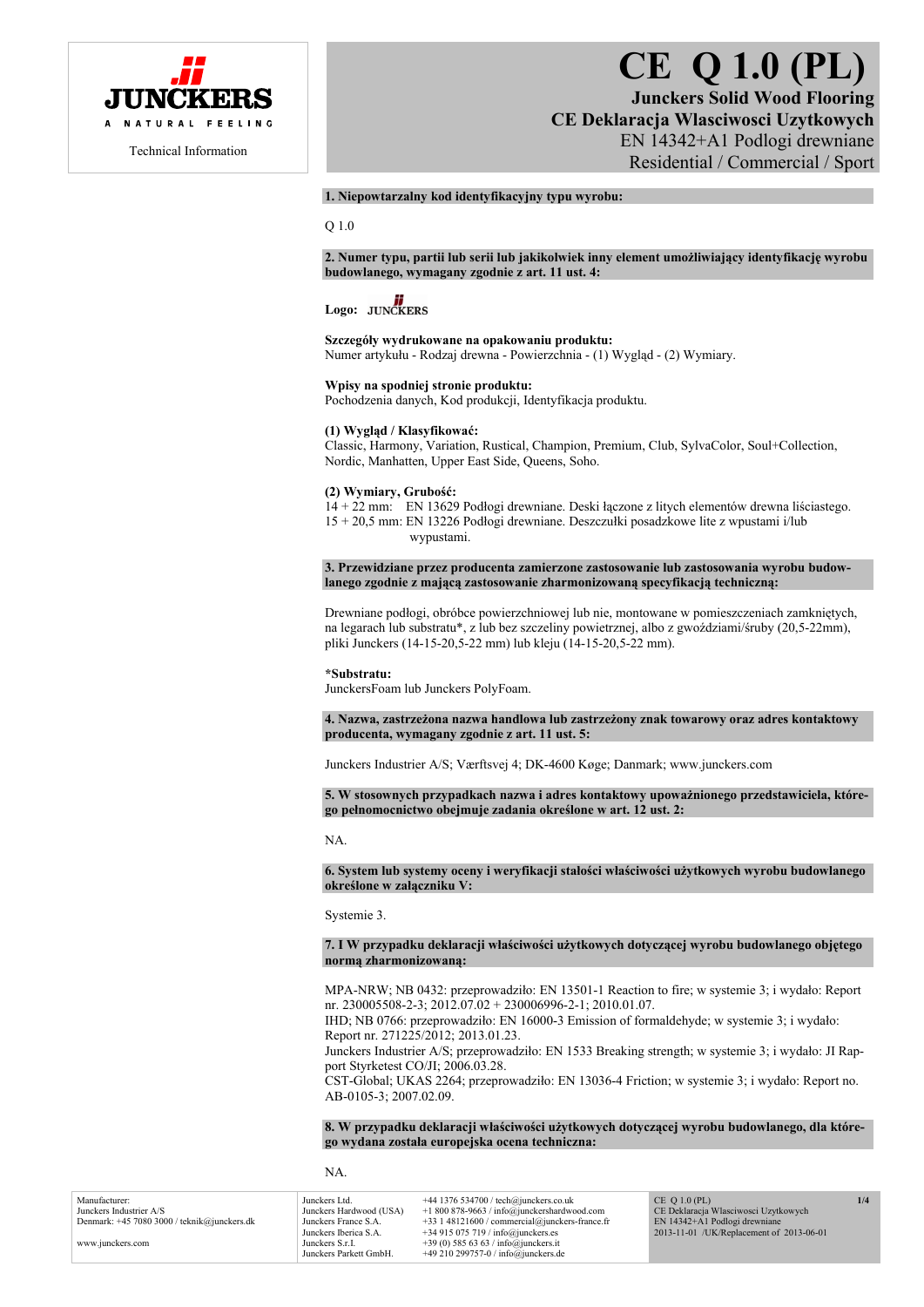

| 9. Deklarowane właściwości użytkowe: |                         |                                               |  |
|--------------------------------------|-------------------------|-----------------------------------------------|--|
| 22 mm - Lakierować:                  |                         |                                               |  |
| Zasadnicze charakterystyki           | Właściwości<br>użytkowe | Zharmonizowana specyfikacja tech-<br>niczna   |  |
| Reaction to fire                     | $Cfl - s1$              | EN 13501-1;                                   |  |
|                                      |                         | NB 0432 Report no. 230005508-2-3;             |  |
|                                      |                         | 2012.07.02                                    |  |
| Emission of formaldehyde             | E1                      | EN 16000-3;                                   |  |
|                                      |                         | NB 0766 Report nr. 271225/2012;               |  |
|                                      |                         | 2013.01.23                                    |  |
| <b>Breaking Strength</b>             | 3500 N; 600 mm          | EN 1533:                                      |  |
|                                      |                         | Junckers Industrier A/S                       |  |
|                                      |                         | Rapport Styrketest/CO/JI; 2006.03.28          |  |
| Slipperiness                         | 88                      | EN 13036-4;                                   |  |
|                                      |                         | CST-Global; UKAS 2264;                        |  |
|                                      |                         | Report no. AB-0105-3; 2007.02.09              |  |
| Thermal Conductivity, $\lambda$      | $0,17$ W/m K            | EN 14342+A1; Table 2. Solid wood              |  |
| <b>Biological Durability</b>         | Class 1                 | EN 335-2; Table 1                             |  |
| 22 mm - Olejek:                      |                         |                                               |  |
| Zasadnicze charakterystyki           | Właściwości             | Zharmonizowana specyfikacja tech-             |  |
|                                      | użytkowe<br>$Cfl - s1$  | niczna                                        |  |
| Reaction to fire                     |                         | EN 13501-1;                                   |  |
|                                      |                         | NB 0432 Report no. 230005508-2-3;             |  |
| Emission of formaldehyde             | E1                      | 2012.07.02<br>EN 16000-3;                     |  |
|                                      |                         | NB 0766 Report nr. 271225/2012;               |  |
|                                      |                         | 2013.01.23                                    |  |
| <b>Breaking Strength</b>             | 3500 N; 600 mm          | EN 1533;                                      |  |
|                                      |                         | Junckers Industrier A/S                       |  |
|                                      |                         | Rapport Styrketest/CO/JI; 2006.03.28          |  |
| Slipperiness                         | <b>NPD</b>              |                                               |  |
| Thermal Conductivity, $\lambda$      | $0,17$ W/m K            | EN 14342+A1; Table 2. Solid wood              |  |
| <b>Biological Durability</b>         | Class 1                 | EN 335-2; Table 1                             |  |
| 22 mm - Nieleczona:                  |                         |                                               |  |
| Zasadnicze charakterystyki           | Właściwości             | Zharmonizowana specyfikacja tech-             |  |
|                                      | użytkowe                | niczna                                        |  |
| Reaction to fire                     | $Dfl - s1$              | EN 13501-1;                                   |  |
|                                      |                         | NB 0432 Report no. 230006996-2-1;             |  |
|                                      |                         | 2010.01.07                                    |  |
| Emission of formaldehyde             | E1                      | EN 16000-3;                                   |  |
|                                      |                         | NB 0766 Report nr. 271225/2012;               |  |
|                                      |                         | 2013.01.23                                    |  |
| <b>Breaking Strength</b>             | 3500 N; 600 mm          | EN 1533;                                      |  |
|                                      |                         | Junckers Industrier A/S                       |  |
|                                      |                         | Rapport Styrketest/CO/JI; 2006.03.28          |  |
| Slipperiness                         | <b>NPD</b>              |                                               |  |
| Thermal Conductivity, $\lambda$      | $0,17$ W/m K            | EN 14342+A1; Table 2. Solid wood              |  |
| <b>Biological Durability</b>         | Class 1                 | EN 335-2; Table 1                             |  |
| 20,5 mm - Lakierować:                |                         |                                               |  |
| Zasadnicze charakterystyki           | Właściwości             | Zharmonizowana specyfikacja tech-             |  |
|                                      | użytkowe                | niczna                                        |  |
| Reaction to fire                     | $Cfl - s1$              | EN 13501-1;                                   |  |
|                                      |                         | NB 0432 Report no. 230005508-2-3;             |  |
|                                      |                         | 2012.07.02                                    |  |
| Emission of formaldehyde             | E1                      | EN 16000-3;                                   |  |
|                                      |                         | NB 0766 Report nr. 271225/2012;<br>2013.01.23 |  |
| <b>Breaking Strength</b>             | 3500 N; 500 mm          | EN 1533;                                      |  |
|                                      |                         | Junckers Industrier A/S                       |  |
|                                      |                         | Rapport Styrketest/CO/JI; 2006.03.28          |  |
| Slipperiness                         | 88                      | EN 13036-4;                                   |  |
|                                      |                         | CST-Global; UKAS 2264;                        |  |
|                                      |                         | Report no. AB-0105-3; 2007.02.09              |  |
| Thermal Conductivity, $\lambda$      | $0,17$ W/m K            | EN 14342+A1; Table 2. Solid wood              |  |
| <b>Biological Durability</b>         | Class 1                 | EN 335-2; Table 1                             |  |
|                                      |                         |                                               |  |

Manufacturer: Junckers Industrier A/S Denmark: +45 7080 3000 / teknik@junckers.dk www.junckers.com

Junckers Ltd.  $+44$  1376 534700 / tech@junckers co.uk<br>Junckers Hardwood (USA)  $+18008789.63$  / info@junckershardwood.com<br>Junckers France S.A.  $+33$  148121600 / commercial@junckers-france.fr<br>Junckers Berica S.A.  $+34915075$ 

CE Q 1.0 (PL) CE Deklaracja Wlasciwosci Uzytkowych EN 14342+A1 Podlogi drewniane 2013-11-01 /UK/Replacement of 2013-06-01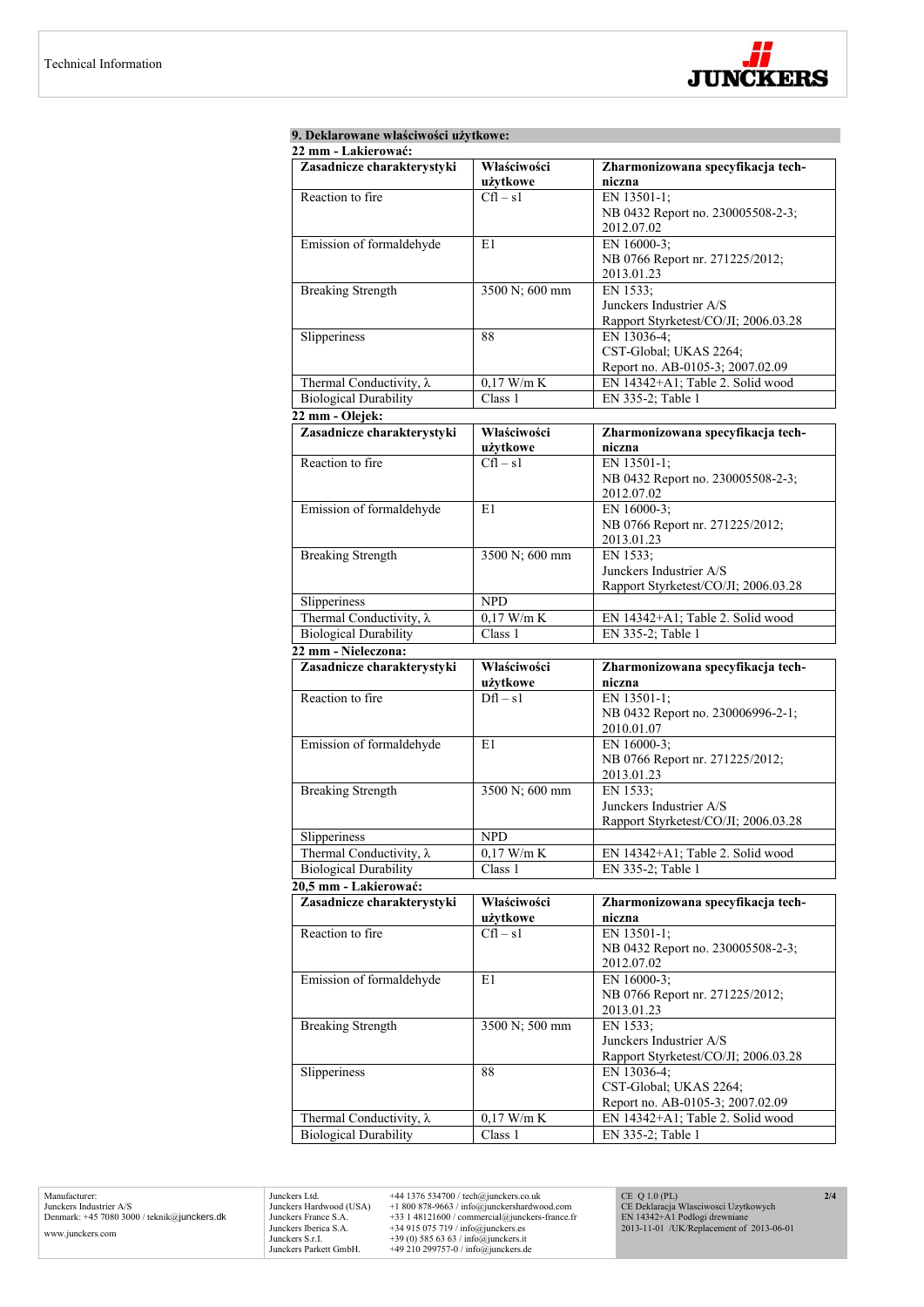

# **9. Deklarowane właściwości użytkowe - dalszy:**

#### **20,5 mm - Olejek:**

| Zasadnicze charakterystyki      | Właściwości    | Zharmonizowana specyfikacja tech-    |
|---------------------------------|----------------|--------------------------------------|
|                                 | użytkowe       | niczna                               |
| Reaction to fire.               | $Cfl - s1$     | EN 13501-1;                          |
|                                 |                | NB 0432 Report no. 230005508-2-3;    |
|                                 |                | 2012.07.02                           |
| Emission of formaldehyde        | E1             | EN 16000-3;                          |
|                                 |                | NB 0766 Report nr. 271225/2012;      |
|                                 |                | 2013.01.23                           |
| <b>Breaking Strength</b>        | 3500 N; 500 mm | EN 1533:                             |
|                                 |                | Junckers Industrier A/S              |
|                                 |                | Rapport Styrketest/CO/JI: 2006.03.28 |
| Slipperiness                    | <b>NPD</b>     |                                      |
| Thermal Conductivity, $\lambda$ | $0,17$ W/m K   | EN 14342+A1; Table 2. Solid wood     |
| <b>Biological Durability</b>    | Class 1        | EN 335-2; Table 1                    |

# **20,5 mm - Nieleczona:**

| Zasadnicze charakterystyki      | Właściwości    | Zharmonizowana specyfikacja tech-    |
|---------------------------------|----------------|--------------------------------------|
|                                 | użytkowe       | niczna                               |
| Reaction to fire.               | $Dfl - s1$     | EN $13501-1$ ;                       |
|                                 |                | NB 0432 Report no. 230006996-2-1;    |
|                                 |                | 2010.01.07                           |
| Emission of formaldehyde        | E1             | EN 16000-3;                          |
|                                 |                | NB 0766 Report nr. 271225/2012;      |
|                                 |                | 2013.01.23                           |
| <b>Breaking Strength</b>        | 3500 N; 500 mm | EN 1533:                             |
|                                 |                | Junckers Industrier A/S              |
|                                 |                | Rapport Styrketest/CO/JI; 2006.03.28 |
| Slipperiness                    | <b>NPD</b>     |                                      |
| Thermal Conductivity, $\lambda$ | $0.17$ W/m K   | EN 14342+A1; Table 2. Solid wood     |
| <b>Biological Durability</b>    | Class 1        | EN 335-2; Table 1                    |

#### **14 + 15 mm - Lakierować:**

| Zasadnicze charakterystyki      | Właściwości  | Zharmonizowana specyfikacja tech- |
|---------------------------------|--------------|-----------------------------------|
|                                 | użytkowe     | niczna                            |
| Reaction to fire.               | $Cfl - s1$   | EN 13501-1:                       |
|                                 |              | NB 0432 Report no. 230005508-2-3; |
|                                 |              | 2012.07.02                        |
| Emission of formaldehyde        | E1           | EN $16000-3$ ;                    |
|                                 |              | NB 0766 Report nr. 271225/2012;   |
|                                 |              | 2013.01.23                        |
| <b>Breaking Strength</b>        | <b>NPD</b>   |                                   |
| Slipperiness                    | 88           | EN 13036-4;                       |
|                                 |              | CST-Global; UKAS 2264;            |
|                                 |              | Report no. AB-0105-3; 2007.02.09  |
| Thermal Conductivity, $\lambda$ | $0.17$ W/m K | EN 14342+A1; Table 2. Solid wood  |
| <b>Biological Durability</b>    | Class 1      | EN 335-2; Table 1                 |

# **14 + 15 mm - Olejek:**

| Zasadnicze charakterystyki      | Właściwości<br>użytkowe | Zharmonizowana specyfikacja tech-<br>niczna                       |
|---------------------------------|-------------------------|-------------------------------------------------------------------|
| Reaction to fire.               | $Cfl - s1$              | EN $13501-1$ ;<br>NB 0432 Report no. 230005508-2-3;<br>2012.07.02 |
| Emission of formaldehyde        | E1                      | EN 16000-3:<br>NB 0766 Report nr. 271225/2012;<br>2013.01.23      |
| <b>Breaking Strength</b>        | <b>NPD</b>              |                                                                   |
| <b>Slipperiness</b>             | <b>NPD</b>              |                                                                   |
| Thermal Conductivity, $\lambda$ | $0.17$ W/m K            | EN 14342+A1; Table 2. Solid wood                                  |
| <b>Biological Durability</b>    | Class 1                 | EN 335-2; Table 1                                                 |

Junckers Ltd.  $+44$  1376 534700 / tech@junckers.co.uk<br>Junckers Hardwood (USA)  $+18008789.63$  / info@junckershardwood.com<br>Junckers France S.A.  $+33$  148121600 / commercial@junckers-france.fr<br>Junckers Berica S.A.  $+34915075$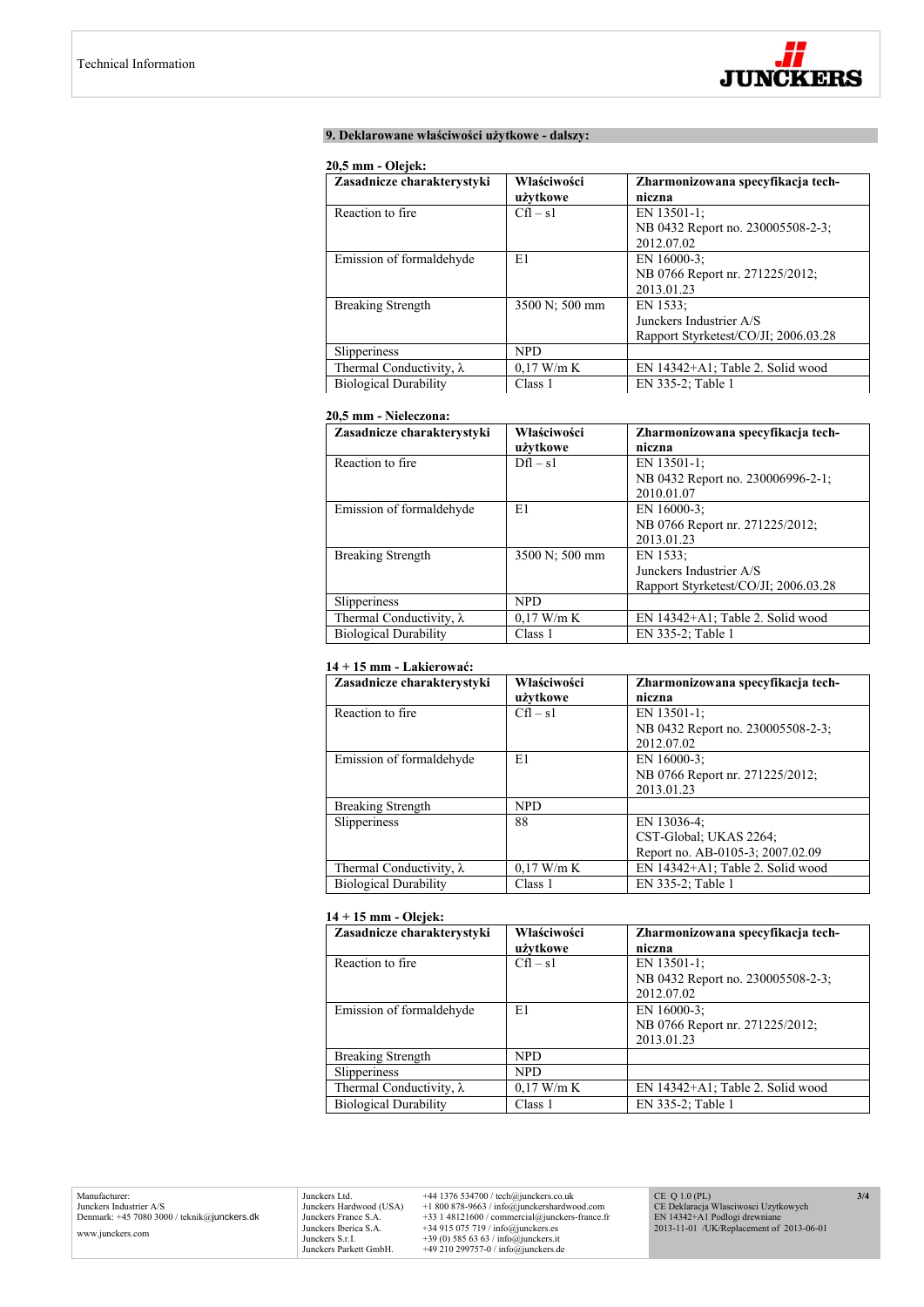

# **9. Deklarowane właściwości użytkowe - dalszy:**

# **14 + 15 mm - Nieleczona:**

| Zasadnicze charakterystyki      | Właściwości  | Zharmonizowana specyfikacja tech- |
|---------------------------------|--------------|-----------------------------------|
|                                 | użytkowe     | niczna                            |
| Reaction to fire.               | $Dfl - s1$   | EN 13501-1;                       |
|                                 |              | NB 0432 Report no. 230006996-2-1; |
|                                 |              | 2010.01.07                        |
| Emission of formaldehyde        | E1           | EN 16000-3:                       |
|                                 |              | NB 0766 Report nr. 271225/2012;   |
|                                 |              | 2013.01.23                        |
| Breaking Strength               | <b>NPD</b>   |                                   |
| Slipperiness                    | <b>NPD</b>   |                                   |
| Thermal Conductivity, $\lambda$ | $0.17$ W/m K | EN 14342+A1; Table 2. Solid wood  |
| <b>Biological Durability</b>    | Class 1      | EN 335-2; Table 1                 |

# 10. Właściwości użytkowe wyrobu określone w pkt 1 i 2 są zgodne z właściwościami użytkowymi **deklarowanymi w pkt 9.**

Niniejsza deklaracja właściwości użytkowych wydana zostaje na wyłączną odpowiedzialność producenta określonego w pkt 4. W imieniu producenta podpisał:

Carsten Chabert, Managing Director CEO Køge 2013.11.01

Junckers Ltd. +44 1376 534700 / tech@junckers.co.uk<br>Junckers Hardwood (USA) +1 800 878-9663 / info@junckershardwc Junckers Hardwood (USA) +1 800 878-9663 / info@junckershardwood.com<br>Junckers Iberica S.A. +33 1 48121600 / commercial@junckers-france.fr<br>Junckers Iberica S.A. +34 915 075 719 / info@junckers.est<br>Junckers S.r.I. +39 (0) 585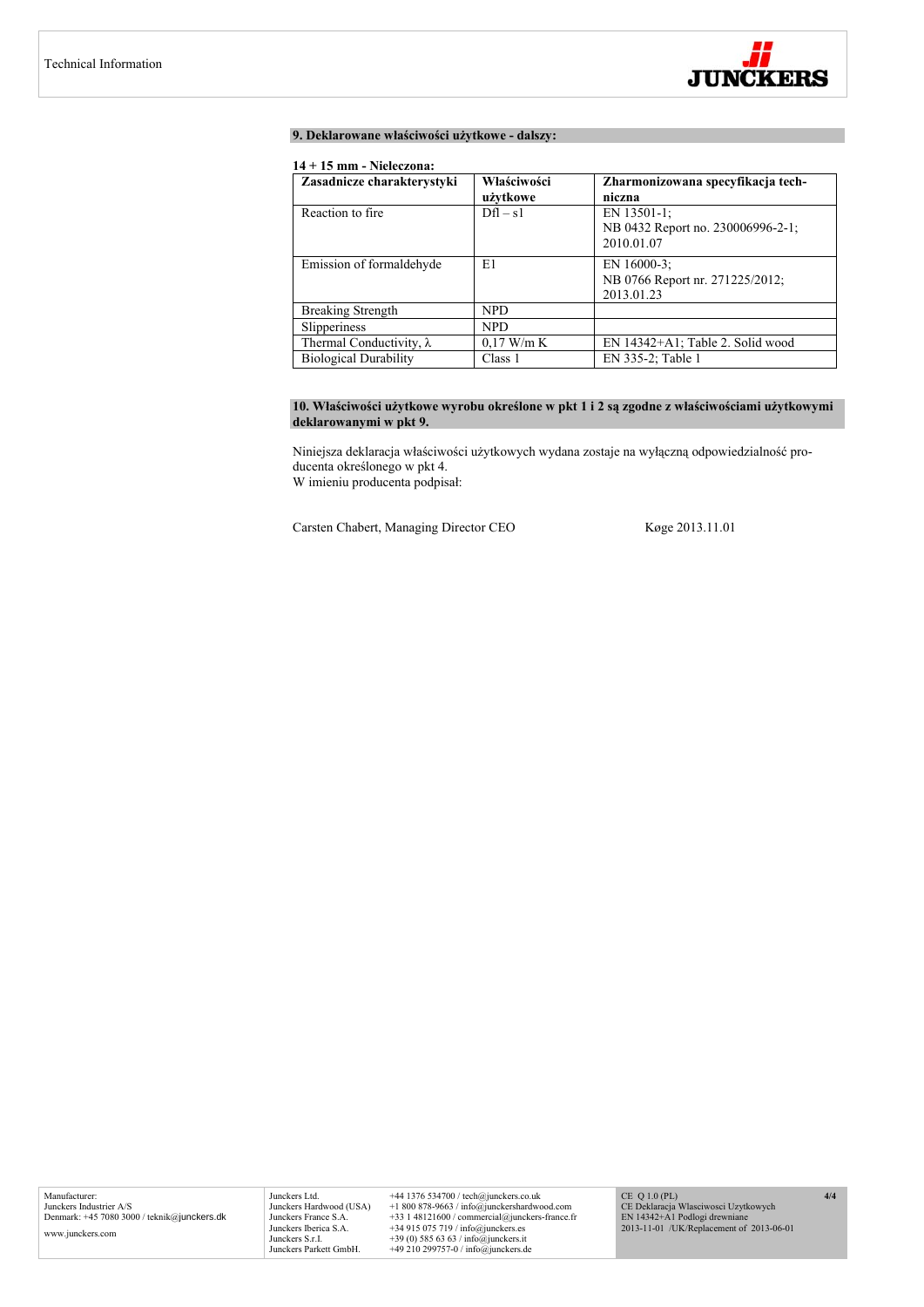

# **CE Q 1.0 (PT)**

**Junckers Solid Wood Flooring CE Declaracão de Desempenho**  EN 14342+A1 Pavimentos de madeira Residential / Commercial / Sport

# **1. Código de identificação único do produto-tipo:**

Q 1.0

**2. Número do tipo, do lote ou da série, ou quaisquer outros elementos que permitam a identificação do produto de construção, nos termos do n.o 4 do artigo 11.o:** 

# Logo: **JUNCKERS**

#### **Detalhes impresso na embalagem do produto:**

N º artigo - Espécie de madeira - Superfície - (1) Aspecto - (2) Dimensões.

#### **Inscrições no parte inferior do produto:**

Dados de origem, Código de produção, Identificação de de produto.

#### **(1) Aspecto/Categoria:**

Classic, Harmony, Variation, Rustical, Champion, Premium, Club, SylvaColor, Soul+Collection, Nordic, Manhatten, Upper East Side, Queens, Soho.

# **(2) Dimensões, espessura:**

14 + 22 mm: EN 13629 Pavimentos de madeira - Solid pré-montados hardwood bordo - com a superfície de revestimento e com ou sem ar fosso embaixo.

15 + 20.5 mm: EN 13226 Pavimentos de madeira - Sólidos parqué elementos com ranhuras e / ou Lábios - com a superfície de revestimento e com ou sem ar fosso embaixo.

#### **3. Utilização ou utilizações previstas do produto de construção, de acordo com a especificação técnica harmonizada aplicável, tal como previsto pelo fabricante:**

Pisos de madeira, a superfície tratada ou não, montado dentro de casa, em vigas ou substrato\*, com ou sem uma caixa de ar, tanto com pregos/parafusos (20,5-22mm), Junckers Clips (14-15-20,5-22 mm) ou colas (14-15-20,5-22 mm).

#### **\*Substrato:**

JunckersFoam ou Junckers PolyFoam.

#### **4. Nome, designação comercial ou marca comercial registada e endereço de contacto do fabricante, nos termos do n.o 5 do artigo 11.o:**

Junckers Industrier A/S; Værftsvej 4; DK-4600 Køge; Danmark; www.junckers.com

**5. Se aplicável, nome e endereço de contacto do mandatário cujo mandato abrange os actos especificados no n.o 2 do artigo 12.o:** 

NA.

**6. Sistema ou sistemas de avaliação e verificação da regularidade do desempenho do produto de construção tal como previsto no anexo V:** 

Sistema 3.

#### **7. No caso de uma declaração de desempenho relativa a um produto de construção abrangido por uma norma harmonizada:**

MPA-NRW; NB 0432: realizou: EN 13501-1 Reaction to fire; no âmbito do sistema 3; e emitiu: Report nr. 230005508-2-3; 2012.07.02 + 230006996-2-1; 2010.01.07.

IHD; NB 0766: realizou: EN 16000-3 Emission of formaldehyde; no âmbito do sistema 3; e emitiu: Report nr. 271225/2012; 2013.01.23.

Junckers Industrier A/S; realizou: EN 1533 Breaking strength; no âmbito do sistema 3; e emitiu: JI Rapport Styrketest CO/JI; 2006.03.28.

CST-Global; UKAS 2264; realizou: CEN/TS 15676 Slip Resistance; no âmbito do sistema 3; e emitiu: Report no. AB-0105-3; 2007.02.09.

**8. No caso de uma declaração de desempenho relativa a um produto de construção para o qual tenha sido emitida uma Avaliação Técnica Europeia:** 

NA.

| Manufacturer:                                      | Junckers Ltd.           | $+44$ 1376 534700 / tech@junckers.co.uk          | $CE$ O 1.0 (PT)                          | 1/4 |
|----------------------------------------------------|-------------------------|--------------------------------------------------|------------------------------------------|-----|
| Junckers Industrier A/S                            | Junckers Hardwood (USA) | $+1800878-9663$ / info@junckershardwood.com      | CE Declaração de Desempenho              |     |
| Denmark: +45 70 80 3000 / teknik@junckers.dk       | Junckers France S.A.    | $+33$ 1 48121600 / commercial@junckers-france.fr | EN 14342+A1 Pavimentos de madeira        |     |
| Export Dept.: $+45\,56673705$ / export@junckers.dk | Junckers Iberica S.A.   | $+34915075719/$ info@junckers.es                 | 2013-11-01 /UK/Replacement of 2013-06-01 |     |
|                                                    | Junckers S.r.I.         | +39 (0) 585 63 63 / info@junckers.it             |                                          |     |
| www.junckers.com                                   | Junckers Parkett GmbH.  | +49 210 299757-0 / info@junckers.de              |                                          |     |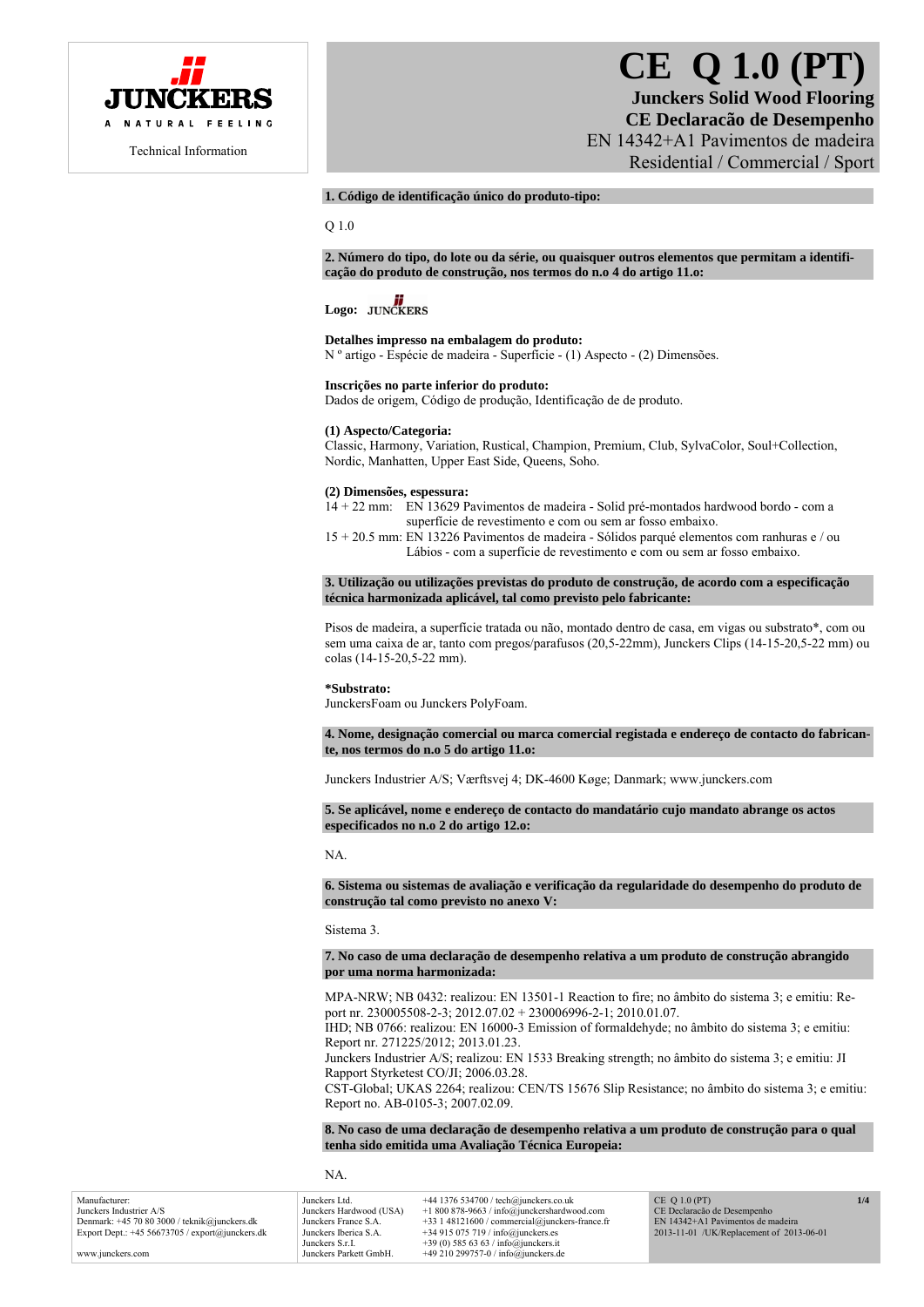

# **9. Desempenho declarado:**

# **22 mm - Laçar:**

| Características essenciais      | Desempenho     | Especificações técnicas harmonizadas |
|---------------------------------|----------------|--------------------------------------|
| Reaction to fire.               | $Cfl - s1$     | EN 13501-1:                          |
|                                 |                | NB 0432 Report no. 230005508-2-3;    |
|                                 |                | 2012.07.02                           |
| Emission of formaldehyde        | E1             | EN $16000-3$ ;                       |
|                                 |                | NB 0766 Report nr. 271225/2012;      |
|                                 |                | 2013.01.23                           |
| <b>Breaking Strength</b>        | 3500 N; 600 mm | EN 1533;                             |
|                                 |                | Junckers Industrier A/S              |
|                                 |                | Rapport Styrketest/CO/JI; 2006.03.28 |
| Slipperiness                    | 88             | EN 13036-4:                          |
|                                 |                | CST-Global; UKAS 2264;               |
|                                 |                | Report no. AB-0105-3; 2007.02.09     |
| Thermal Conductivity, $\lambda$ | $0.17$ W/m K   | EN 14342+A1; Table 2. Solid wood     |
| <b>Biological Durability</b>    | Class 1        | EN 335-2; Table 1                    |

## **22 mm - Azeitar:**

| Características essenciais      | Desempenho     | Especificações técnicas harmonizadas |
|---------------------------------|----------------|--------------------------------------|
| Reaction to fire.               | $Cfl - s1$     | EN 13501-1;                          |
|                                 |                | NB 0432 Report no. 230005508-2-3;    |
|                                 |                | 2012.07.02                           |
| Emission of formaldehyde        | E1             | EN 16000-3;                          |
|                                 |                | NB 0766 Report nr. 271225/2012;      |
|                                 |                | 2013.01.23                           |
| <b>Breaking Strength</b>        | 3500 N; 600 mm | EN 1533;                             |
|                                 |                | Junckers Industrier A/S              |
|                                 |                | Rapport Styrketest/CO/JI; 2006.03.28 |
| Slipperiness                    | <b>NPD</b>     |                                      |
| Thermal Conductivity, $\lambda$ | $0.17$ W/m K   | EN 14342+A1; Table 2. Solid wood     |
| <b>Biological Durability</b>    | Class 1        | EN 335-2; Table 1                    |

#### **22 mm - Não tratada:**

| Características essenciais      | Desempenho     | Especificações técnicas harmonizadas |
|---------------------------------|----------------|--------------------------------------|
| Reaction to fire.               | $Dfl - s1$     | EN 13501-1;                          |
|                                 |                | NB 0432 Report no. 230006996-2-1;    |
|                                 |                | 2010.01.07                           |
| Emission of formaldehyde        | E1             | EN 16000-3;                          |
|                                 |                | NB 0766 Report nr. 271225/2012;      |
|                                 |                | 2013.01.23                           |
| <b>Breaking Strength</b>        | 3500 N; 600 mm | EN 1533:                             |
|                                 |                | Junckers Industrier A/S              |
|                                 |                | Rapport Styrketest/CO/JI; 2006.03.28 |
| Slipperiness                    | <b>NPD</b>     |                                      |
| Thermal Conductivity, $\lambda$ | $0.17$ W/m K   | EN 14342+A1; Table 2. Solid wood     |
| <b>Biological Durability</b>    | Class 1        | EN 335-2; Table 1                    |

#### **20,5 mm - Laçar:**

| Características essenciais      | Desempenho     | Especificações técnicas harmonizadas |
|---------------------------------|----------------|--------------------------------------|
| Reaction to fire.               | $Cfl - s1$     | EN 13501-1;                          |
|                                 |                | NB 0432 Report no. 230005508-2-3;    |
|                                 |                | 2012.07.02                           |
| Emission of formaldehyde        | E1             | EN 16000-3;                          |
|                                 |                | NB 0766 Report nr. 271225/2012;      |
|                                 |                | 2013.01.23                           |
| <b>Breaking Strength</b>        | 3500 N; 500 mm | EN 1533:                             |
|                                 |                | Junckers Industrier A/S              |
|                                 |                | Rapport Styrketest/CO/JI; 2006.03.28 |
| Slipperiness                    | 88             | EN 13036-4;                          |
|                                 |                | CST-Global; UKAS 2264;               |
|                                 |                | Report no. AB-0105-3; 2007.02.09     |
| Thermal Conductivity, $\lambda$ | $0.17$ W/m K   | EN 14342+A1; Table 2. Solid wood     |
| <b>Biological Durability</b>    | Class 1        | EN 335-2; Table 1                    |

Manufacturer: Junckers Industrier A/S Denmark: +45 70 80 3000 / teknik@junckers.dk Export Dept.: +45 56673705 / export@junckers.dk www.junckers.com

Junckers Ltd. +44 1376 534700 / tech@junckers.co.uk<br>Junckers Hardwood (USA) +1 800 878-9663 / info@junckershardwo<br>Junckers France S.A. +33 1 48121600 / commercial@junckers.<br>Junckers Iberica S.A. +34 915 075 719 / info@junc Junckers Hardwood (USA) +1 800 878-9663 / info@junckershardwood.com<br>Junckers Iberica S.A. +33 1 48121600 / commercial@junckers-france.fr<br>Junckers Iberica S.A. +34 915 075 719 / info@junckers.est<br>Junckers S.r.I. +39 (0) 585

CE Q 1.0 (PT) CE Declaracão de Desempenho EN 14342+A1 Pavimentos de madeira 2013-11-01 /UK/Replacement of 2013-06-01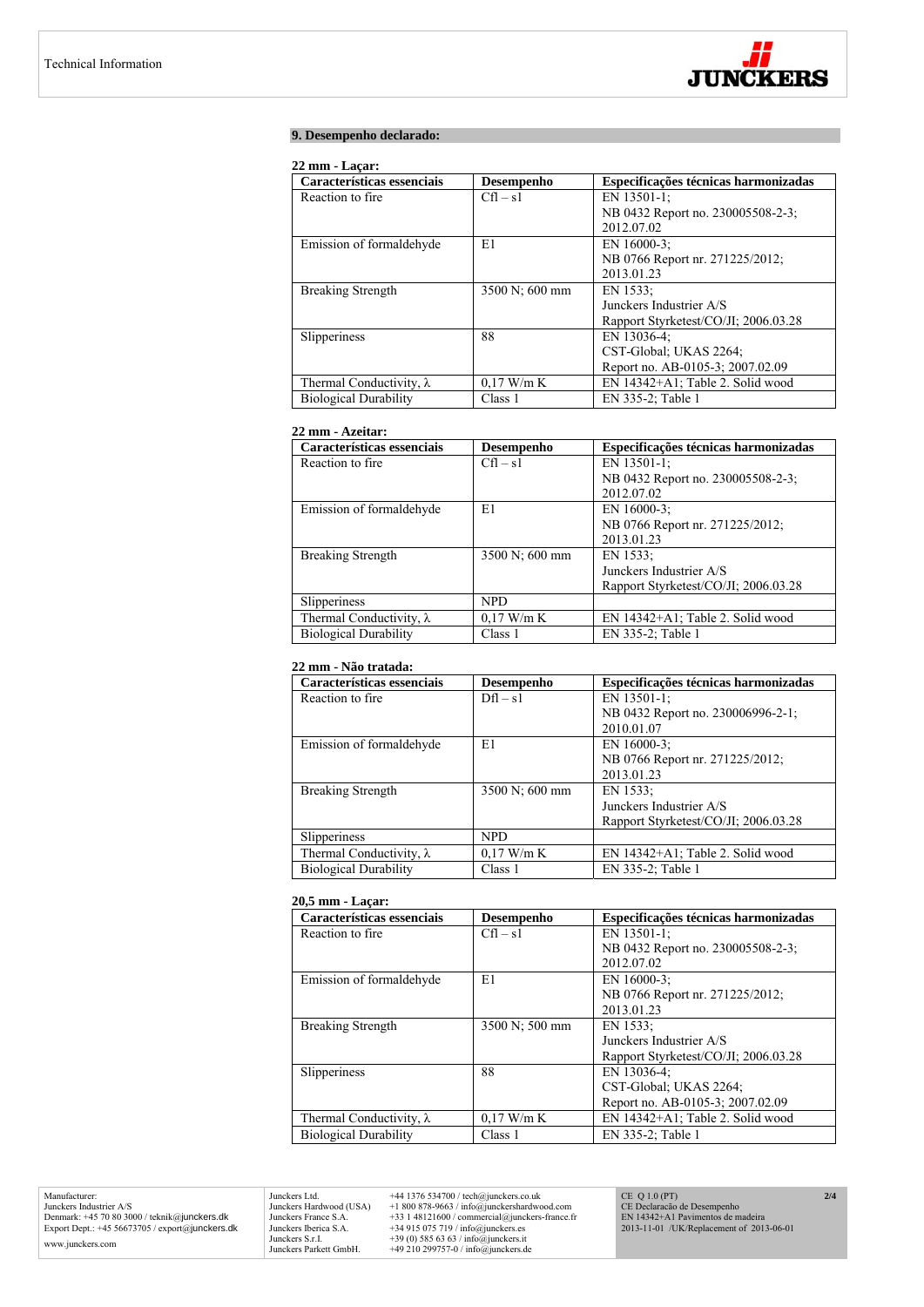

## **9. Desempenho declarado - contínuo:**

#### **20,5 mm - Azeitar:**

| Características essenciais      | Desempenho     | Especificações técnicas harmonizadas |
|---------------------------------|----------------|--------------------------------------|
| Reaction to fire.               | $Cfl - s1$     | EN 13501-1;                          |
|                                 |                | NB 0432 Report no. 230005508-2-3;    |
|                                 |                | 2012.07.02                           |
| Emission of formaldehyde        | E1             | EN 16000-3:                          |
|                                 |                | NB 0766 Report nr. 271225/2012;      |
|                                 |                | 2013.01.23                           |
| <b>Breaking Strength</b>        | 3500 N; 500 mm | EN 1533:                             |
|                                 |                | Junckers Industrier A/S              |
|                                 |                | Rapport Styrketest/CO/JI: 2006.03.28 |
| Slipperiness                    | NPD.           |                                      |
| Thermal Conductivity, $\lambda$ | $0.17$ W/m K   | EN 14342+A1; Table 2. Solid wood     |
| <b>Biological Durability</b>    | Class 1        | EN 335-2; Table 1                    |

# **20,5 mm - Não tratada:**

| Características essenciais      | Desempenho     | Especificações técnicas harmonizadas |
|---------------------------------|----------------|--------------------------------------|
| Reaction to fire.               | $Dfl - s1$     | EN 13501-1;                          |
|                                 |                | NB 0432 Report no. 230006996-2-1;    |
|                                 |                | 2010.01.07                           |
| Emission of formaldehyde        | E1             | EN 16000-3:                          |
|                                 |                | NB 0766 Report nr. 271225/2012;      |
|                                 |                | 2013.01.23                           |
| <b>Breaking Strength</b>        | 3500 N; 500 mm | EN 1533:                             |
|                                 |                | Junckers Industrier A/S              |
|                                 |                | Rapport Styrketest/CO/JI; 2006.03.28 |
| Slipperiness                    | <b>NPD</b>     |                                      |
| Thermal Conductivity, $\lambda$ | $0.17$ W/m K   | EN 14342+A1; Table 2. Solid wood     |
| <b>Biological Durability</b>    | Class 1        | EN 335-2; Table 1                    |

# **14 + 15 mm - Laçar:**

| Características essenciais      | Desempenho   | Especificações técnicas harmonizadas |
|---------------------------------|--------------|--------------------------------------|
| Reaction to fire.               | $Cfl - s1$   | EN 13501-1;                          |
|                                 |              | NB 0432 Report no. 230005508-2-3;    |
|                                 |              | 2012.07.02                           |
| Emission of formaldehyde        | E1           | EN 16000-3:                          |
|                                 |              | NB 0766 Report nr. 271225/2012;      |
|                                 |              | 2013.01.23                           |
| <b>Breaking Strength</b>        | <b>NPD</b>   |                                      |
| Slipperiness                    | 88           | EN 13036-4;                          |
|                                 |              | CST-Global; UKAS 2264;               |
|                                 |              | Report no. AB-0105-3; 2007.02.09     |
| Thermal Conductivity, $\lambda$ | $0.17$ W/m K | EN 14342+A1; Table 2. Solid wood     |
| <b>Biological Durability</b>    | Class 1      | EN 335-2; Table 1                    |

## **14 + 15 mm - Azeitar:**

| Características essenciais      | Desempenho   | Especificações técnicas harmonizadas |
|---------------------------------|--------------|--------------------------------------|
| Reaction to fire.               | $Cfl - s1$   | EN 13501-1;                          |
|                                 |              | NB 0432 Report no. 230005508-2-3;    |
|                                 |              | 2012.07.02                           |
| Emission of formaldehyde        | E1           | EN 16000-3:                          |
|                                 |              | NB 0766 Report nr. 271225/2012;      |
|                                 |              | 2013.01.23                           |
| <b>Breaking Strength</b>        | <b>NPD</b>   |                                      |
| Slipperiness                    | <b>NPD</b>   |                                      |
| Thermal Conductivity, $\lambda$ | $0.17$ W/m K | EN 14342+A1; Table 2. Solid wood     |
| <b>Biological Durability</b>    | Class 1      | EN 335-2; Table 1                    |

Junckers Ltd.  $+44$  1376 534700 / tech@junckers.co.uk<br>Junckers Hardwood (USA)  $+18008789.63$  / info@junckershardwood.com<br>Junckers France S.A.  $+33$  148121600 / commercial@junckers-france.fr<br>Junckers Berica S.A.  $+34915075$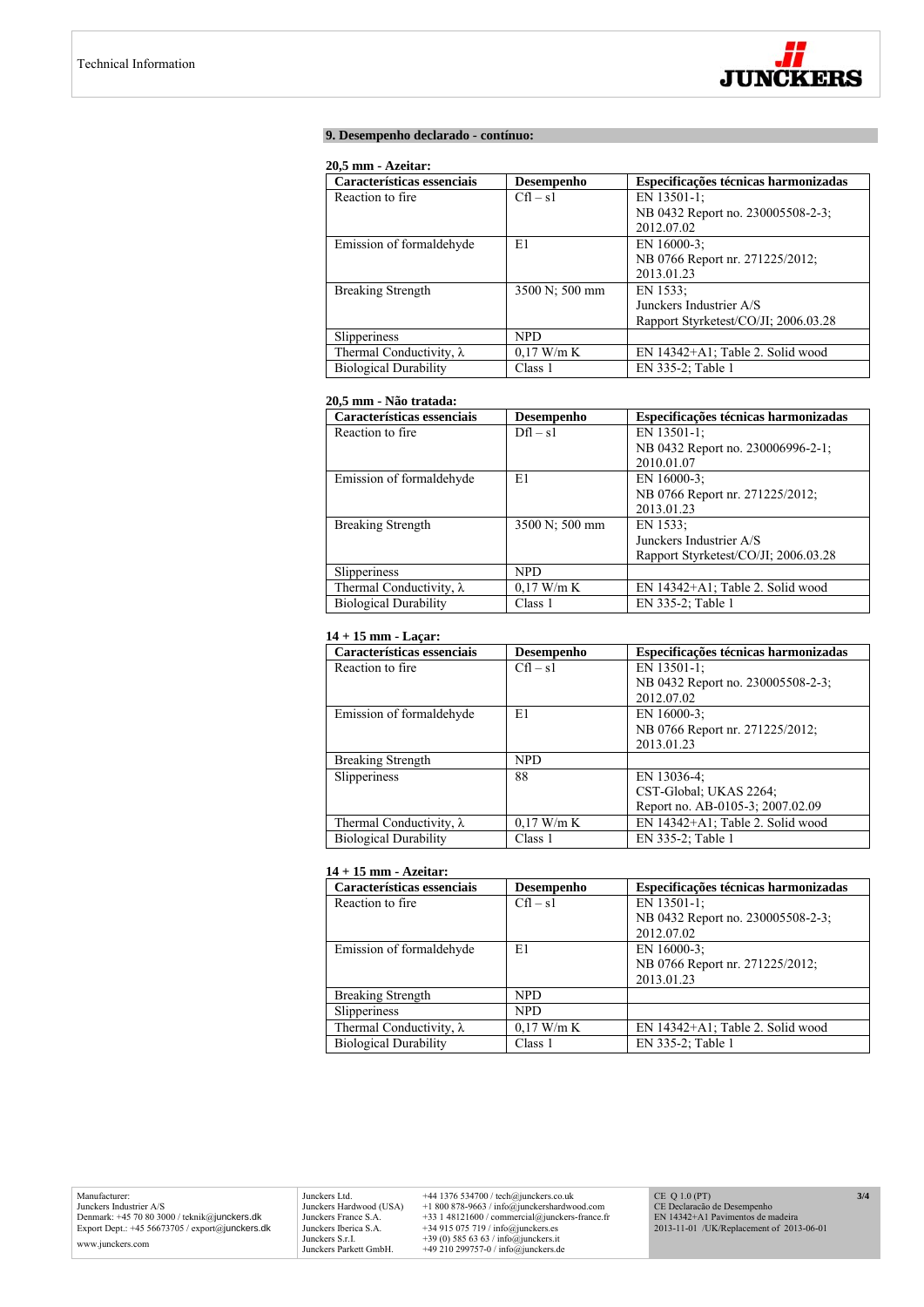

#### **9. Desempenho declarado - contínuo:**

# **14 + 15 mm - Não tratada:**

| Características essenciais      | Desempenho   | Especificações técnicas harmonizadas                           |
|---------------------------------|--------------|----------------------------------------------------------------|
| Reaction to fire.               | $Dfl - s1$   | EN 13501-1;<br>NB 0432 Report no. 230006996-2-1;<br>2010.01.07 |
| Emission of formaldehyde        | E1           | EN 16000-3:<br>NB 0766 Report nr. 271225/2012;<br>2013.01.23   |
| <b>Breaking Strength</b>        | <b>NPD</b>   |                                                                |
| Slipperiness                    | <b>NPD</b>   |                                                                |
| Thermal Conductivity, $\lambda$ | $0.17$ W/m K | EN 14342+A1; Table 2. Solid wood                               |
| <b>Biological Durability</b>    | Class 1      | EN 335-2; Table 1                                              |

# **10. O desempenho do produto identificado nos pontos 1 e 2 é conforme com o desempenho declarado no ponto 9.**

A presente declaração de desempenho é emitida sob a exclusiva responsabilidade do fabricante identificado no ponto 4.

Assinado por e em nome do fabricante por:

Carsten Chabert, Managing Director CEO Køge 2013.11.01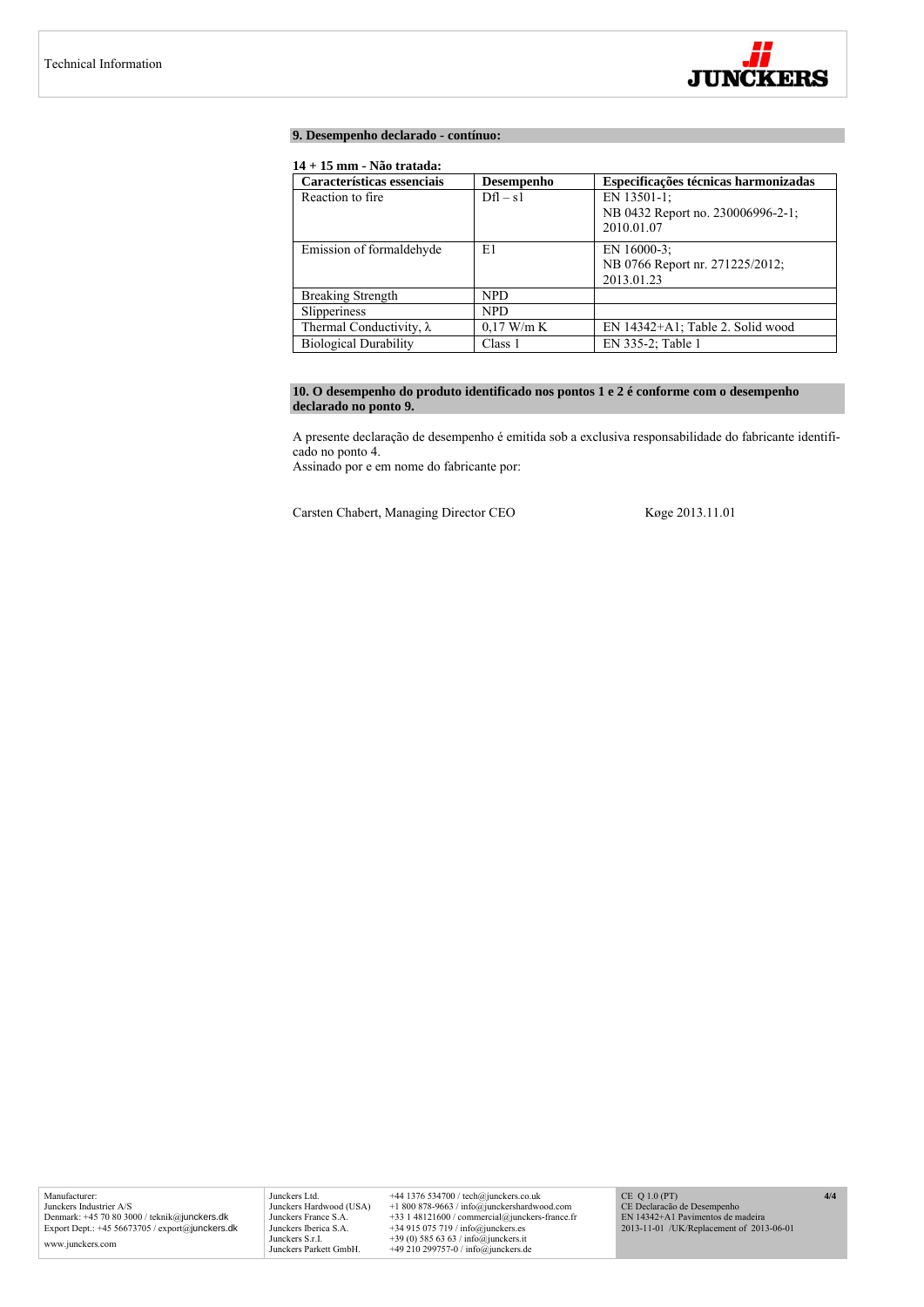

# **CE Q 1.0 (SE) Junckers Solid Wood Flooring CE Prestandadeklaration**  EN 14342+A1 Trägolv Residential / Commercial / Sport

# **1. Produkttypens unika identifikationskod:**

Q 1.0

**2. Typ-, parti- eller serienummer eller någon annan beteckning som möjliggör identifiering av byggprodukter i enlighet med artikel 11.4:** 

# Logo: **JUNCKERS**

# **Detaljer på förpackningen:**

Artikelnummer - Träslag - Yta - (1) Utseende - (2) Dimensioner.

# **Uppgifter tryckt på undersidan av produkt:**

Ursprungsuppgifter, Produktionskod, Produkt identifikation.

# **(1) Utseende /Grade:**

Classic, Harmony, Variation, Rustical, Champion, Premium, Club, SylvaColor, Soul+Collection, Nordic, Manhatten, Upper East Side, Queens, Soho.

#### **(2) Dimensioner, tjocklek:**

14 + 22 mm: EN 13629 Trägolv - Lövträ - Brädor och till element sammansatta brädor. 15 + 20,5 mm: EN 13226 Trägolv - Massiv stavparkett med not och lös eller fast fjäder (normalstora stavar).

**3. Byggproduktens avsedda användning eller användningar i enlighet med den tillämpliga, harmoniserade tekniska specifikationen, såsom förutsett av tillverkaren:** 

Trägolv, ytbehandlat eller obehandlat, monterade inomhus, på reglar eller substrat\*, med eller utan luftspalt, med antingen spik/skruv (20,5-22mm), Junckers Clips (14-15-20,5-22 mm) eller lim (14-15- 20,5-22 mm).

#### **\*Substrat:**

JunckersFoam eller Junckers PolyFoam.

**4. Tillverkarens namn, registrerade företagsnamn eller registrerade varumärke samt kontaktadress enligt vad som krävs i artikel 11.5:** 

Junckers Industrier A/S; Værftsvej 4; DK-4600 Køge; Danmark; www.junckers.com

#### **5. I tillämpliga fall namn och kontaktadress för tillverkarens representant vars mandat omfattar de uppgifter som anges i artikel 12.2:**

NA.

#### **6. Systemet eller systemen för bedömning och fortlöpande kontroll av byggproduktens prestanda enligt bilaga V:**

System 3.

#### **7. För det fall att prestandadeklarationen avser en byggprodukt som omfattas av en harmoniserad standard:**

MPA-NRW; NB 0432: har utfört: EN 13501-1 Reaction to fire; enligt system 3; och har utfärdat: Report nr. 230005508-2-3; 2012.07.02 + 230006996-2-1; 2010.01.07.

IHD; NB 0766: har utfört: EN 16000-3 Emission of formaldehyde; enligt system 3; och har utfärdat: Report nr. 271225/2012; 2013.01.23.

Junckers Industrier A/S; har utfört: EN 1533 Breaking strength; enligt system 3; och har utfärdat: JI Rapport Styrketest CO/JI; 2006.03.28.

CST-Global; UKAS 2264; har utfört: EN 13036-4 Friction; enligt system 3; och har utfärdat: Report no. AB-0105-3; 2007.02.09.

**8. För det fall att prestandadeklarationen avser en byggprodukt för vilken en europeisk teknisk bedömning har utfärdats:** 

NA.

| Manufacturer:                                      | Junckers Ltd.           | $+44$ 1376 534700 / tech@junckers.co.uk          | $CE$ Q 1.0 (SE)                          | 1/4 |
|----------------------------------------------------|-------------------------|--------------------------------------------------|------------------------------------------|-----|
| Junckers Industrier A/S                            | Junckers Hardwood (USA) | $+1800878-9663$ / info@junckershardwood.com      | CE Prestandadeklaration                  |     |
| Denmark: $+45$ 70 80 3000 / teknik@junckers.dk     | Junckers France S.A.    | $+33$ 1 48121600 / commercial@junckers-france.fr | $EN$ 14342+A1 Trägoly                    |     |
| Export Dept.: $+45\,56673705$ / export@junckers.dk | Junckers Iberica S.A.   | $+34915075719$ / info@junckers.es                | 2013-11-01 /UK/Replacement of 2013-06-01 |     |
|                                                    | Junckers S.r.I.         | +39 (0) 585 63 63 / info@junckers.it             |                                          |     |
| www.junckers.com                                   | Junckers Parkett GmbH.  | +49 210 299757-0 / info@junckers.de              |                                          |     |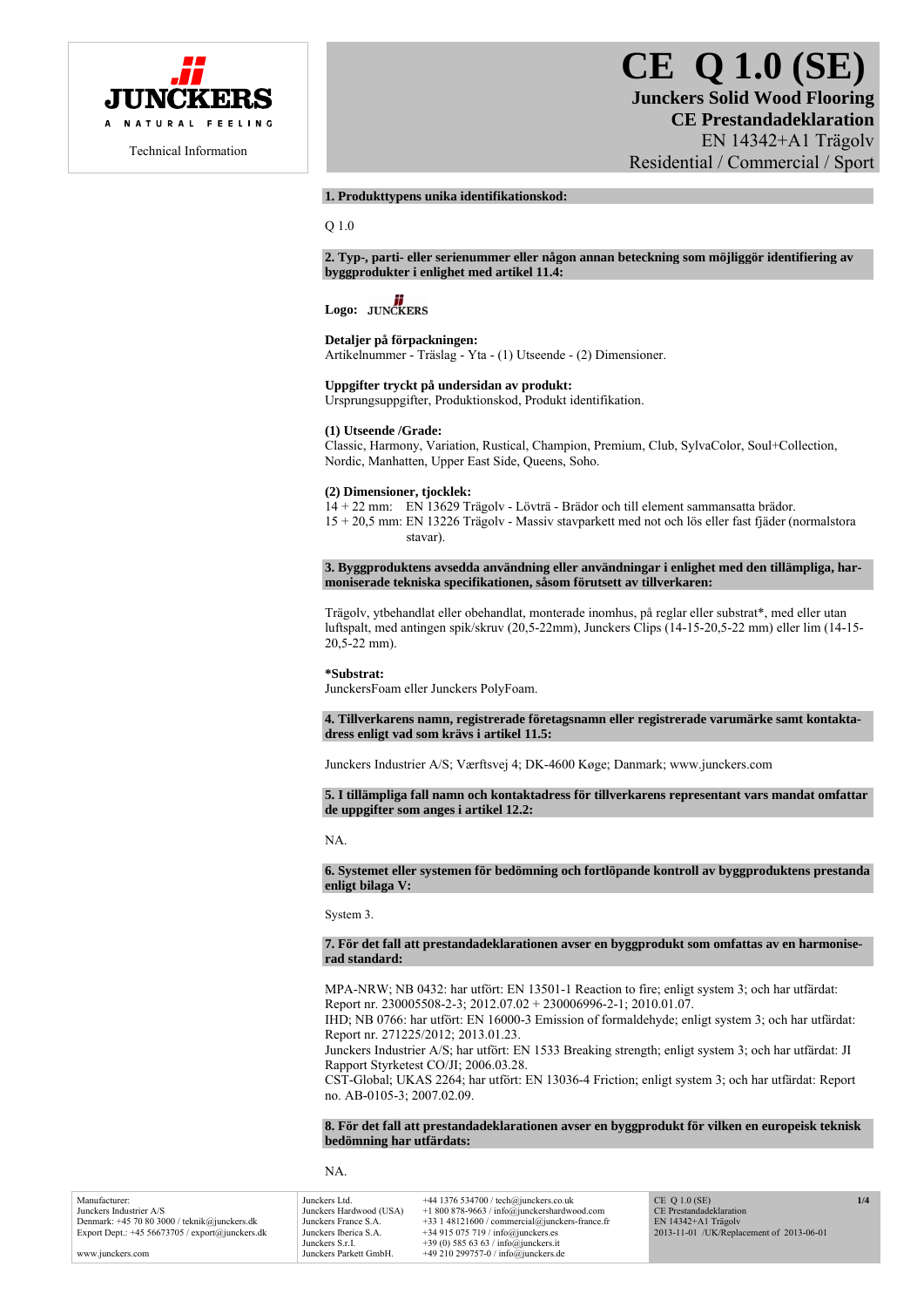

# **9. Angiven prestanda:**

# **22 mm - Lackad:**

| Väsentliga egenskaper           | Prestanda      | Harmoniserad teknisk specifikation   |
|---------------------------------|----------------|--------------------------------------|
| Reaction to fire                | $Cfl - s1$     | EN 13501-1;                          |
|                                 |                | NB 0432 Report no. 230005508-2-3;    |
|                                 |                | 2012.07.02                           |
| Emission of formaldehyde        | E1             | EN 16000-3:                          |
|                                 |                | NB 0766 Report nr. 271225/2012;      |
|                                 |                | 2013.01.23                           |
| <b>Breaking Strength</b>        | 3500 N; 600 mm | EN 1533;                             |
|                                 |                | Junckers Industrier A/S              |
|                                 |                | Rapport Styrketest/CO/JI; 2006.03.28 |
| Slipperiness                    | 88             | EN 13036-4;                          |
|                                 |                | CST-Global; UKAS 2264;               |
|                                 |                | Report no. AB-0105-3; 2007.02.09     |
| Thermal Conductivity, $\lambda$ | $0.17$ W/m K   | EN 14342+A1; Table 2. Solid wood     |
| <b>Biological Durability</b>    | Class 1        | EN 335-2; Table 1                    |

# **22 mm - Oljad:**

| Väsentliga egenskaper           | Prestanda      | Harmoniserad teknisk specifikation   |
|---------------------------------|----------------|--------------------------------------|
| Reaction to fire.               | $Cfl - s1$     | EN 13501-1;                          |
|                                 |                | NB 0432 Report no. 230005508-2-3;    |
|                                 |                | 2012.07.02                           |
| Emission of formaldehyde        | E1             | EN 16000-3;                          |
|                                 |                | NB 0766 Report nr. 271225/2012;      |
|                                 |                | 2013.01.23                           |
| <b>Breaking Strength</b>        | 3500 N; 600 mm | EN 1533;                             |
|                                 |                | Junckers Industrier A/S              |
|                                 |                | Rapport Styrketest/CO/JI; 2006.03.28 |
| Slipperiness                    | <b>NPD</b>     |                                      |
| Thermal Conductivity, $\lambda$ | $0.17$ W/m K   | EN 14342+A1; Table 2. Solid wood     |
| <b>Biological Durability</b>    | Class 1        | EN 335-2; Table 1                    |

# **22 mm - Obehandlad:**

| Väsentliga egenskaper           | Prestanda      | Harmoniserad teknisk specifikation   |
|---------------------------------|----------------|--------------------------------------|
| Reaction to fire.               | $Dfl - s1$     | EN 13501-1;                          |
|                                 |                | NB 0432 Report no. 230006996-2-1;    |
|                                 |                | 2010.01.07                           |
| Emission of formaldehyde        | E1             | EN 16000-3;                          |
|                                 |                | NB 0766 Report nr. 271225/2012;      |
|                                 |                | 2013.01.23                           |
| <b>Breaking Strength</b>        | 3500 N; 600 mm | EN 1533:                             |
|                                 |                | Junckers Industrier A/S              |
|                                 |                | Rapport Styrketest/CO/JI; 2006.03.28 |
| Slipperiness                    | <b>NPD</b>     |                                      |
| Thermal Conductivity, $\lambda$ | $0.17$ W/m K   | EN 14342+A1; Table 2. Solid wood     |
| <b>Biological Durability</b>    | Class 1        | EN 335-2; Table 1                    |

#### **20,5 mm - Lackad:**

| Väsentliga egenskaper           | Prestanda      | Harmoniserad teknisk specifikation   |
|---------------------------------|----------------|--------------------------------------|
| Reaction to fire.               | $Cfl - s1$     | EN 13501-1;                          |
|                                 |                | NB 0432 Report no. 230005508-2-3;    |
|                                 |                | 2012.07.02                           |
| Emission of formaldehyde        | E1             | EN 16000-3;                          |
|                                 |                | NB 0766 Report nr. 271225/2012;      |
|                                 |                | 2013.01.23                           |
| <b>Breaking Strength</b>        | 3500 N; 500 mm | EN 1533:                             |
|                                 |                | Junckers Industrier A/S              |
|                                 |                | Rapport Styrketest/CO/JI; 2006.03.28 |
| Slipperiness                    | 88             | EN 13036-4;                          |
|                                 |                | CST-Global; UKAS 2264;               |
|                                 |                | Report no. AB-0105-3; 2007.02.09     |
| Thermal Conductivity, $\lambda$ | $0.17$ W/m K   | EN 14342+A1; Table 2. Solid wood     |
| <b>Biological Durability</b>    | Class 1        | EN 335-2; Table 1                    |

Manufacturer: Junckers Industrier A/S Denmark: +45 70 80 3000 / teknik@junckers.dk Export Dept.: +45 56673705 / export@junckers.dk www.junckers.com

Junckers Ltd. +44 1376 534700 / tech@junckers.co.uk<br>Junckers Hardwood (USA) +1 800 878-9663 / info@junckershardword<br>Junckers France S.A. +33 1 48121600 / commercial@junckers.<br>Junckers Iberica S.A. +34 915 075 719 / info@ju Junckers Hardwood (USA) +1 800 878-9663 / info@junckershardwood.com<br>Junckers Iberica S.A. +33 1 48121600 / commercial@junckers-france.fr<br>Junckers Iberica S.A. +34 915 075 719 / info@junckers.est<br>Junckers S.r.I. +39 (0) 585

CE Q 1.0 (SE) CE Prestandadeklaration EN 14342+A1 Trägolv 2013-11-01 /UK/Replacement of 2013-06-01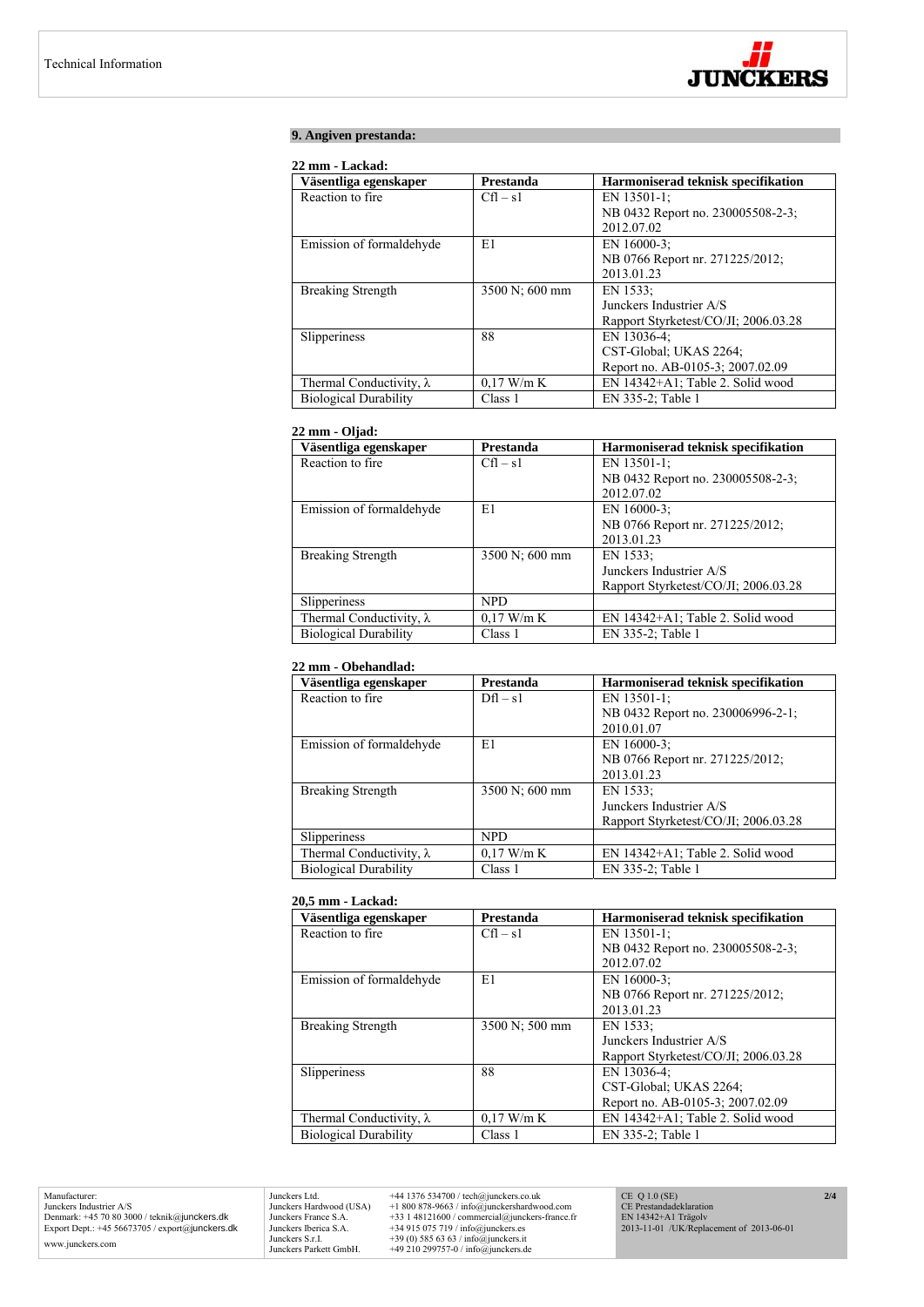

# **9. Angiven prestanda - fortsatt:**

#### **20,5 mm - Oljad:**

| Väsentliga egenskaper           | Prestanda      | Harmoniserad teknisk specifikation   |
|---------------------------------|----------------|--------------------------------------|
| Reaction to fire.               | $Cfl - s1$     | EN 13501-1:                          |
|                                 |                | NB 0432 Report no. 230005508-2-3;    |
|                                 |                | 2012.07.02                           |
| Emission of formaldehyde        | E1             | EN 16000-3:                          |
|                                 |                | NB 0766 Report nr. 271225/2012;      |
|                                 |                | 2013.01.23                           |
| <b>Breaking Strength</b>        | 3500 N; 500 mm | EN 1533:                             |
|                                 |                | Junckers Industrier A/S              |
|                                 |                | Rapport Styrketest/CO/JI: 2006.03.28 |
| Slipperiness                    | NPD.           |                                      |
| Thermal Conductivity, $\lambda$ | $0.17$ W/m K   | EN 14342+A1; Table 2. Solid wood     |
| <b>Biological Durability</b>    | Class 1        | EN 335-2; Table 1                    |

# **20,5 mm - Obehandlad:**

| Väsentliga egenskaper           | Prestanda      | Harmoniserad teknisk specifikation   |
|---------------------------------|----------------|--------------------------------------|
| Reaction to fire.               | $Dfl - s1$     | EN 13501-1:                          |
|                                 |                | NB 0432 Report no. 230006996-2-1;    |
|                                 |                | 2010.01.07                           |
| Emission of formaldehyde        | E1             | EN $16000-3$ ;                       |
|                                 |                | NB 0766 Report nr. 271225/2012;      |
|                                 |                | 2013.01.23                           |
| <b>Breaking Strength</b>        | 3500 N; 500 mm | EN 1533:                             |
|                                 |                | Junckers Industrier A/S              |
|                                 |                | Rapport Styrketest/CO/JI; 2006.03.28 |
| Slipperiness                    | <b>NPD</b>     |                                      |
| Thermal Conductivity, $\lambda$ | $0.17$ W/m K   | EN 14342+A1; Table 2. Solid wood     |
| <b>Biological Durability</b>    | Class 1        | EN 335-2; Table 1                    |

# **14 + 15 mm - Lackad:**

| Väsentliga egenskaper           | Prestanda    | Harmoniserad teknisk specifikation |
|---------------------------------|--------------|------------------------------------|
| Reaction to fire.               | $Cfl - s1$   | EN $13501-1$ ;                     |
|                                 |              | NB 0432 Report no. 230005508-2-3;  |
|                                 |              | 2012.07.02                         |
| Emission of formaldehyde        | E1           | EN $16000-3$ ;                     |
|                                 |              | NB 0766 Report nr. 271225/2012;    |
|                                 |              | 2013.01.23                         |
| <b>Breaking Strength</b>        | <b>NPD</b>   |                                    |
| <b>Slipperiness</b>             | 88           | EN 13036-4;                        |
|                                 |              | CST-Global; UKAS 2264;             |
|                                 |              | Report no. AB-0105-3; 2007.02.09   |
| Thermal Conductivity, $\lambda$ | $0.17$ W/m K | EN 14342+A1; Table 2. Solid wood   |
| <b>Biological Durability</b>    | Class 1      | EN 335-2; Table 1                  |

## **14 + 15 mm - Oljad:**

| Väsentliga egenskaper           | Prestanda    | Harmoniserad teknisk specifikation |
|---------------------------------|--------------|------------------------------------|
| Reaction to fire.               | $Cfl - s1$   | EN 13501-1:                        |
|                                 |              | NB 0432 Report no. 230005508-2-3;  |
|                                 |              | 2012.07.02                         |
| Emission of formaldehyde        | E1           | EN 16000-3:                        |
|                                 |              | NB 0766 Report nr. 271225/2012;    |
|                                 |              | 2013.01.23                         |
| <b>Breaking Strength</b>        | <b>NPD</b>   |                                    |
| Slipperiness                    | <b>NPD</b>   |                                    |
| Thermal Conductivity, $\lambda$ | $0.17$ W/m K | EN 14342+A1; Table 2. Solid wood   |
| <b>Biological Durability</b>    | Class 1      | EN 335-2; Table 1                  |

Junckers Ltd.  $+44$  1376 534700 / tech@junckers.co.uk<br>Junckers Hardwood (USA)  $+18008789.63$  / info@junckershardwood.com<br>Junckers France S.A.  $+33$  148121600 / commercial@junckers-france.fr<br>Junckers Berica S.A.  $+34915075$